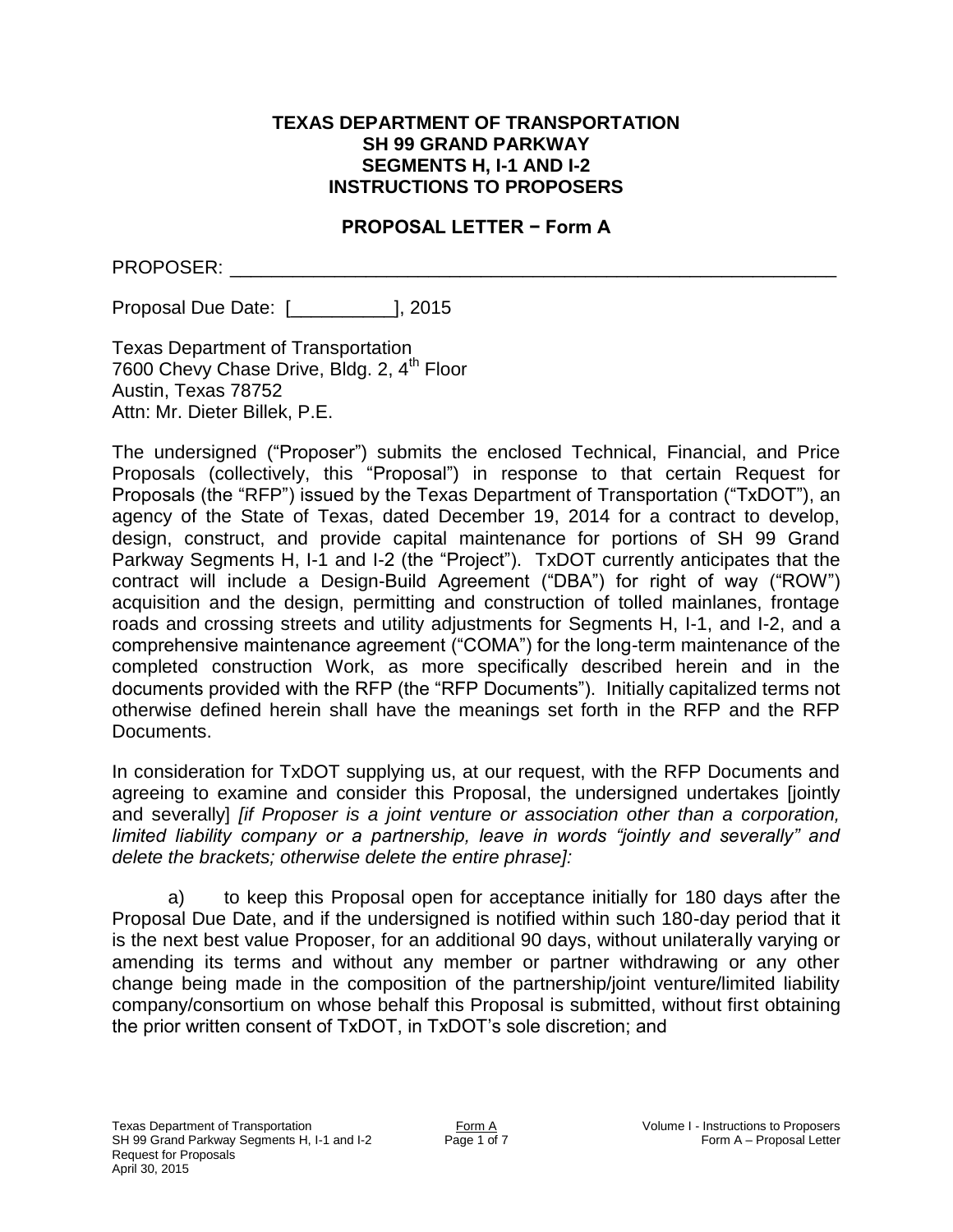b) if this Proposal is accepted, to provide security (including bonds, insurance and guaranties) for the due performance of the Design-Build Agreement and the COMA, as stipulated in the DBA Documents, the COMA Documents and the RFP.

If selected by TxDOT as the best value Proposer, Proposer agrees to do the following or to cause DB Contractor to do the following: (a) if requested by TxDOT in its sole discretion, enter into good faith negotiations with TxDOT regarding the terms of the DBA Documents and the COMA Documents, in accordance with the requirements of the RFP; (b) enter into the DBA Documents and the COMA Documents without varying or amending their terms (except if requested to by TxDOT in its sole discretion) and satisfy all other conditions to award of the DBA Documents and the COMA Documents; and (c) perform its obligations as set forth in the ITP, the DBA Documents and the COMA Documents, including compliance with all commitments contained in this Proposal.

The following individual(s) is/are designated as the Proposer's designated representative(s) in accordance with Section 2.2.2 of the ITP:

The following individual(s) is/are authorized to enter into negotiations with TxDOT on behalf of the Proposer in connection with this RFP, the Project, the DBA and the COMA:

Enclosed, and by this reference incorporated herein and made a part of this Proposal, are the following:

- Executive Summary;
- Proposer Information, Certifications and Documents;
- Project Development Plan;

\_\_\_\_\_\_\_\_\_\_\_\_\_\_\_\_\_\_\_\_\_\_\_\_\_\_\_\_\_\_\_\_\_\_\_\_

\_\_\_\_\_\_\_\_\_\_\_\_\_\_\_\_\_\_\_\_\_\_\_\_\_\_\_\_\_\_\_\_\_\_\_\_\_\_\_\_\_

- Appendices;
- Proposal Security;
- Updated Financial Information; and
- Price Proposal.

Proposer acknowledges receipt of the following Addenda and sets of questions and responses:

> *[List all Addenda by number and date issued. For example, "Addenda 1 issued February 4, 2015."] [list other addenda] \_\_\_\_\_\_\_\_\_\_\_\_\_\_\_\_\_\_\_\_\_\_\_\_\_\_\_\_\_*

Responses issued *[list dates on which TxDOT responded to Proposers' questions regarding the RFP Documents or this procurement.]*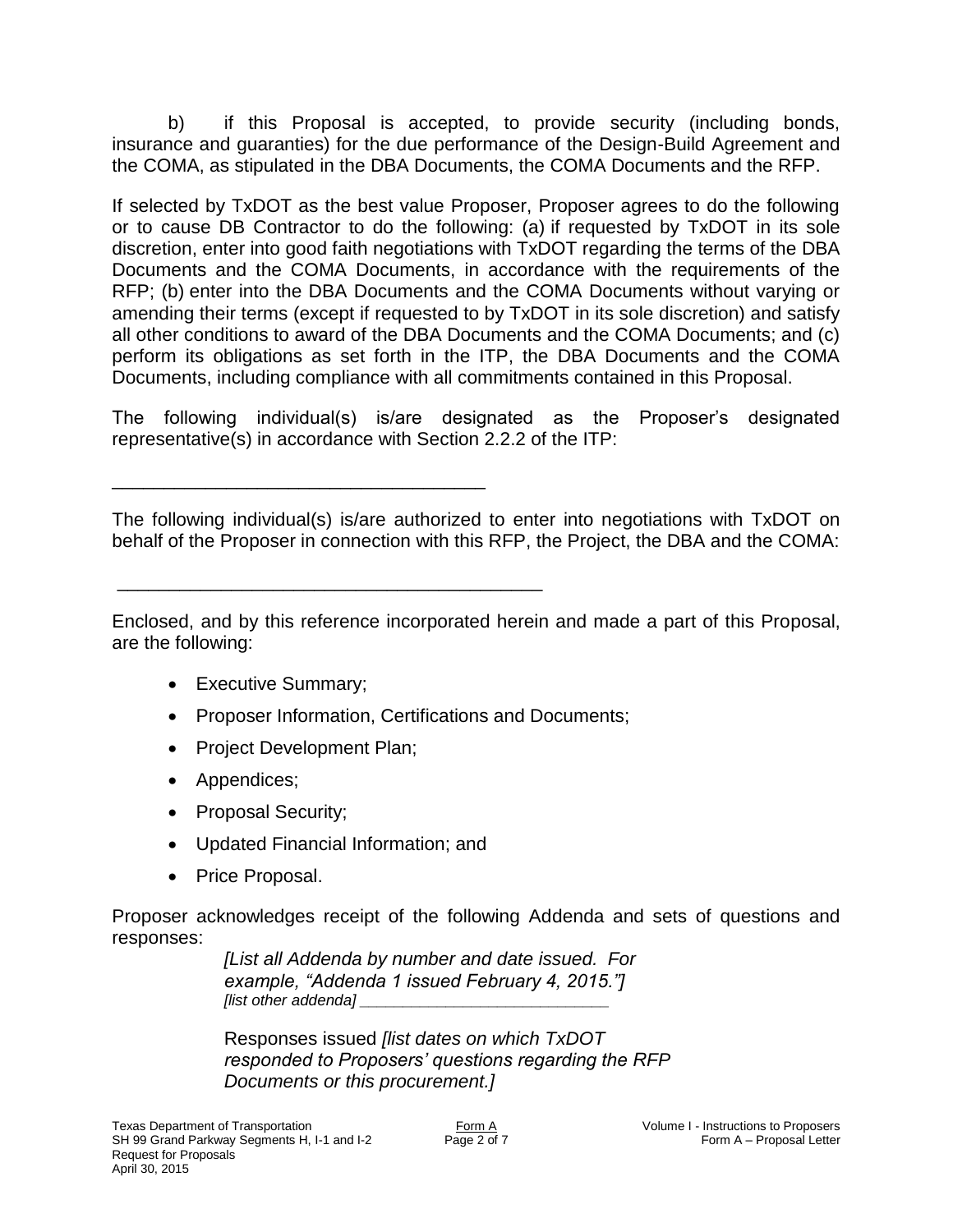Proposer certifies that this Proposal is submitted without reservation, qualification, assumptions or conditions. Proposer certifies that it has carefully examined and is fully familiar with the site and all of the provisions of all of the RFP Documents, has reviewed all materials posted on the secure file transfer site for the Project, the Addenda and TxDOT's responses to questions, and is satisfied that the RFP Documents provide sufficient detail regarding the obligations to be performed by the DB Contractor and do not contain internal inconsistencies; that it has carefully checked all the words, figures and statements in this Proposal; that it has conducted such other field investigations and additional design development which are prudent and reasonable in preparing this Proposal; and that it has notified TxDOT of any deficiencies in or omissions from any RFP Documents or other documents provided by TxDOT and of any unusual site conditions observed prior to the date hereof. Proposer proposes to design, construct, and maintain this Project in accordance with the DBA Documents and COMA Documents and certifies to furnish and deliver all the materials and to do all work and labor required for the design, construction, and maintenance and other identified activities for the Project, at the prices stated in the pricing forms (Forms M through N).

Proposer represents that all statements made in the Qualifications Statement ("QS") previously delivered to TxDOT (as amended and resubmitted) are true, correct and accurate as of the date hereof, except as otherwise specified in the enclosed Proposal and Proposal forms. Proposer agrees that such QS, except as modified by the enclosed Proposal and Proposal forms, is incorporated as if fully set forth herein.

Proposer understands that TxDOT is not bound to accept the Proposal whose corresponding Price Proposal offers the lowest price to TxDOT or any Proposal TxDOT may receive.

Proposer further understands that all costs and expenses incurred by it in preparing this Proposal and participating in the RFP process will be borne solely by the Proposer, except any payment for work product that may be paid in accordance with the RFP.

Proposer consents to TxDOT's disclosure of this Proposal pursuant to Section 223.204(a), Texas Transportation Code, to any Persons in TxDOT's sole discretion after conditional award of the DBA and COMA by TxDOT. Proposer acknowledges and agrees to the disclosure terms described in ITP Section 2.6. Proposer expressly waives any right to contest such disclosures under Section 223.204(a) of the Texas Transportation Code.

Proposer agrees that TxDOT will not be responsible for any errors, omissions, inaccuracies or incomplete statements in this Proposal.

This Proposal shall be governed by and construed in all respects according to the laws of the State of Texas.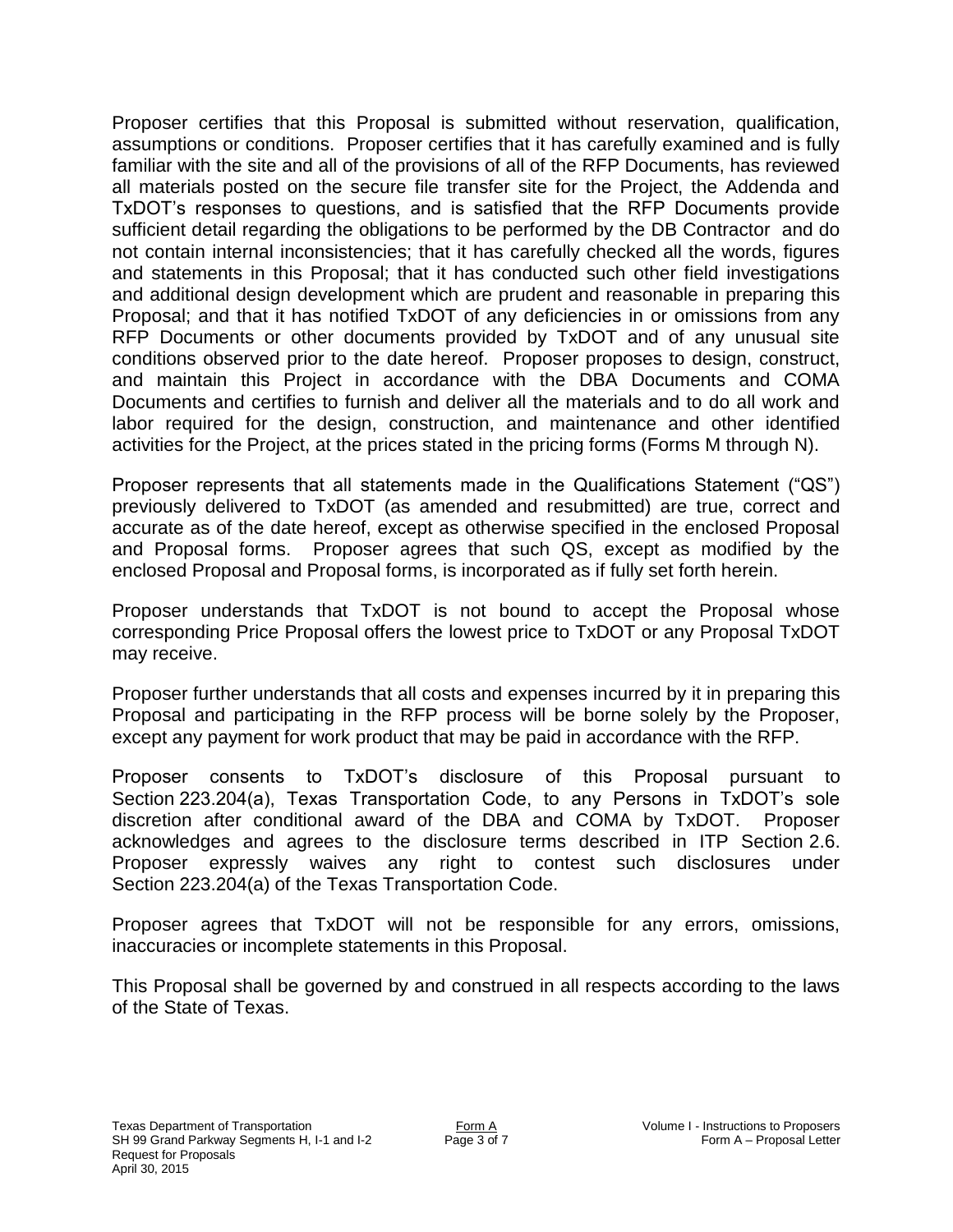Proposer's business address:

| (No.)  |                                                           | (Street)             | (Floor or Suite) |
|--------|-----------------------------------------------------------|----------------------|------------------|
| (City) | (State or Province)                                       | (ZIP or Postal Code) | (Country)        |
|        | State or Country of Incorporation/Formation/Organization: |                      |                  |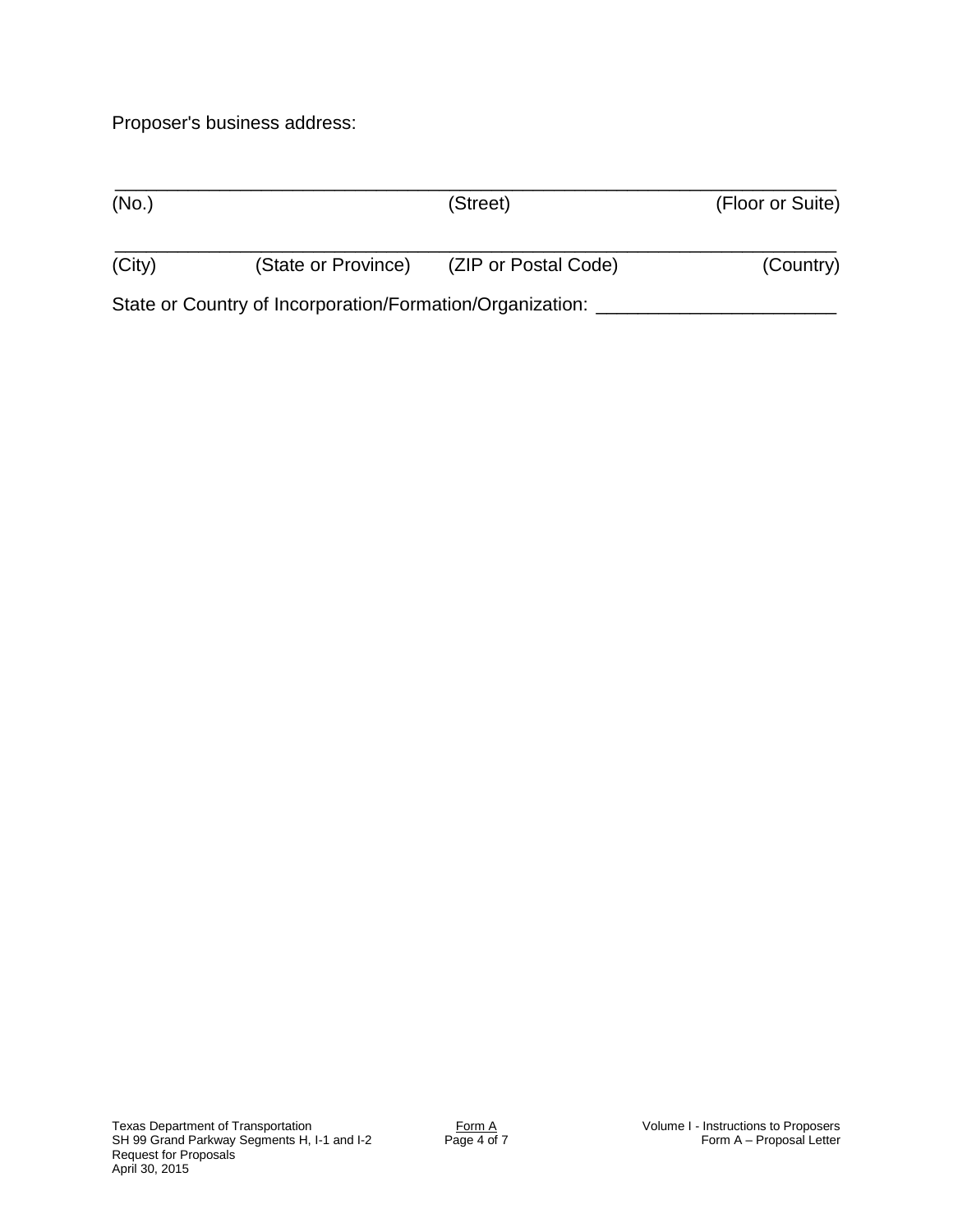*[insert appropriate signature block ]*

1. Sample signature block for corporation or limited liability company:

*[Insert the proposer's name]*

By: \_\_\_\_\_\_\_\_\_\_\_\_\_\_\_\_\_\_\_\_\_\_\_\_\_\_\_\_\_\_\_\_\_\_

Print Name: \_\_\_\_\_\_\_\_\_\_\_\_\_\_\_\_\_\_\_\_\_\_\_\_\_\_\_

Title: \_\_\_\_\_\_\_\_\_\_\_\_\_\_\_\_\_\_\_\_\_\_\_\_\_\_\_\_\_\_\_\_

2. Sample signature block for partnership or joint venture:

*[Insert the proposer's name]*

By: *[Insert general partner's or member's name]*

| By:                |  |  |
|--------------------|--|--|
| <b>Print Name:</b> |  |  |
| Title:             |  |  |

*[Add signatures of additional general partners or members as appropriate]*

3. Sample signature block for attorney in fact:

*[Insert the proposer's name]*

By: \_\_\_\_\_\_\_\_\_\_\_\_\_\_\_\_\_\_\_\_\_\_\_\_\_\_\_\_\_\_\_\_\_\_

Print Name: \_\_\_\_\_\_\_\_

Attorney in Fact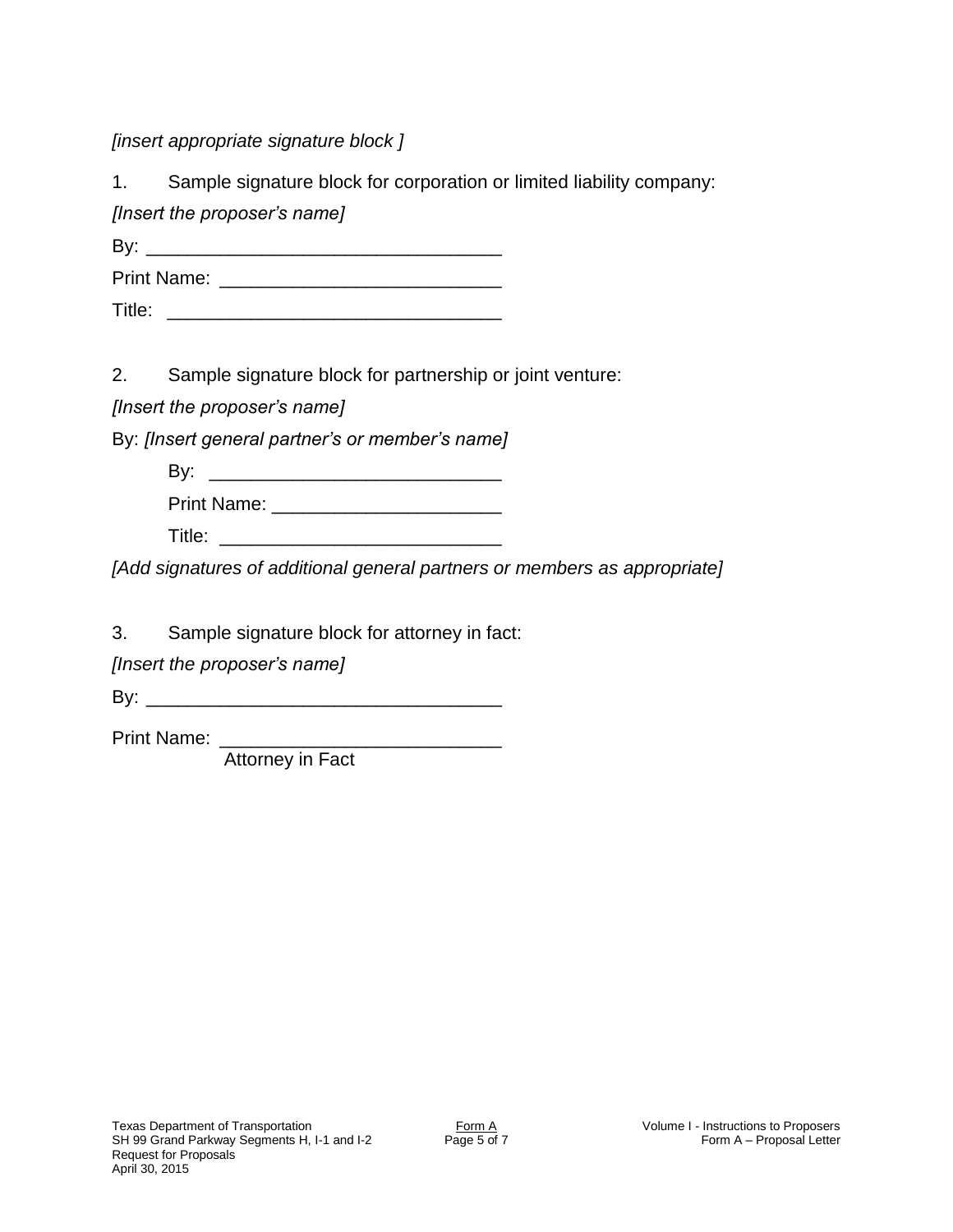# ADDITIONAL INFORMATION TO BE PROVIDED WITH PROPOSAL LETTER:

- A. Describe in detail the legal structure of the Proposer and Equity Members.
	- 1. If the Proposer/Equity Member is a corporation or includes a corporation as a joint venture member, partner or member, provide articles of incorporation and bylaws for Proposer/Equity Member and each corporation certified by an appropriate individual. If any entity is not yet formed, so state and indicate that these documents will be provided prior to award.
	- 2. If the Proposer/Equity Member is a partnership or includes a partnership as a joint venture member, partner or member, attach full names and addresses of all partners and the equity ownership interest of each entity, provide the incorporation, formation and organizational documentation for the Proposer/Equity Member (partnership agreement and certificate of partnership for a partnership, articles of incorporation and bylaws for a corporation, operating agreement for a limited liability company and joint venture agreement for a joint venture) certified by an appropriate individual. If any entity is not yet formed, so state and indicate that these documents will be provided prior to award.
	- 3. If the Proposer/Equity Member is a joint venture or includes a joint venture as a joint venture member, partner or member, attach full names and addresses of all joint venture members and the equity ownership interest of each entity, provide the incorporation, formation and organizational documentation for the Proposer/Equity Member (partnership agreement and certificate of partnership for a partnership, articles of incorporation and bylaws for a corporation, operating agreement for a limited liability company and joint venture agreement for a joint venture) certified by an appropriate individual. If any entity is not yet formed, so state and indicate that these documents will be provided prior to award.
	- 4. If the Proposer/Equity Member is a limited liability company or includes a limited liability company as a joint venture member, partner or member, attach full names and addresses of all members and the equity ownership interest of each entity, provide the incorporation, formation and organizational documentation for the Proposer/Equity Member (partnership agreement and certificate of partnership for a partnership, articles of incorporation and bylaws for a corporation, operating agreement for a limited liability company and joint venture) certified by an appropriate individual. If any entity is not yet formed, so state and indicate that this information will be provided prior to award.

Attach evidence to the Proposal and to each letter that the person signing has authority to do so.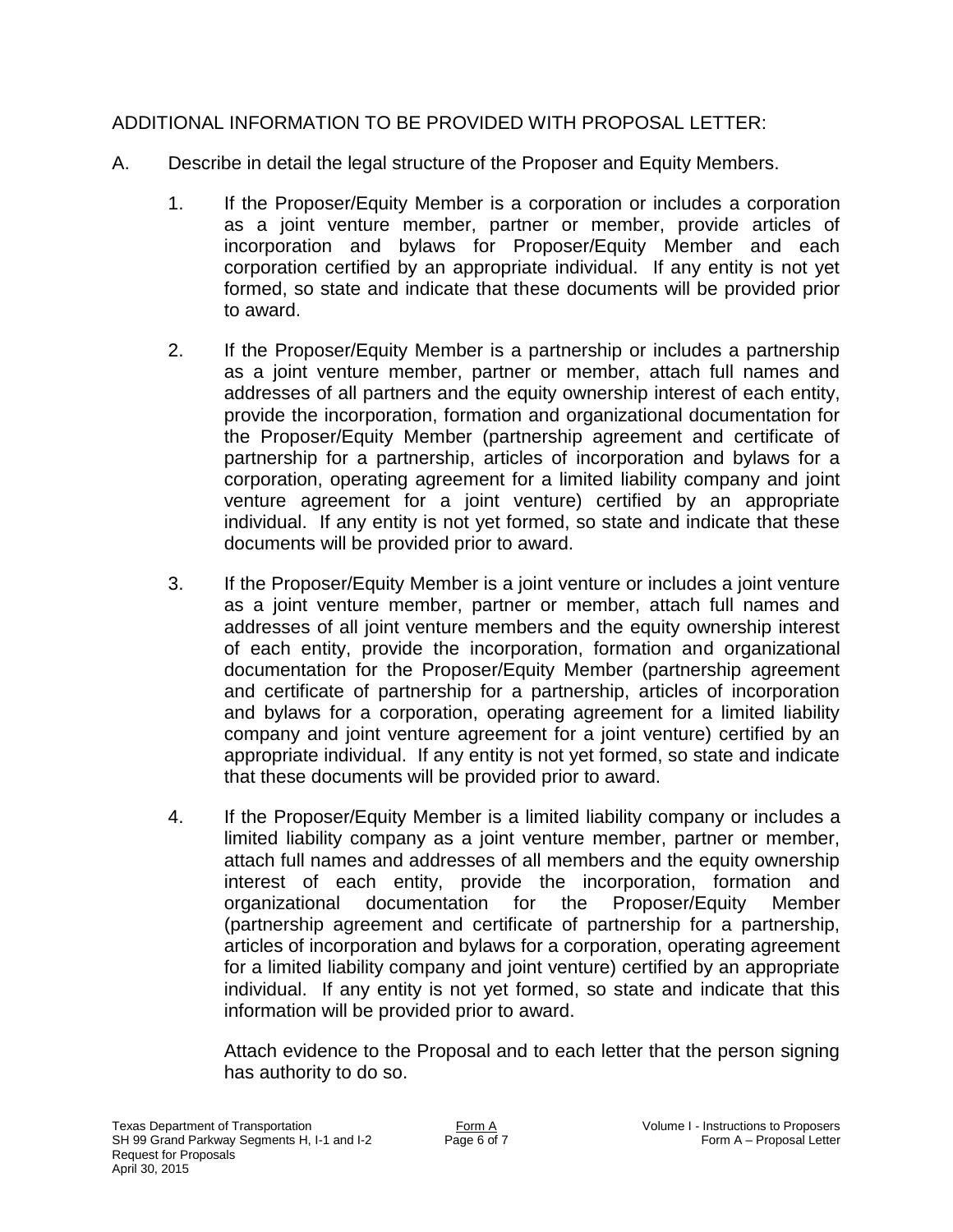- B. With respect to authorization of execution and delivery of the Proposal and validity thereof, if the Proposer is a corporation, it shall provide evidence in the form of a resolution of its governing body certified by an appropriate officer of the corporation. If the Proposer is a partnership, such evidence shall be in the form of a partnership resolution and a general partner resolution (as to each general partner) providing such authorization, in each case, certified by an appropriate officer of the general partner. If the Proposer is a limited liability company, such evidence shall be in the form of a limited liability company resolution and a managing member(s) resolution providing such authorization, certified by an appropriate officer of the managing member(s). If there is no managing member, each member shall provide the foregoing information. If the Proposer is a joint venture, such evidence shall be in the form of a resolution of each joint venture member, certified by an appropriate officer of such joint venture member. If the Proposer is a joint venture or a partnership, the Proposal must be executed by all joint venture members or all general partners, as applicable. If the Proposer is an entity that is not yet formed, such evidence shall be in the form of a resolution of each Equity Member, certified by an appropriate officer of such member.
- C. The Proposer's partnership agreement, limited liability company operating agreement, and joint venture agreement, as applicable, must include an express provision satisfactory to TxDOT, in its sole discretion, stating that, in the event of a dispute between or among joint venture members, partners or members, as applicable, no joint venture member, partner or member, as applicable, shall be entitled to stop, hinder or delay work on the Project. Proposers should submit the applicable agreement to TxDOT and identify on a cover page where in the agreement the provision can be found. If the Proposer is an entity that is not yet formed, provide draft organizational documents and indicate where the provision is found.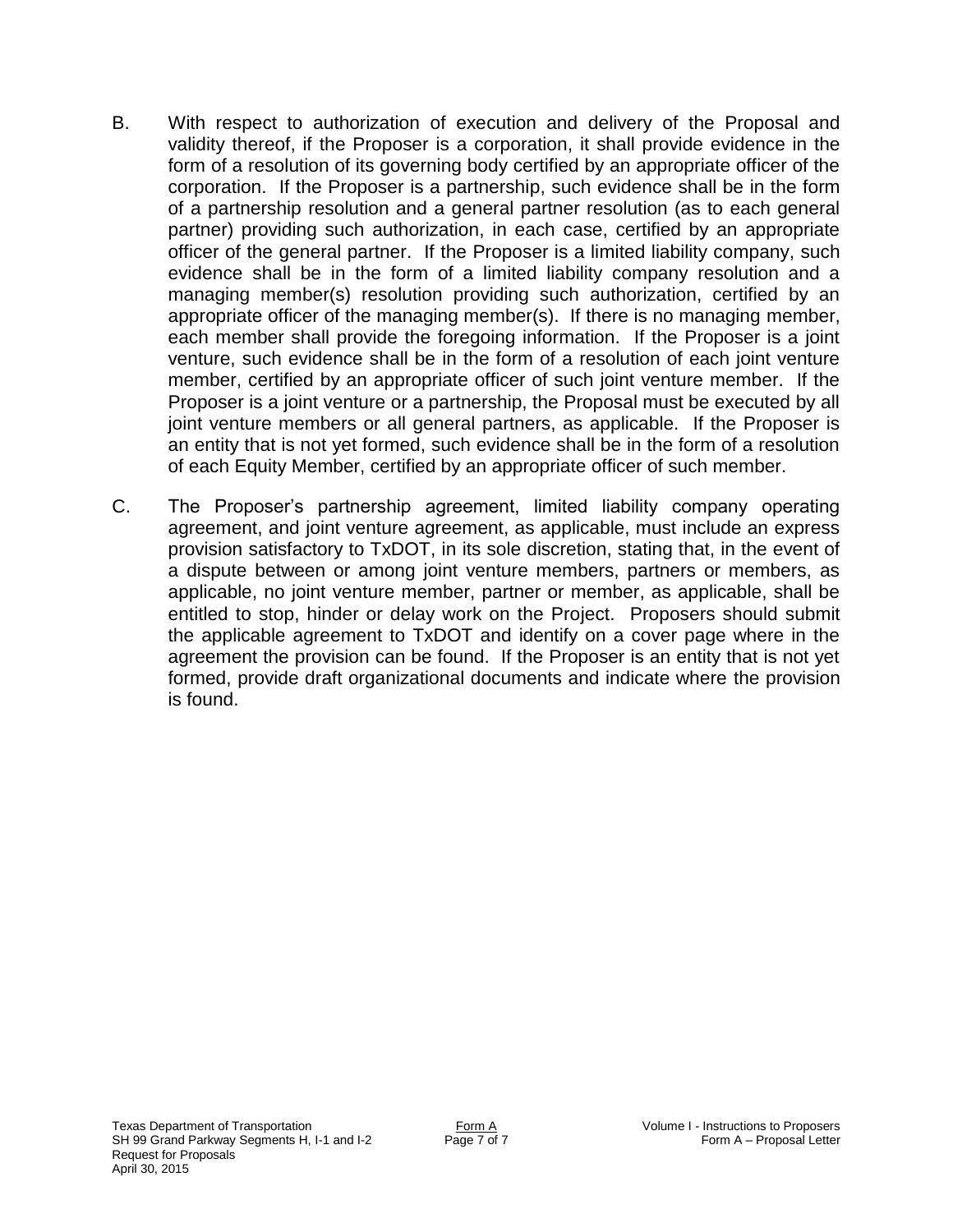#### **IDENTIFICATION OF PROPOSER AND EQUITY MEMBERS − Form B-1**

| <b>NAME OF</b><br><b>ENTITY AND</b><br><b>CONTACT</b><br><b>INFORMATION</b><br>(address,<br>representative,<br>phone, fax, e-<br>mail) | <b>ROLE IN</b><br><b>ORGANIZATION</b> | <b>Texas</b><br><b>Contractor</b><br><b>License and</b><br><b>License Limit</b><br>(if applicable) | <b>Description of</b><br><b>Work/Services To Be</b><br><b>Performed By Entity (if</b><br>applicable) |
|----------------------------------------------------------------------------------------------------------------------------------------|---------------------------------------|----------------------------------------------------------------------------------------------------|------------------------------------------------------------------------------------------------------|
|                                                                                                                                        |                                       |                                                                                                    |                                                                                                      |
|                                                                                                                                        |                                       |                                                                                                    |                                                                                                      |
|                                                                                                                                        |                                       |                                                                                                    |                                                                                                      |
|                                                                                                                                        |                                       |                                                                                                    |                                                                                                      |
|                                                                                                                                        |                                       |                                                                                                    |                                                                                                      |
|                                                                                                                                        |                                       |                                                                                                    |                                                                                                      |
|                                                                                                                                        |                                       |                                                                                                    |                                                                                                      |
|                                                                                                                                        |                                       |                                                                                                    |                                                                                                      |

The above information is true, correct and accurate.

[Insert the Proposer's name]

By: \_\_\_\_\_\_\_\_\_\_\_\_\_\_\_\_\_\_\_\_\_\_\_\_\_\_\_\_

Name:\_\_\_\_\_\_\_\_\_\_\_\_\_\_\_\_\_\_\_\_\_\_\_\_\_\_

Title: \_\_\_\_\_\_\_\_\_\_\_\_\_\_\_\_\_\_\_\_\_\_\_\_\_\_\_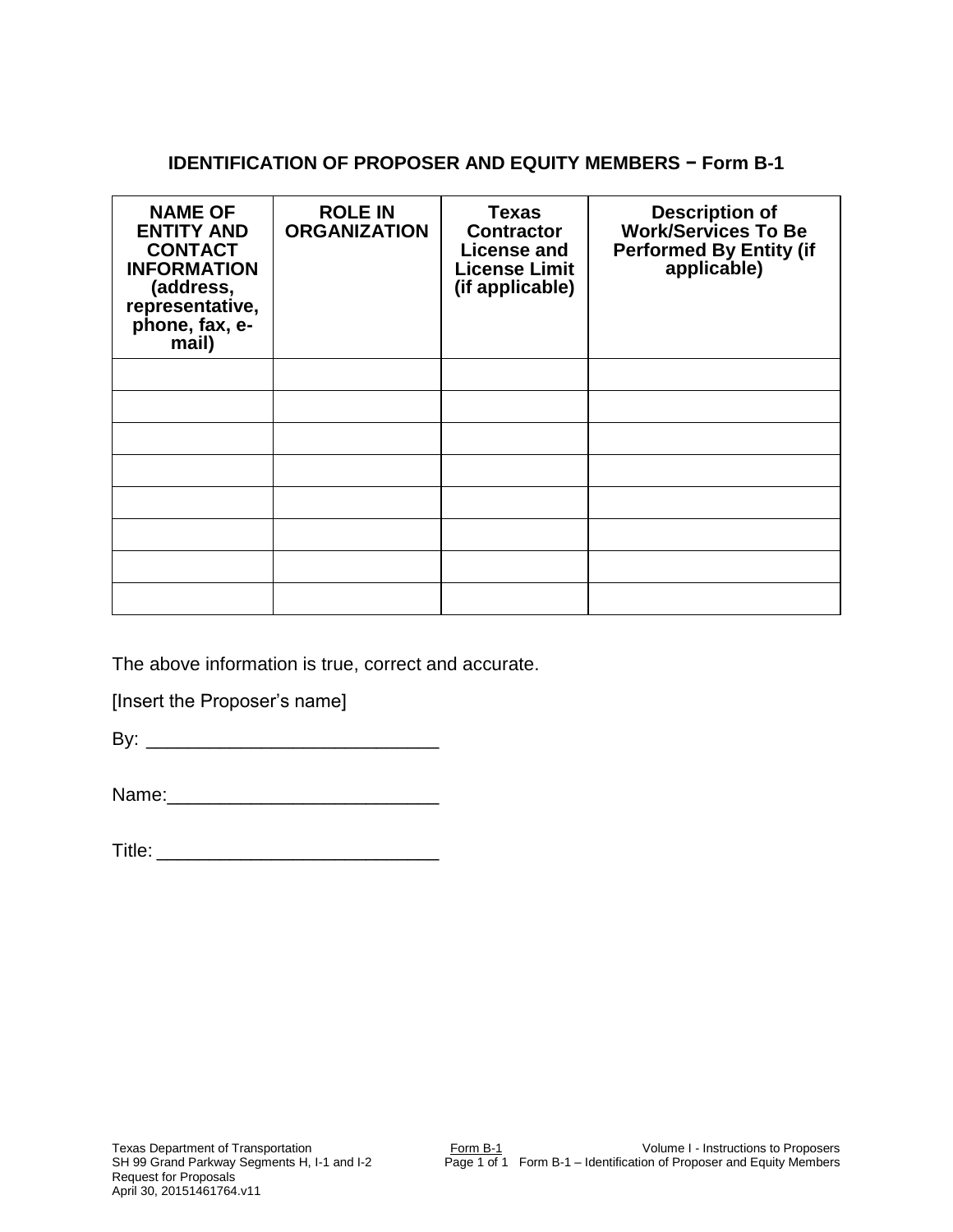# **INFORMATION ABOUT PROPOSER ORGANIZATION − Form B-2**

| 1.0 | Name of Proposer:   |           |           |
|-----|---------------------|-----------|-----------|
| 2.0 | Type of entity:     |           |           |
| 3.0 | Proposer's address: |           |           |
|     |                     | Telephone | Facsimile |

4.0 How many years has the Proposer and each Equity Member been in its current line of business, and how many years has each entity been in business under its present name?

| Name | No. of years in<br>business | No. of years under<br>present name |
|------|-----------------------------|------------------------------------|
|      |                             |                                    |
|      |                             |                                    |
|      |                             |                                    |
|      |                             |                                    |
|      |                             |                                    |
|      |                             |                                    |
|      |                             |                                    |

5.0 Under what other or former names have the Proposer and Equity Members operated?

Proposer:

<u>: Alexander Alexander (Alexander Alexander Alexander Alexander Alexander Alexander Alexander Alexander Alexander (</u>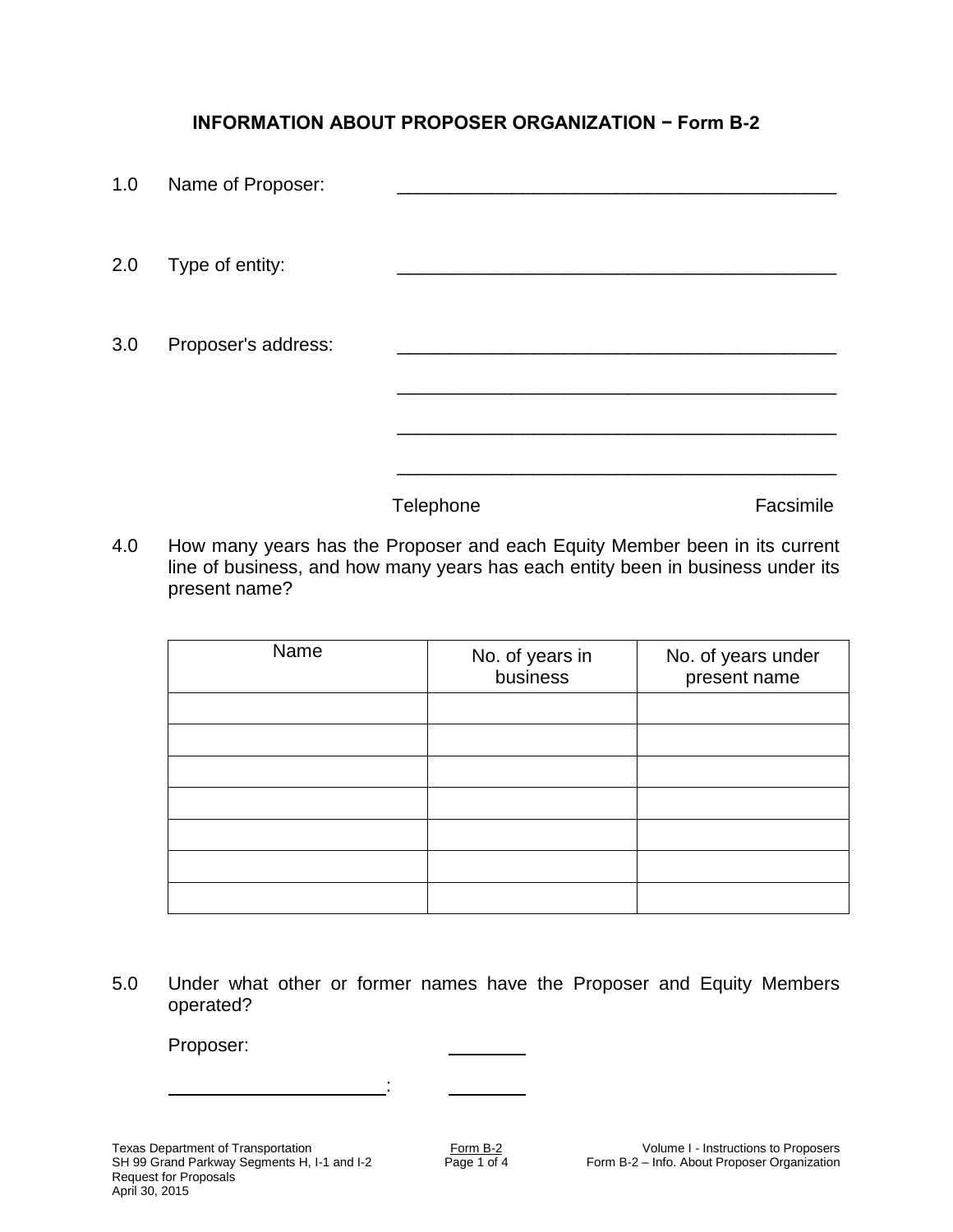

6.0 The Proposer shall review its Qualifications Statement ("QS") previously submitted to TxDOT and list below any Key Personnel and other key staff members and their relevant experience that have been approved by TxDOT since the submission of the QS. Except as updated by the following information, the Proposer's QS is hereby incorporated as if set forth in full and the Proposer represents and warrants to TxDOT that the information set forth in the QS, except as set forth herein, is true, complete and accurate in all respects and does not contain any misleading or incorrect information. Attach separate sheets if necessary. \_\_\_\_\_\_\_\_\_\_\_\_\_\_\_\_\_\_\_\_\_\_\_\_\_\_\_\_\_\_\_\_\_\_\_\_\_\_\_\_\_\_\_\_\_\_\_\_\_\_\_\_\_\_\_\_\_\_\_\_\_\_\_

7.0 List all Texas licenses held by the Proposer and any Equity Members. Attach copies of all Texas licenses. Attach a separate sheet if necessary.

\_\_\_\_\_\_\_\_\_\_\_\_\_\_\_\_\_\_\_\_\_\_\_\_\_\_\_\_\_\_\_\_\_\_\_\_\_\_\_\_\_\_\_\_\_\_\_\_\_\_\_\_\_\_\_\_\_\_\_\_\_\_\_

\_\_\_\_\_\_\_\_\_\_\_\_\_\_\_\_\_\_\_\_\_\_\_\_\_\_\_\_\_\_\_\_\_\_\_\_\_\_\_\_\_\_\_\_\_\_\_\_\_\_\_\_\_\_\_\_\_\_\_\_\_\_\_

\_\_\_\_\_\_\_\_\_\_\_\_\_\_\_\_\_\_\_\_\_\_\_\_\_\_\_\_\_\_\_\_\_\_\_\_\_\_\_\_\_\_\_\_\_\_\_\_\_\_\_\_\_\_\_\_\_\_\_\_\_\_\_

\_\_\_\_\_\_\_\_\_\_\_\_\_\_\_\_\_\_\_\_\_\_\_\_\_\_\_\_\_\_\_\_\_\_\_\_\_\_\_\_\_\_\_\_\_\_\_\_\_\_\_\_\_\_\_\_\_\_\_\_\_\_\_

\_\_\_\_\_\_\_\_\_\_\_\_\_\_\_\_\_\_\_\_\_\_\_\_\_\_\_\_\_\_\_\_\_\_\_\_\_\_\_\_\_\_\_\_\_\_\_\_\_\_\_\_\_\_\_\_\_\_\_\_\_\_\_

\_\_\_\_\_\_\_\_\_\_\_\_\_\_\_\_\_\_\_\_\_\_\_\_\_\_\_\_\_\_\_\_\_\_\_\_\_\_\_\_\_\_\_\_\_\_\_\_\_\_\_\_\_\_\_\_\_\_\_\_\_\_\_

\_\_\_\_\_\_\_\_\_\_\_\_\_\_\_\_\_\_\_\_\_\_\_\_\_\_\_\_\_\_\_\_\_\_\_\_\_\_\_\_\_\_\_\_\_\_\_\_\_\_\_\_\_\_\_\_\_\_\_\_\_\_\_

\_\_\_\_\_\_\_\_\_\_\_\_\_\_\_\_\_\_\_\_\_\_\_\_\_\_\_\_\_\_\_\_\_\_\_\_\_\_\_\_\_\_\_\_\_\_\_\_\_\_\_\_\_\_\_\_\_\_\_\_\_\_\_

\_\_\_\_\_\_\_\_\_\_\_\_\_\_\_\_\_\_\_\_\_\_\_\_\_\_\_\_\_\_\_\_\_\_\_\_\_\_\_\_\_\_\_\_\_\_\_\_\_\_\_\_\_\_\_\_\_\_\_\_\_\_\_

\_\_\_\_\_\_\_\_\_\_\_\_\_\_\_\_\_\_\_\_\_\_\_\_\_\_\_\_\_\_\_\_\_\_\_\_\_\_\_\_\_\_\_\_\_\_\_\_\_\_\_\_\_\_\_\_\_\_\_\_\_\_\_

\_\_\_\_\_\_\_\_\_\_\_\_\_\_\_\_\_\_\_\_\_\_\_\_\_\_\_\_\_\_\_\_\_\_\_\_\_\_\_\_\_\_\_\_\_\_\_\_\_\_\_\_\_\_\_\_\_\_\_\_\_\_\_

\_\_\_\_\_\_\_\_\_\_\_\_\_\_\_\_\_\_\_\_\_\_\_\_\_\_\_\_\_\_\_\_\_\_\_\_\_\_\_\_\_\_\_\_\_\_\_\_\_\_\_\_\_\_\_\_\_\_\_\_\_\_\_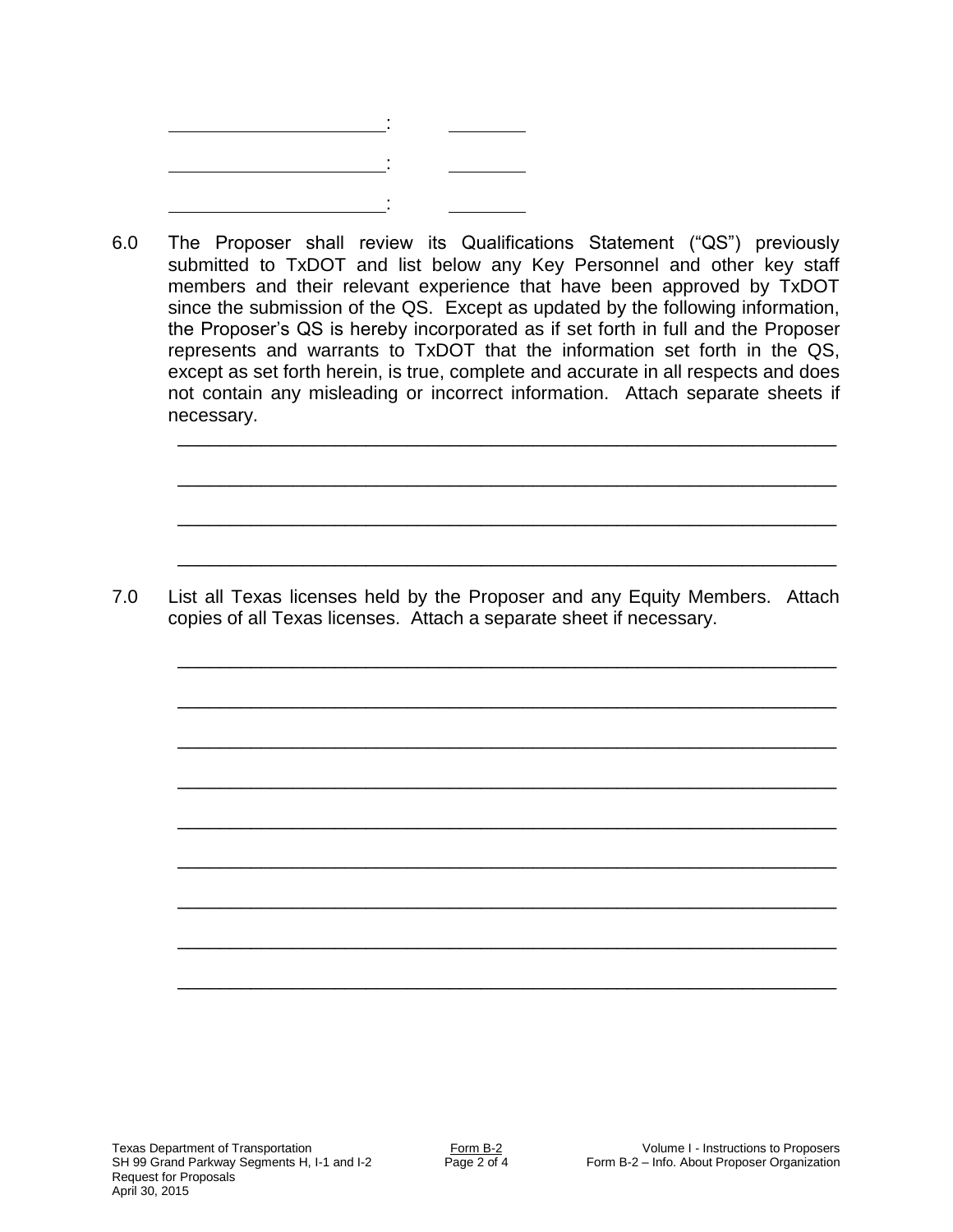- 8.0 The Proposal shall include the following information regarding the Surety(ies) committing to provide the bonds in accordance with Section 8 of the Design-Build Agreement and Section 7 of the Comprehensive Maintenance Agreement:
	- (a) Name(s), address(es) and phone numbers of the Surety(ies) that will provide the above-referenced bonds (must be rated in the top two categories by two nationally recognized rating agencies or at least A minus (A-) or better and Class VIII or better by A.M. Best and Company), and the name(s), address(es) and phone number(s) of the designated agent(s).

\_\_\_\_\_\_\_\_\_\_\_\_\_\_\_\_\_\_\_\_\_\_\_\_\_\_\_\_\_\_\_\_\_\_\_\_\_\_\_\_\_\_\_\_\_\_\_\_\_\_\_\_\_\_\_\_\_\_\_\_\_\_\_ \_\_\_\_\_\_\_\_\_\_\_\_\_\_\_\_\_\_\_\_\_\_\_\_\_\_\_\_\_\_\_\_\_\_\_\_\_\_\_\_\_\_\_\_\_\_\_\_\_\_\_\_\_\_\_\_\_\_\_\_\_\_\_ \_\_\_\_\_\_\_\_\_\_\_\_\_\_\_\_\_\_\_\_\_\_\_\_\_\_\_\_\_\_\_\_\_\_\_\_\_\_\_\_\_\_\_\_\_\_\_\_\_\_\_\_\_\_\_\_\_\_\_\_\_\_\_ \_\_\_\_\_\_\_\_\_\_\_\_\_\_\_\_\_\_\_\_\_\_\_\_\_\_\_\_\_\_\_\_\_\_\_\_\_\_\_\_\_\_\_\_\_\_\_\_\_\_\_\_\_\_\_\_\_\_\_\_\_\_\_

(b) Whether or not each listed Surety has defaulted on any obligation within the past ten years, and, if so, a description of the circumstances and the outcome of such default.

\_\_\_\_\_\_\_\_\_\_\_\_\_\_\_\_\_\_\_\_\_\_\_\_\_\_\_\_\_\_\_\_\_\_\_\_\_\_\_\_\_\_\_\_\_\_\_\_\_\_\_\_\_\_\_\_\_\_\_\_\_\_\_ \_\_\_\_\_\_\_\_\_\_\_\_\_\_\_\_\_\_\_\_\_\_\_\_\_\_\_\_\_\_\_\_\_\_\_\_\_\_\_\_\_\_\_\_\_\_\_\_\_\_\_\_\_\_\_\_\_\_\_\_\_\_\_ \_\_\_\_\_\_\_\_\_\_\_\_\_\_\_\_\_\_\_\_\_\_\_\_\_\_\_\_\_\_\_\_\_\_\_\_\_\_\_\_\_\_\_\_\_\_\_\_\_\_\_\_\_\_\_\_\_\_\_\_\_\_\_ \_\_\_\_\_\_\_\_\_\_\_\_\_\_\_\_\_\_\_\_\_\_\_\_\_\_\_\_\_\_\_\_\_\_\_\_\_\_\_\_\_\_\_\_\_\_\_\_\_\_\_\_\_\_\_\_\_\_\_\_\_\_\_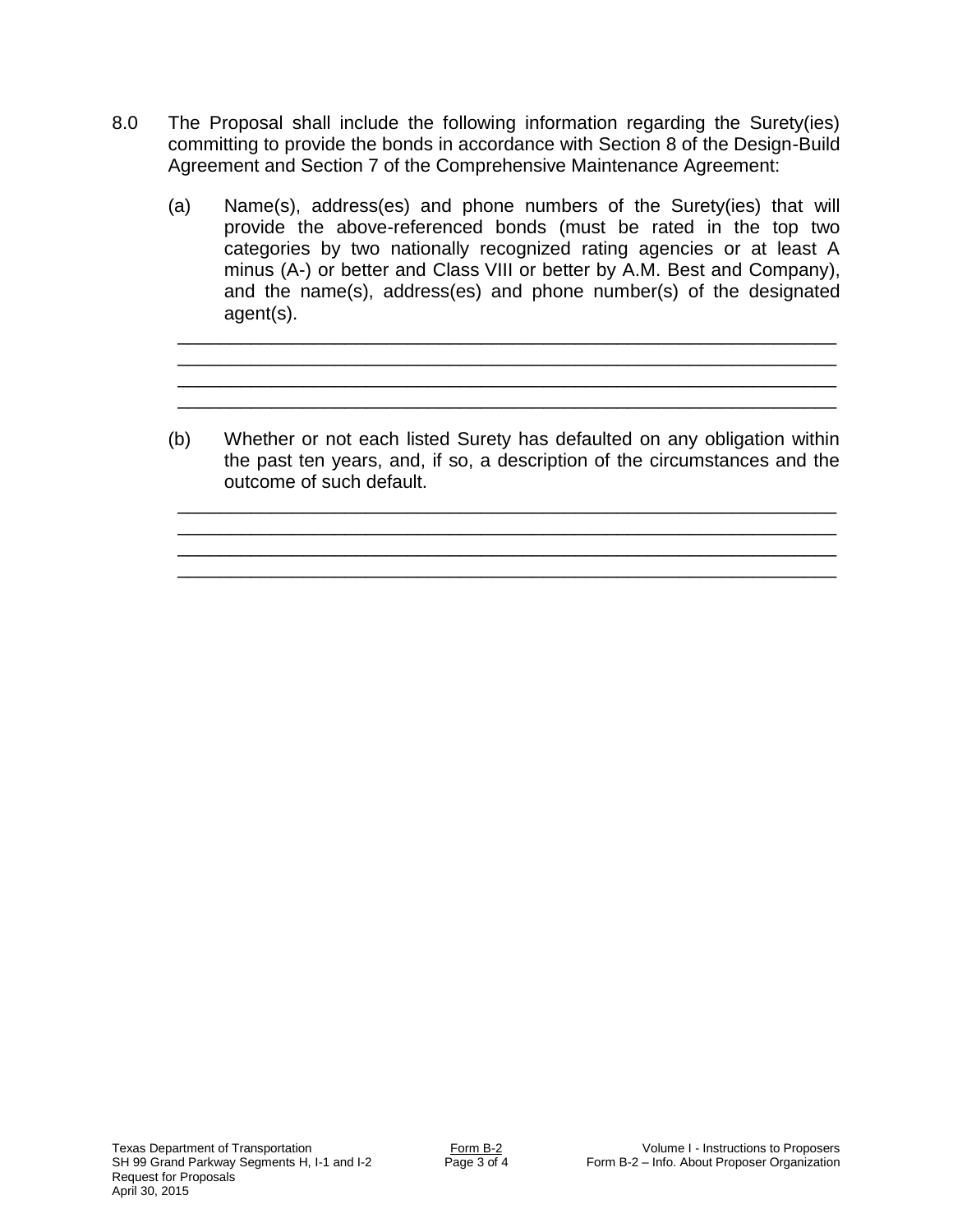| STATE OF _________________________                                 |                                                                                                                                                                                                                                                                                                               |
|--------------------------------------------------------------------|---------------------------------------------------------------------------------------------------------------------------------------------------------------------------------------------------------------------------------------------------------------------------------------------------------------|
| COUNTY OF _____________________                                    |                                                                                                                                                                                                                                                                                                               |
|                                                                    | Each of the undersigned, being first duly sworn, deposes and says that<br>is the <u>contract of</u> the contract of the contract of the contract of the contract of the contract of the contract of the contract of the contract of the contract of the contract of the contract of the contract of the contr |
|                                                                    |                                                                                                                                                                                                                                                                                                               |
| other statements therein are true and correct.                     | making the foregoing Proposal, and that the answers to the foregoing questions and all                                                                                                                                                                                                                        |
| (Signature)                                                        | (Signature)                                                                                                                                                                                                                                                                                                   |
| (Name Printed)                                                     | (Name Printed)                                                                                                                                                                                                                                                                                                |
| (Title)                                                            | (Title)                                                                                                                                                                                                                                                                                                       |
| Subscribed and sworn to before me this <u>queeday</u> of saccents. |                                                                                                                                                                                                                                                                                                               |
|                                                                    | Notary Public in and for<br>said County and State                                                                                                                                                                                                                                                             |
|                                                                    |                                                                                                                                                                                                                                                                                                               |

[Seal]

My commission expires: \_\_\_\_\_\_\_\_\_\_\_\_\_\_\_\_\_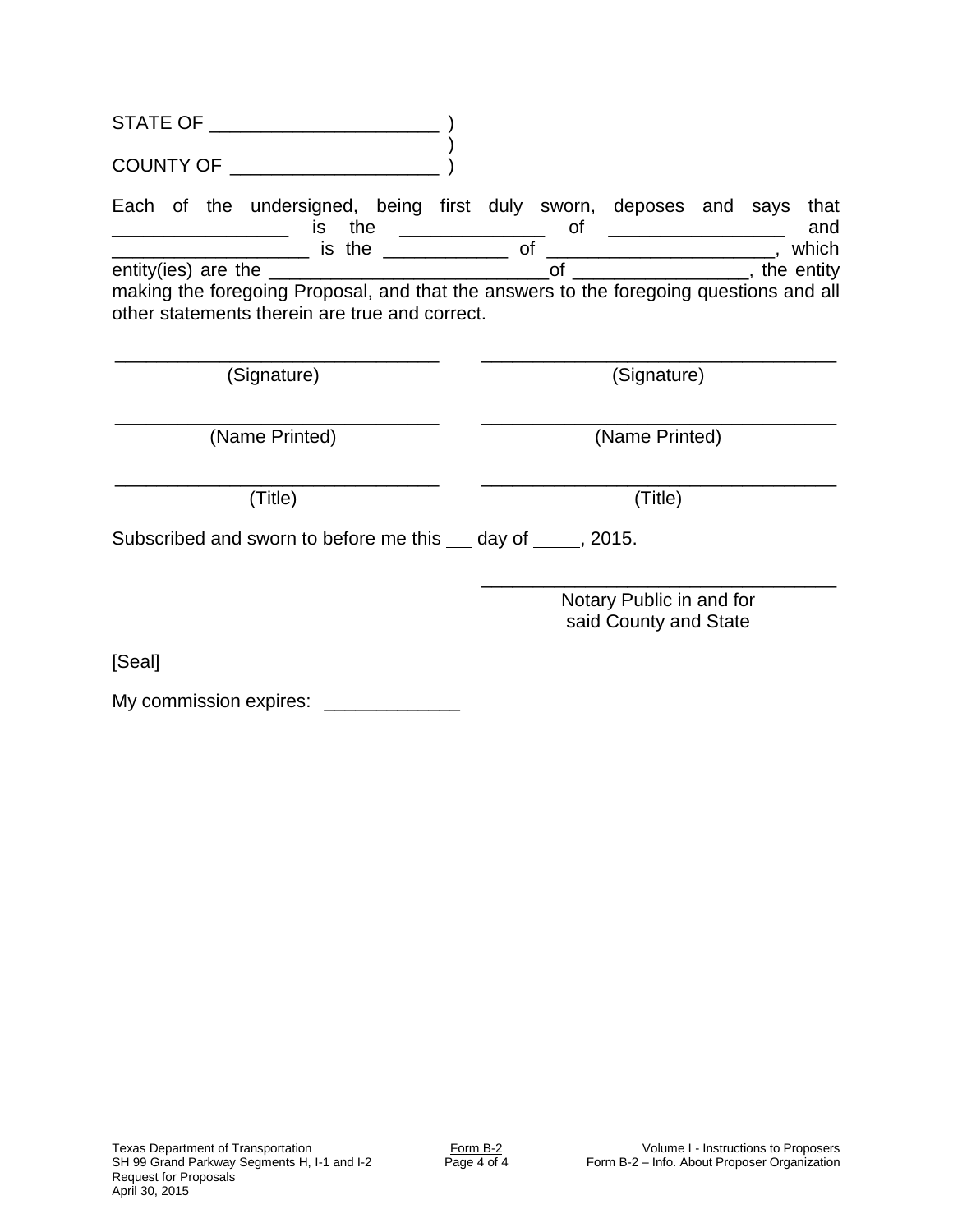#### **INFORMATION ABOUT MAJOR PARTICIPANTS, MAJOR PROFESSIONAL SERVICES FIRMS AND IDENTIFIED SUBCONTRACTORS − Form B-3**

*This form will be used to provide information about any Major Participants (excluding Equity Members), Major Professional Services Firms and any other Subcontractors that have been identified as of the Proposal Due Date.*

| <b>Entity Name /</b><br><b>Contact</b> | <b>Address of Head Office</b> | Telephone / Fax | <b>Specialty /</b><br><b>Assignment</b> |
|----------------------------------------|-------------------------------|-----------------|-----------------------------------------|
|                                        |                               |                 |                                         |
|                                        |                               |                 |                                         |
|                                        |                               |                 |                                         |
|                                        |                               |                 |                                         |
|                                        |                               |                 |                                         |
|                                        |                               |                 |                                         |
|                                        |                               |                 |                                         |
|                                        |                               |                 |                                         |
|                                        |                               |                 |                                         |
|                                        |                               |                 |                                         |
|                                        |                               |                 |                                         |

Proposer Name

Add additional sheet(s) as necessary.

The undersigned Proposer hereby certifies that it has not entered into any substantive negotiations with Major Participants and/or Major Professional Services Firms resulting in an agreement to enter into any Subcontracts with respect to the Project, except for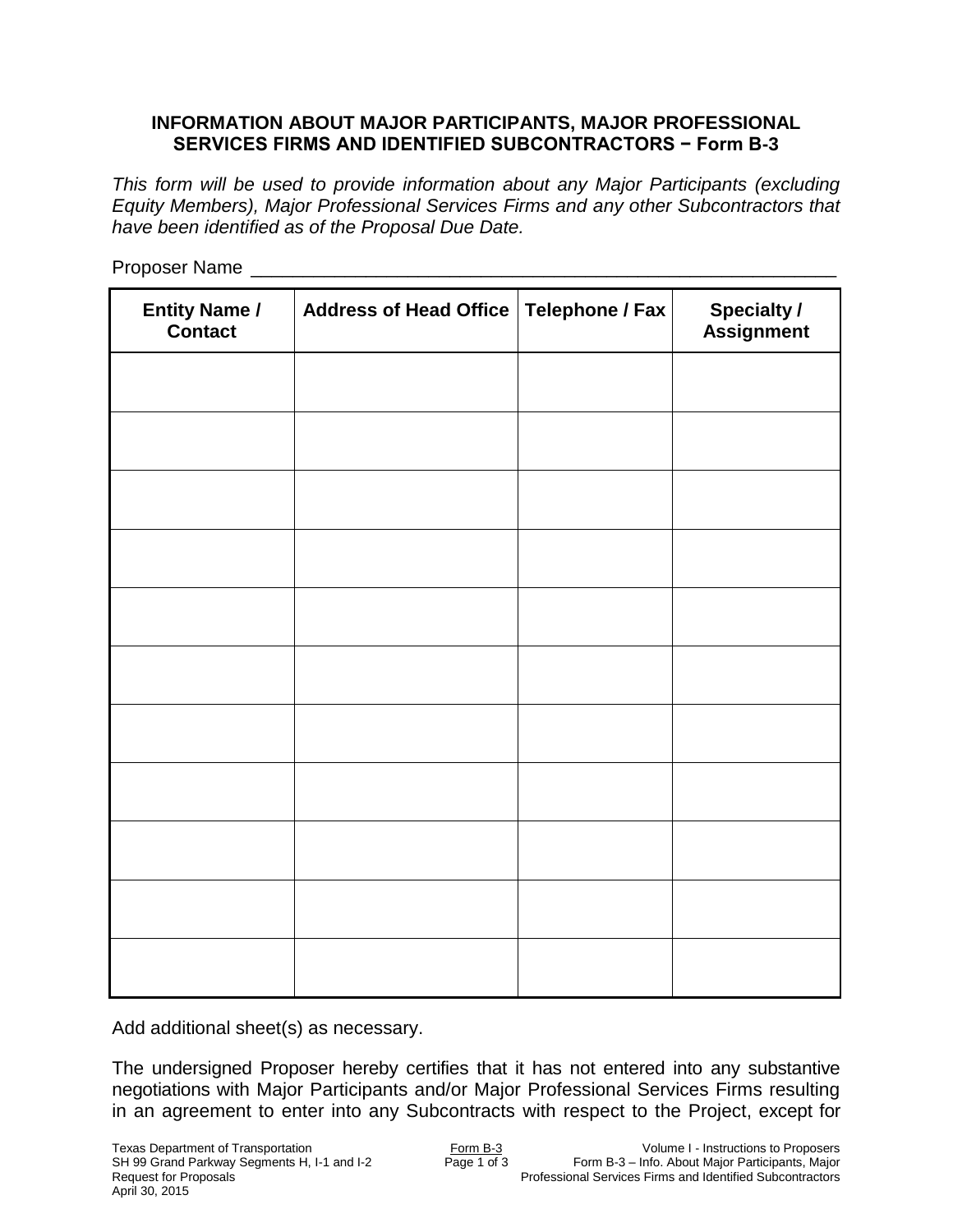those listed above. The Proposer agrees that it will follow applicable Design-Build Agreement ("DBA") and Comprehensive Maintenance Agreement ("COMA") requirements with respect to Subcontractors*.* Proposer further declares that it has carefully examined the Request for Proposals Documents, including TxDOT's Disadvantaged Business Enterprise ("DBE") participation goal for the Project (set forth in ITP, Section 1.8.2), and acknowledges that Proposer's efforts to obtain participation by Subcontractors could reasonably be expected to accomplish TxDOT's DBE participation goal for the Project with respect to the professional services and Construction Work performed under the DBA, as well as the Maintenance Services performed under the COMA.

I declare under penalty of perjury under the laws of the State of Texas that the foregoing declaration is true and correct.

Executed: \_\_\_\_\_\_\_\_\_\_, 2015.

\_\_\_\_\_\_\_\_\_\_\_\_\_\_\_\_\_\_\_\_\_\_\_\_\_\_\_\_\_\_\_\_\_ (Signature)

(Name printed)

\_\_\_\_\_\_\_\_\_\_\_\_\_\_\_\_\_\_\_\_\_\_\_\_\_\_\_\_\_\_\_\_\_

\_\_\_\_\_\_\_\_\_\_\_\_\_\_\_\_\_\_\_\_\_\_\_\_\_\_\_\_\_\_\_\_\_ (Title)

\_\_\_\_\_\_\_\_\_\_\_\_\_\_\_\_\_\_\_\_\_\_\_\_\_\_\_\_\_\_\_\_\_ (Proposer)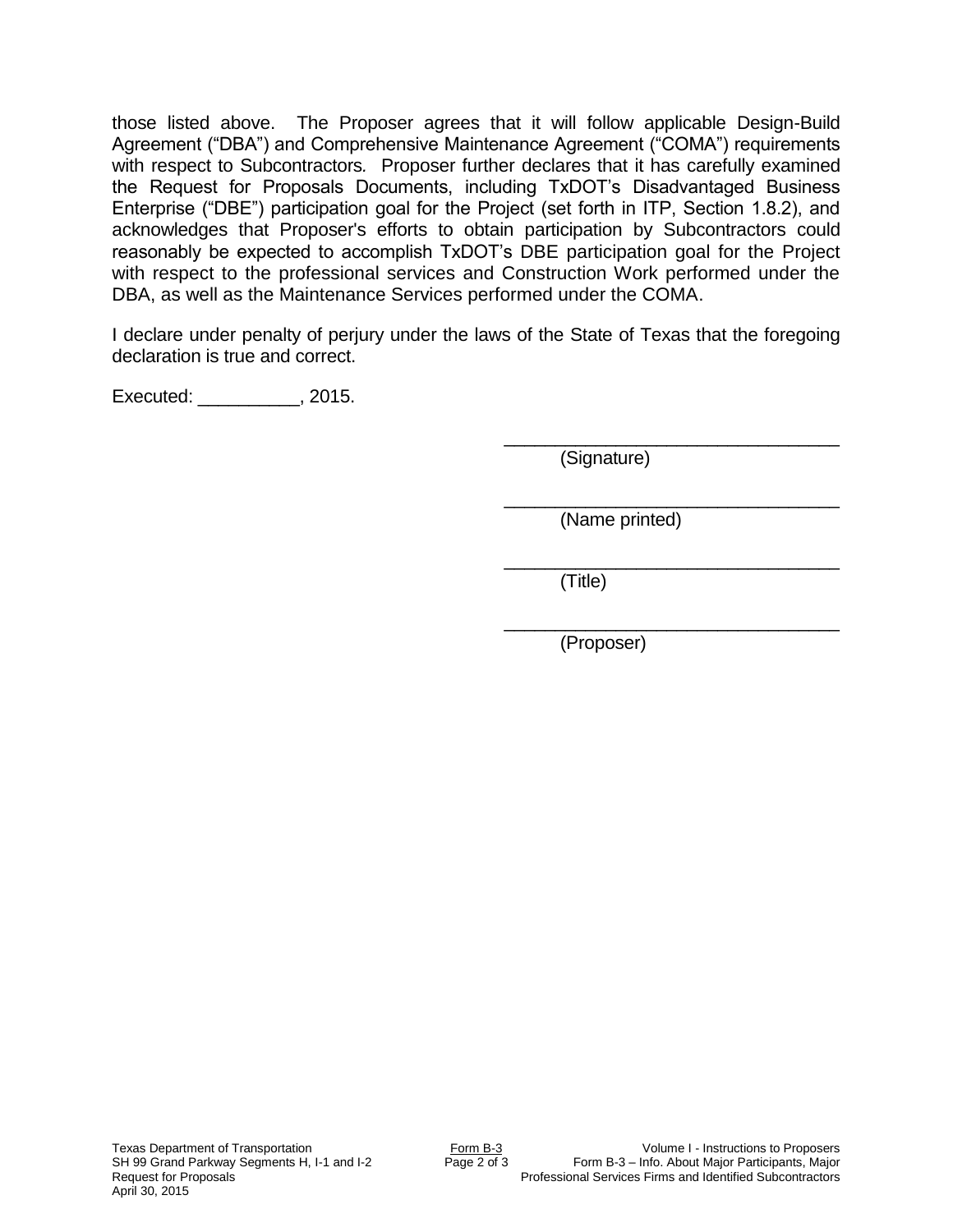| <b>STATE OF</b>  |  |
|------------------|--|
|                  |  |
| <b>COUNTY OF</b> |  |

Each of the undersigned, being first duly sworn, deposes and says that \_\_\_\_\_\_\_\_\_\_ is the <u>error of  $\frac{1}{\sqrt{1-\frac{1}{\sqrt{1-\frac{1}{\sqrt{1-\frac{1}{\sqrt{1-\frac{1}{\sqrt{1-\frac{1}{\sqrt{1-\frac{1}{\sqrt{1-\frac{1}{\sqrt{1-\frac{1}{\sqrt{1-\frac{1}{\sqrt{1-\frac{1}{\sqrt{1-\frac{1}{\sqrt{1-\frac{1}{\sqrt{1-\frac{1}{\sqrt{1-\frac{1}{\sqrt{1-\frac{1}{\sqrt{1-\frac{1}{\sqrt{1-\frac{1}{\sqrt{1-\frac{1}{\sqrt{1-\frac{1}{\sqrt{1-\frac{1}{\sqrt{1-\frac{1}{\sqrt{1-\frac{1}{\sqrt{$ which entity(ies) are the  $\frac{1}{\sqrt{1-\frac{1}{\sqrt{1-\frac{1}{\sqrt{1-\frac{1}{\sqrt{1-\frac{1}{\sqrt{1-\frac{1}{\sqrt{1-\frac{1}{\sqrt{1-\frac{1}{\sqrt{1-\frac{1}{\sqrt{1-\frac{1}{\sqrt{1-\frac{1}{\sqrt{1-\frac{1}{\sqrt{1-\frac{1}{\sqrt{1-\frac{1}{\sqrt{1-\frac{1}{\sqrt{1-\frac{1}{\sqrt{1-\frac{1}{\sqrt{1-\frac{1}{\sqrt{1-\frac{1}{\sqrt{1-\frac{1}{\sqrt{1-\frac{1}{\sqrt{1-\frac{1}{$ foregoing questionnaire, and that the answers to the foregoing questions and all other statements therein are true and correct.

| (Signature)                                              | (Signature)                                       |
|----------------------------------------------------------|---------------------------------------------------|
| (Name Printed)                                           | (Name Printed)                                    |
| (Title)                                                  | (Title)                                           |
| Subscribed and sworn to before me this 1 day of 1, 2015. |                                                   |
|                                                          |                                                   |
|                                                          | Notary Public in and for<br>said County and State |
| [Seal]                                                   |                                                   |

My commission expires: \_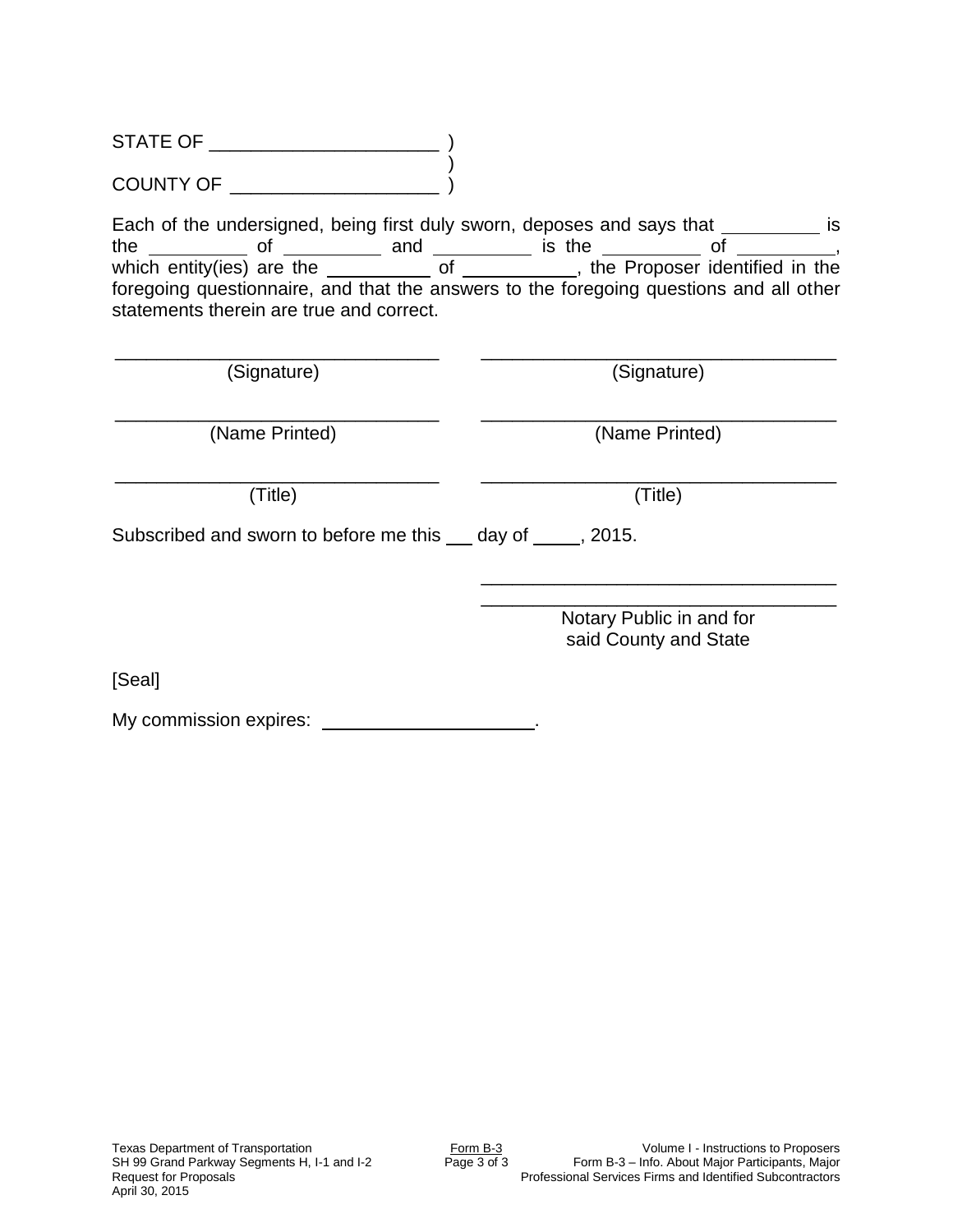# **RESPONSIBLE PROPOSER QUESTIONNAIRE − Form C**

#### PROPOSER'S NAME:

#### NAME OF ENTITY ON WHOSE BEHALF FORM IS PROVIDED:

#### 1. Questions

The Proposer/Major Participant/team member shall respond either "yes" or "no" to each of the following questions. If the response is "yes" to any question(s), a detailed explanation of the circumstances shall be provided in the space following the questions. The Proposer/Major Participant/team member shall attach additional documentation as necessary to fully explain said circumstances. Failure to either respond to the questions or provide adequate explanations may preclude consideration of the proposal and require its rejection. For the Proposer, the term "**affiliate**" shall mean any Equity Member, or any entity which owns a substantial interest in or is owned in common with the Proposer or any Equity Member, or any such entity in which the Proposer or any Equity Member owns a substantial interest. For all other entities providing this form, the term "**affiliate**" shall mean the entity signing the form, any entity which owns a substantial interest in or is owned in common with the entity signing the form, or any entity in which the entity signing the form owns a substantial interest.

Within the past ten years, has the identified entity, any affiliate, or any officer, director, responsible managing officer or responsible managing employee of such entity or affiliate who has a proprietary interest in such entity:

a) Been disqualified, debarred, removed or otherwise prevented from bidding or proposing on or completing a federal, state or local contract anywhere in the United States or any other country because of a violation of law or safety regulation?

If yes, please explain the circumstances. If no, so state.

Yes No

b) Been convicted by a court of competent jurisdiction of any criminal charge of fraud, bribery, collusion, conspiracy or any act in violation of state, federal or foreign antitrust law in connection with the bidding or proposing upon, award of or performance of any public works contract with any public entity?

If yes, please explain the circumstances. If no, so state.

Yes No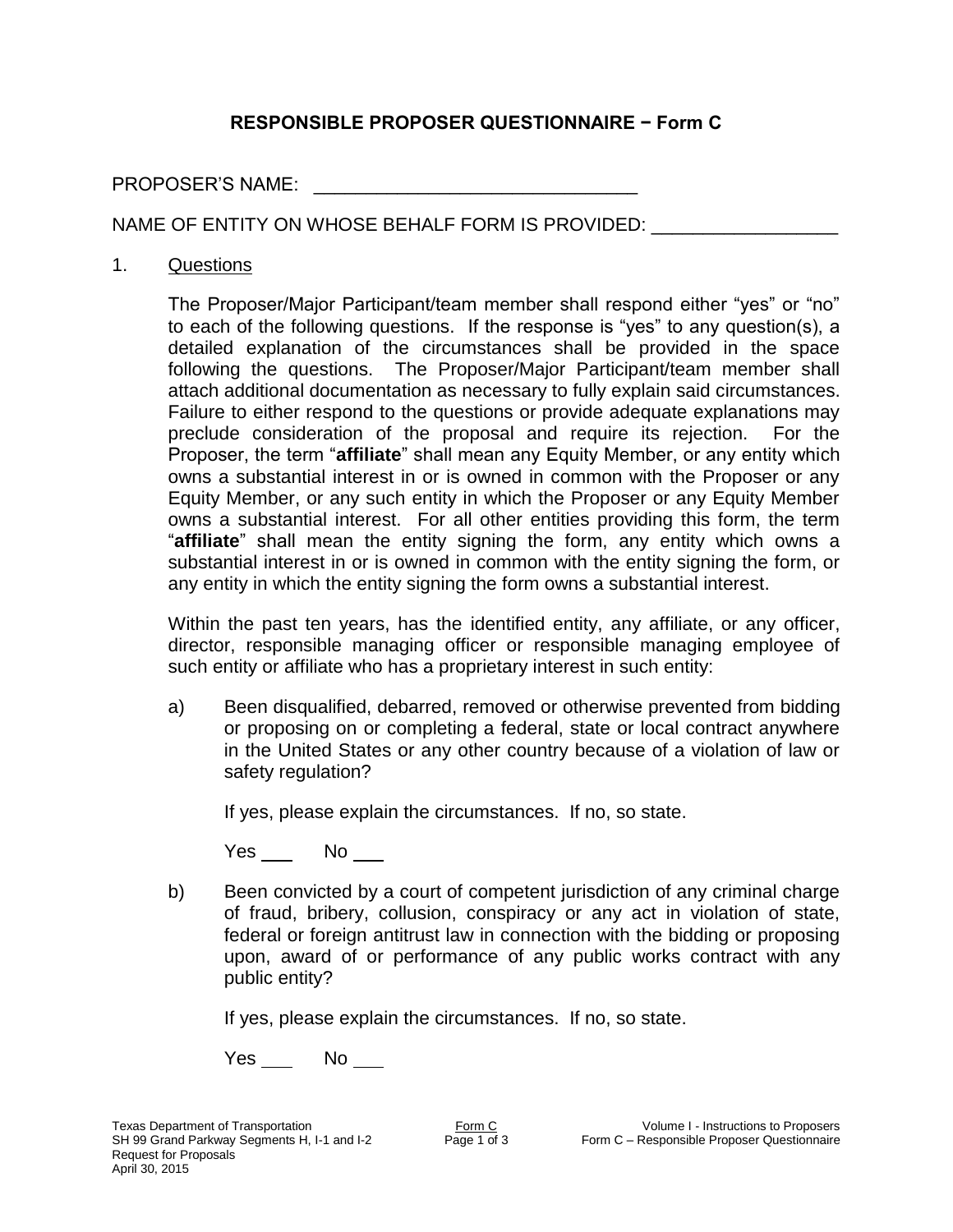c) Had filed against it, him or her, any criminal complaint, indictment or information alleging fraud, bribery, collusion, conspiracy or any action in violation of state or federal antitrust law in connection with the bidding or proposing upon, award of or performance of any public works contract with any public entity?

If yes, please explain the circumstances. If no, so state.

Yes No

d) Had filed against it, him or her, any civil complaint (including but not limited to a cross-complaint) or other claim arising out of a public works contract, alleging fraud, bribery, collusion, conspiracy or any act in violation of state or federal antitrust law in connection with the bidding or proposing upon, award of or performance of any public works contract with any public entity?

If yes, please explain the circumstances. If no, so state.

Yes No

e) Been found, adjudicated or determined by any federal or state court or agency (including, but not limited to, the Equal Employment Opportunity Commission, the Office of Federal Contract Compliance Programs and any applicable Texas governmental agency) to have violated any laws or Executive Orders relating to employment discrimination or affirmative action, including but not limited to Title VII of the Civil Rights Act of 1964, as amended (42 U.S.C. Sections 2000e et seq.); the Equal Pay Act (29 U.S.C. Section 206(d)); and any applicable or similar Texas law.

If yes, please explain the circumstances. If no, so state.

Yes No

f) Been found, adjudicated, or determined by any state court, state administrative agency, including, but not limited to, the Texas Department of Labor (or its equivalent), federal court or federal agency, to have violated or failed to comply with any law or regulation of the United States or any state governing prevailing wages (including but not limited to payment for health and welfare, pension, vacation, travel time, subsistence, apprenticeship or other training, or other fringe benefits) or overtime compensation?

If yes, please explain the circumstances. If no, so state.

Yes No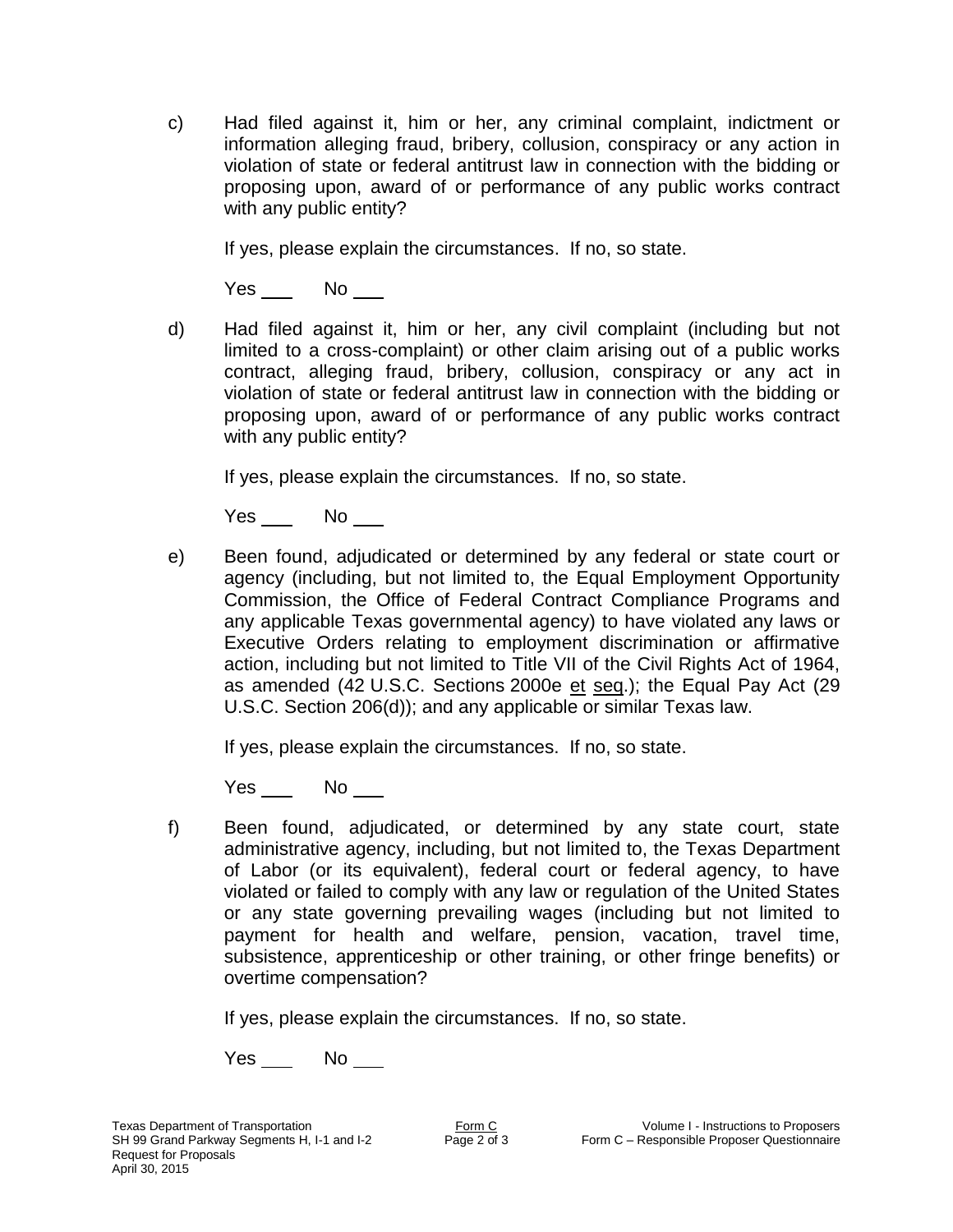g) Been convicted of violating a state or federal law respecting the employment of undocumented aliens?

If yes, please explain the circumstances. If no, so state.

Yes No

h) Been assessed liquidated or other damages for failure to complete any contract on time?

If yes, please explain the circumstances. If no, so state.

 $Yes$  No  $\_\_$ 

Explain the circumstances underlying any "yes" answers for the aforementioned questions on separate sheets attached hereto.

#### 2. Verification / Declaration

I declare under penalty of perjury under the laws of the State of Texas that the foregoing declaration is true, correct and accurate to the best of my knowledge following due inquiry. Executed \_\_\_\_\_\_\_\_\_\_, 2015.

> \_\_\_\_\_\_\_\_\_\_\_\_\_\_\_\_\_\_\_\_\_\_\_\_\_\_\_\_\_\_\_\_\_\_\_\_\_ (Signature)

> \_\_\_\_\_\_\_\_\_\_\_\_\_\_\_\_\_\_\_\_\_\_\_\_\_\_\_\_\_\_\_\_\_\_\_\_\_ (Name Printed)

> \_\_\_\_\_\_\_\_\_\_\_\_\_\_\_\_\_\_\_\_\_\_\_\_\_\_\_\_\_\_\_\_\_\_\_\_\_ (Title)

> \_\_\_\_\_\_\_\_\_\_\_\_\_\_\_\_\_\_\_\_\_\_\_\_\_\_\_\_\_\_\_\_\_\_\_\_\_ (Name of Organization)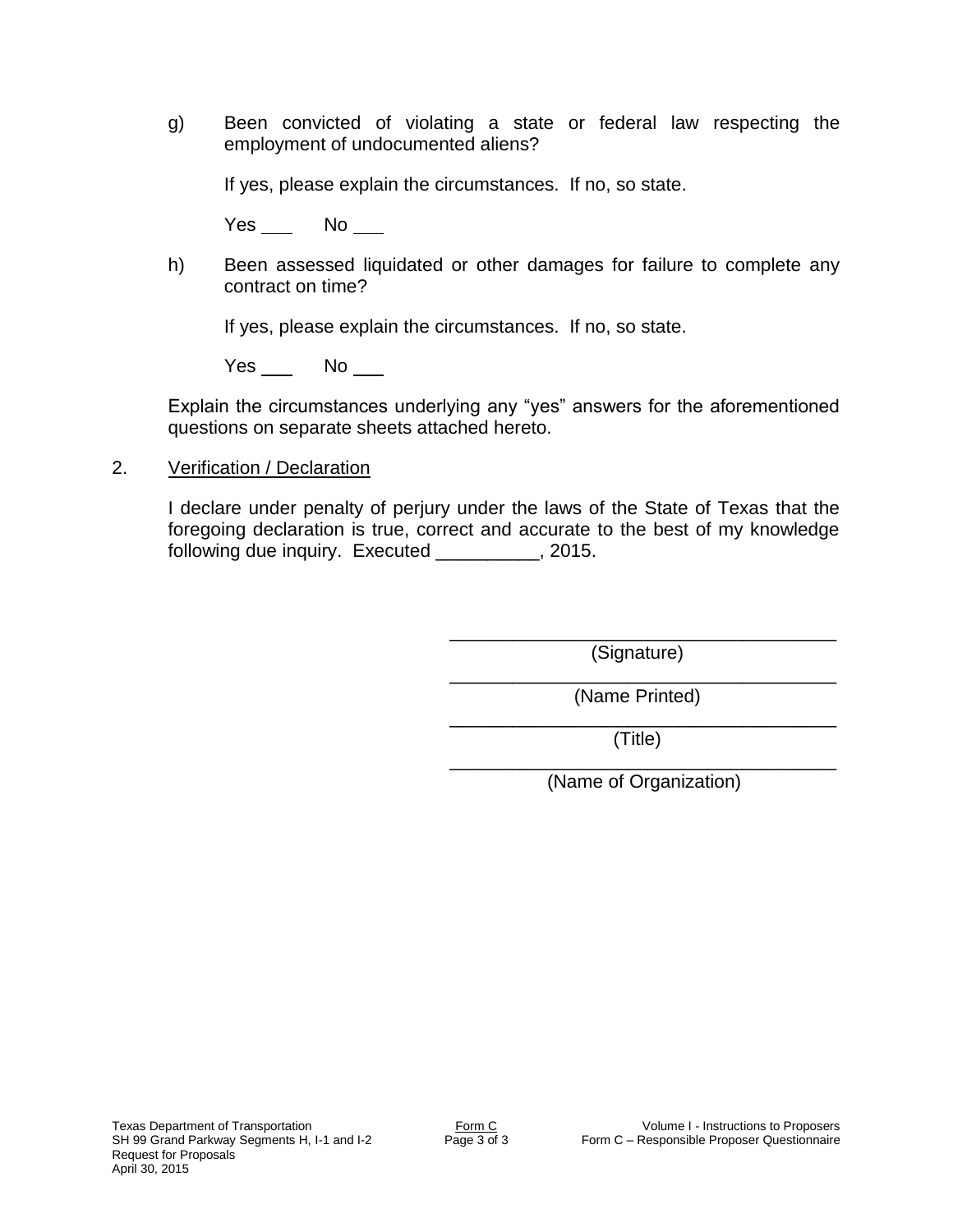#### **INDUSTRIAL SAFETY RECORD FOR TEAM MEMBERS PERFORMING INSTALLATION OR CONSTRUCTION WORK − Form D**

PROPOSER'S NAME:

NAME OF TEAM MEMBER:

ROLE OF TEAM MEMBER:

This form shall be filled out separately and provided for each member of the Proposer's team that will perform or supervise installation or construction Work for this Project, and including information for any entity in which such team member holds a substantial interest. Information must be provided with regard to all installation and construction work undertaken in the United States (including the State of Texas) by the entity, with separate statistics relative to the State of Texas. For team members that are members of joint ventures, information shall be provided as though 100% of the results were for the listed participant. The Proposer may be requested to submit additional information or explanation of data which TxDOT may require for evaluating the safety record.

|                                                               | 2010 | 2011 | 2012 | 2013 | 2014 |
|---------------------------------------------------------------|------|------|------|------|------|
| 1) Total Hours Worked (in thousands)<br>Nationwide:<br>Texas: |      |      |      |      |      |
| 2) Number of deaths:*<br>Nationwide:<br>Texas:                |      |      |      |      |      |
| 3) Number of days away from work:*<br>Nationwide:<br>Texas:   |      |      |      |      |      |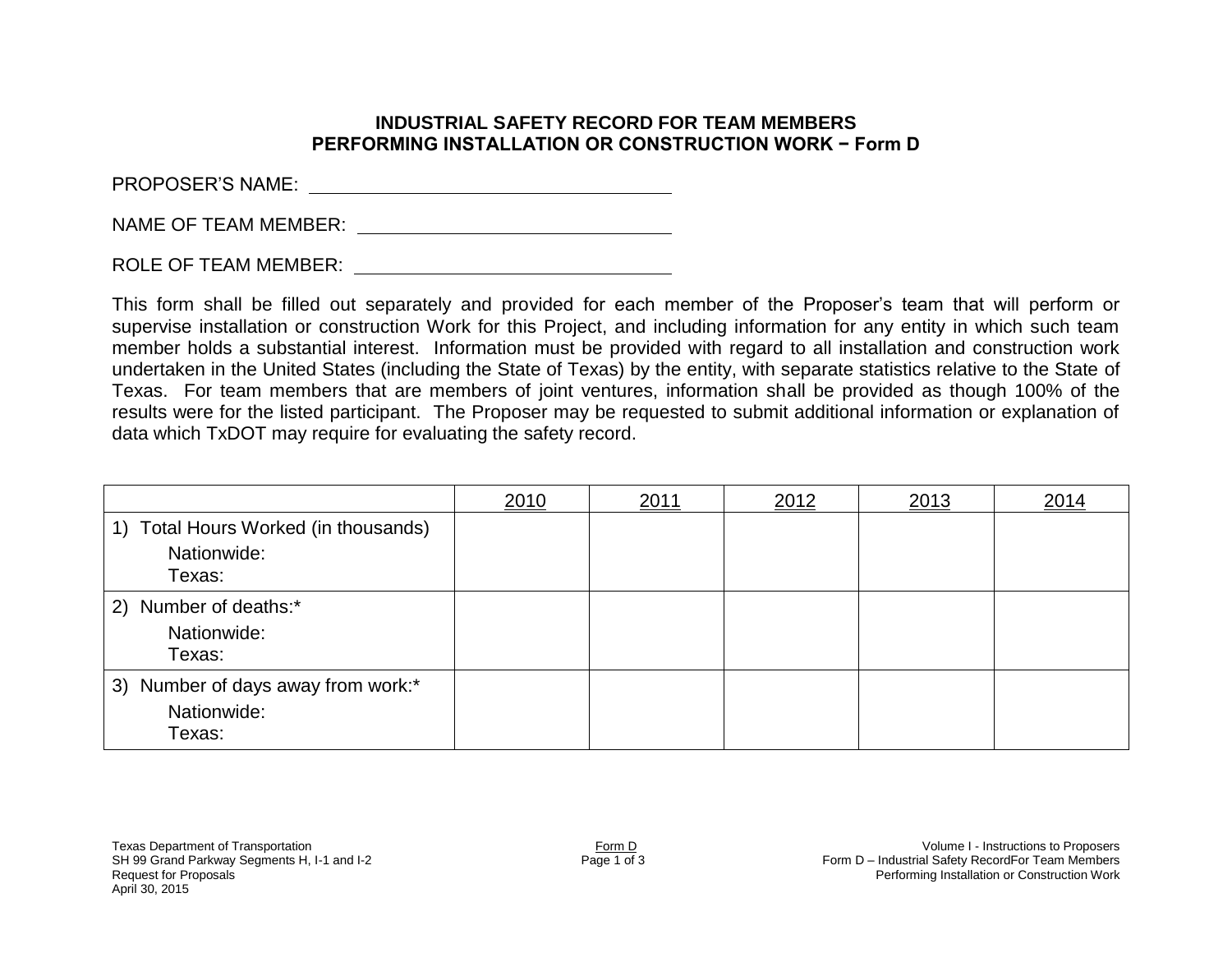|                                                                                                                  | 2010 | 2011 | 2012 | 2013 | 2014 |
|------------------------------------------------------------------------------------------------------------------|------|------|------|------|------|
| 4) Number of days away from work*<br>cases:<br>Nationwide:<br>Texas:                                             |      |      |      |      |      |
| 5) Number of injury/illness* cases:<br>Nationwide:<br>Texas:                                                     |      |      |      |      |      |
| 6) Number of days of* transfer or<br>restricted work activity due to<br>injury/illness:<br>Nationwide:<br>Texas: |      |      |      |      |      |
| 7) Incidence Rate**<br>Lost Workday Cases<br>Nationwide:<br>Texas:<br>Days Lost<br>Nationwide:<br>Texas:         |      |      |      |      |      |
| 8) Worker's Compensation Experience<br><b>Modifier</b><br>Nationwide:<br>Texas:                                  |      |      |      |      |      |

\* The information required for these items is the same as required for sections G, H, K, L and M, Log and Summary of Work-Related Injuries and Illnesses, OSHA Form 200.

\*\* Incidence Rate = No. Injuries (Cases) x 200,000 / Total Hours Worked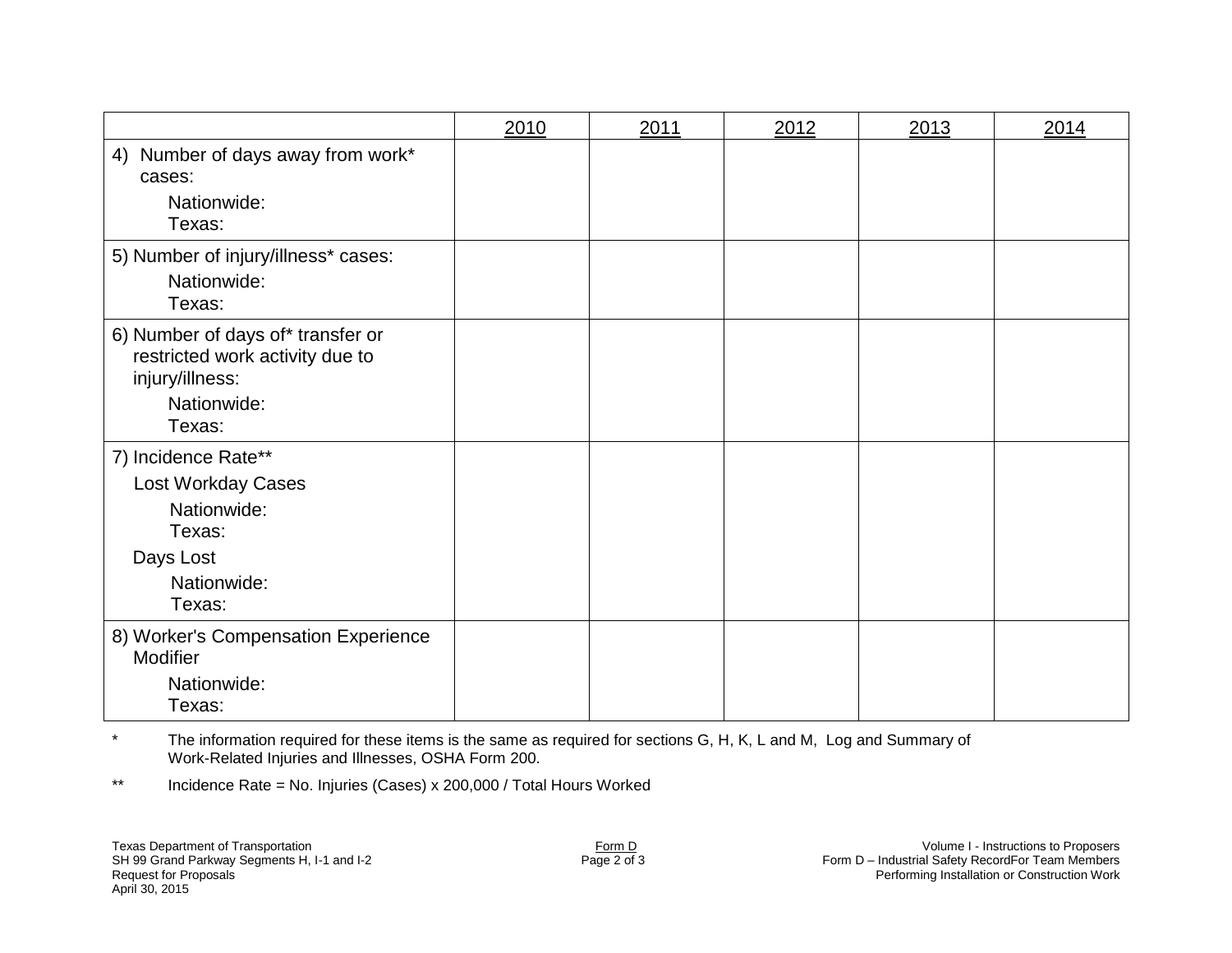The above information was compiled from the records that are available to me at this time and I declare under penalty of perjury under the laws of the State of Texas that the information is true and accurate within the limitation of those records.

| Name of Company (Print) |                    | Signature               |  |
|-------------------------|--------------------|-------------------------|--|
| Address                 |                    | Title                   |  |
| City                    | State and ZIP Code | <b>Telephone Number</b> |  |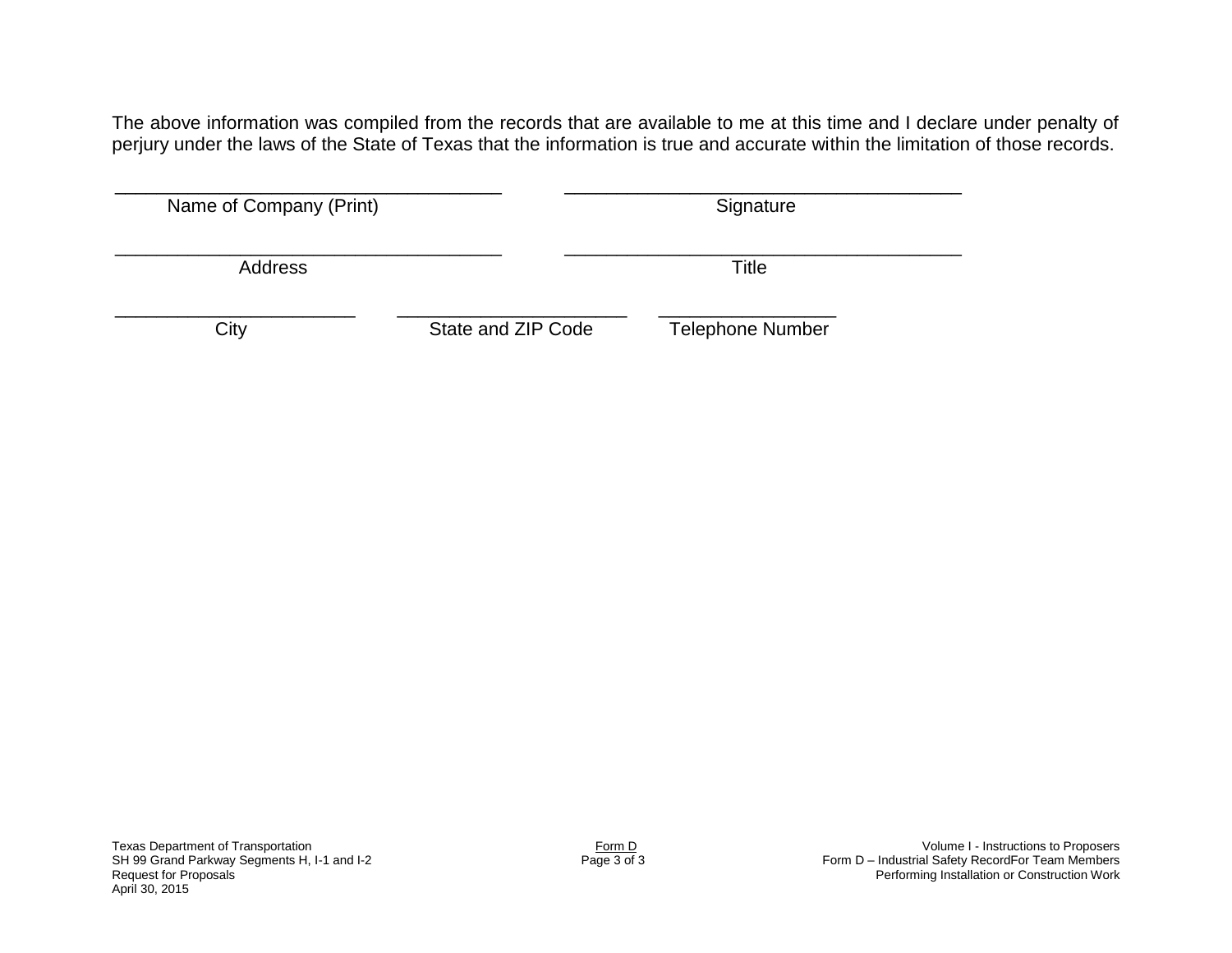# **PERSONNEL WORK ASSIGNMENT FORM − Form E**

\_\_\_\_\_\_\_\_\_\_\_\_\_\_\_\_\_\_\_\_\_\_\_\_\_\_\_\_\_\_\_\_\_\_\_\_\_\_\_\_\_\_\_\_\_\_\_\_\_\_\_\_\_\_\_\_\_\_\_\_\_\_\_\_\_\_\_\_\_

Name of Proposer: \_\_\_\_\_\_\_\_\_\_\_\_\_\_\_\_\_\_\_\_\_\_\_\_\_\_\_\_\_\_\_\_\_\_\_\_\_\_\_\_\_\_\_\_\_\_\_\_\_\_\_\_\_

| Key Personnel Assignment <sup>1</sup>     | <b>Name of Individual Assigned</b> |
|-------------------------------------------|------------------------------------|
| Project Manager <sup>1</sup>              |                                    |
| <b>Safety Manager</b>                     |                                    |
| Lead Quality Manager <sup>1</sup>         |                                    |
| <b>Environmental Compliance Manager</b>   |                                    |
| <b>ROW Acquisition Manager</b>            |                                    |
| <b>Utility Manager</b>                    |                                    |
| Design Manager <sup>1</sup>               |                                    |
| Lead Roadway Design Engineer <sup>1</sup> |                                    |
| Lead Drainage Engineer <sup>1</sup>       |                                    |
| Construction Manager <sup>1</sup>         |                                    |
| Maintenance Manager                       |                                    |
| Maintenance Safety Manager                |                                    |

Notes:

1. Required to be employed by an Equity Member or Lead Design Firm.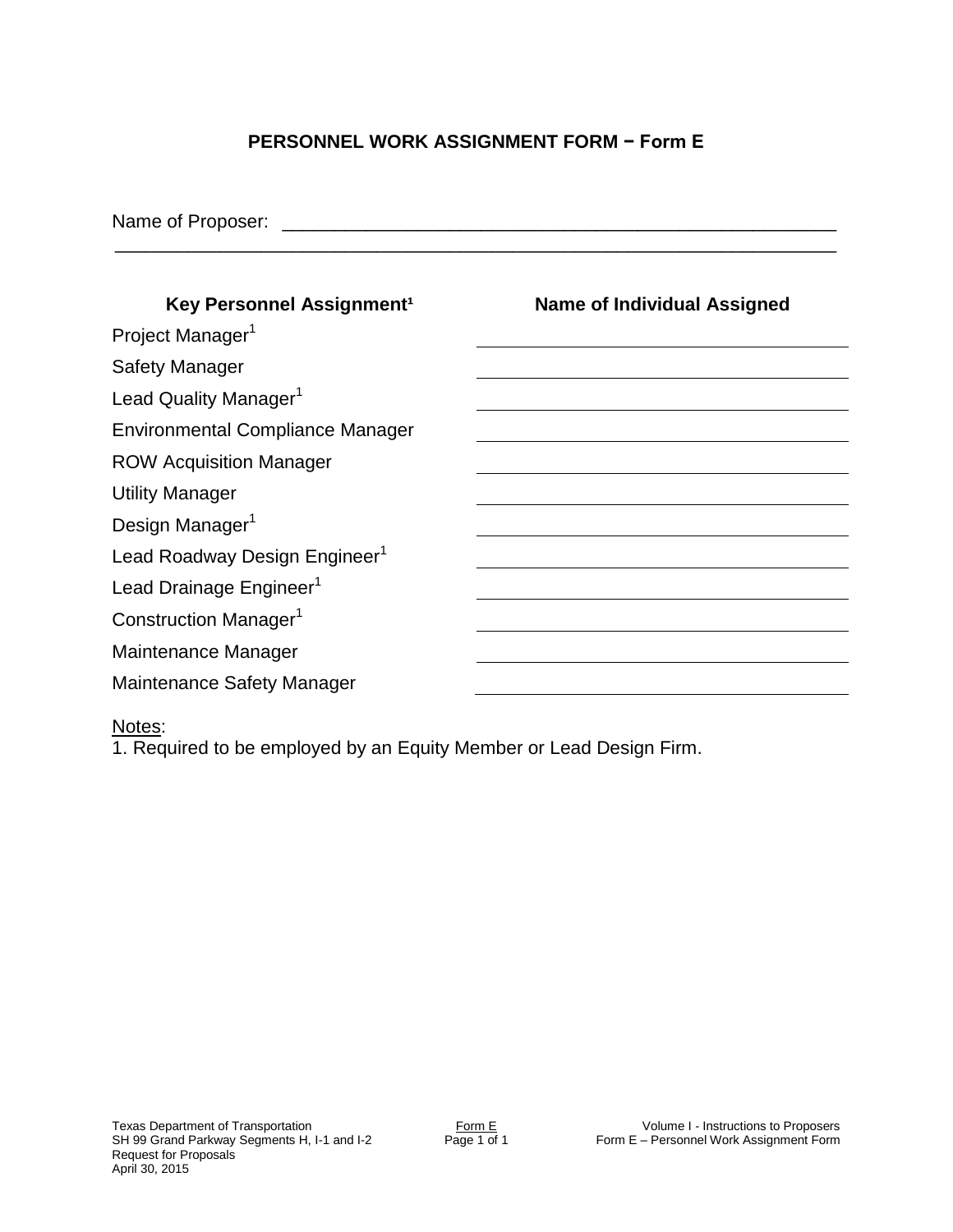#### **NON-COLLUSION AFFIDAVIT − Form F**

STATE OF \_\_\_\_\_\_\_\_\_\_\_\_\_\_\_\_\_\_\_\_\_\_ ) )ss: COUNTY OF \_\_\_\_\_\_\_\_\_\_\_\_\_\_\_\_\_\_\_\_ )

Each of the undersigned, being first duly sworn, deposes and says that:

A. \_\_\_\_\_\_\_\_\_\_ is the \_\_\_\_\_\_\_\_\_\_ of \_\_\_\_\_\_\_\_\_\_ and \_\_\_\_\_\_\_\_\_\_ is the \_\_\_\_\_\_\_\_\_\_ of \_\_\_\_\_\_\_\_\_\_, which entity(ies) are the \_\_\_\_\_\_\_\_\_\_ of **EXECUTE:** the entity making the foregoing Proposal.

- B. The Proposal is not made in the interest of, or on behalf of, any undisclosed person, partnership, company, association, organization, joint venture, limited liability company or corporation; the Proposal is genuine and not collusive or sham; the Proposer has not directly or indirectly induced or solicited any other Proposer to put in a false or sham Proposal, and has not directly or indirectly colluded, conspired, connived or agreed with any Proposer or anyone else to put in a sham Proposal or that anyone shall refrain from proposing; the Proposer has not in any manner, directly or indirectly, sought by agreement, communication or conference with anyone to fix the prices of the Proposer or any other Proposer, or to fix any overhead, profit or cost element included in the Proposal, or of that of any other Proposer, or to secure any advantage against TxDOT or anyone interested in the proposed agreement; all statements contained in the Proposal are true; and, further, the Proposer has not, directly or indirectly, submitted its prices or any breakdown thereof, or the contents thereof, or divulged information or data relative thereto, or paid, and will not pay, any fee to any corporation, partnership, company, association, joint venture, limited liability company, organization, Proposal depository or any member, partner, joint venture member or agent thereof to effectuate a collusive or sham Proposal.
- C. The Proposer will not, directly or indirectly, divulge information or data regarding the price or other terms of its Proposal to any other Proposer, or seek to obtain information or data regarding the price or other terms of any other Proposal, until after award of the Design-Build Agreement or rejection of all Proposals and cancellation of the Request for Proposals.

| (Name Printed) |
|----------------|
| (Title)        |
|                |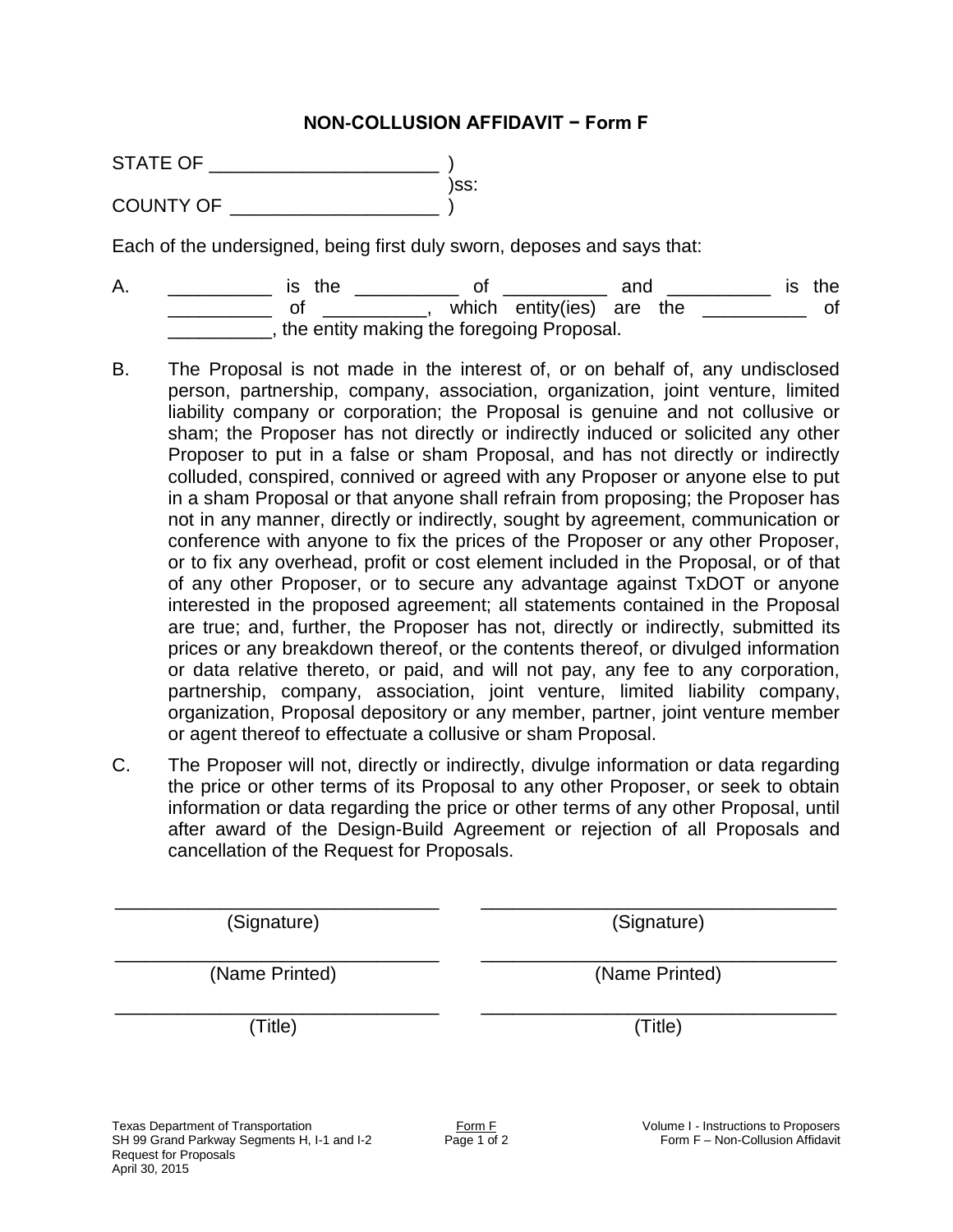Subscribed and sworn to before me this  $a$  day of  $a$ , 2015.

\_\_\_\_\_\_\_\_\_\_\_\_\_\_\_\_\_\_\_\_\_\_\_\_\_\_\_\_\_\_\_\_\_\_ Notary Public in and for said County and State

[Seal]

My commission expires: \_\_\_\_\_\_\_\_\_\_\_\_\_\_\_\_\_\_\_\_.

*[Duplicate or modify this form as necessary so that it accurately describes the entity making the Proposal and so that it is signed on behalf of the entity(ies) making the Proposal.]*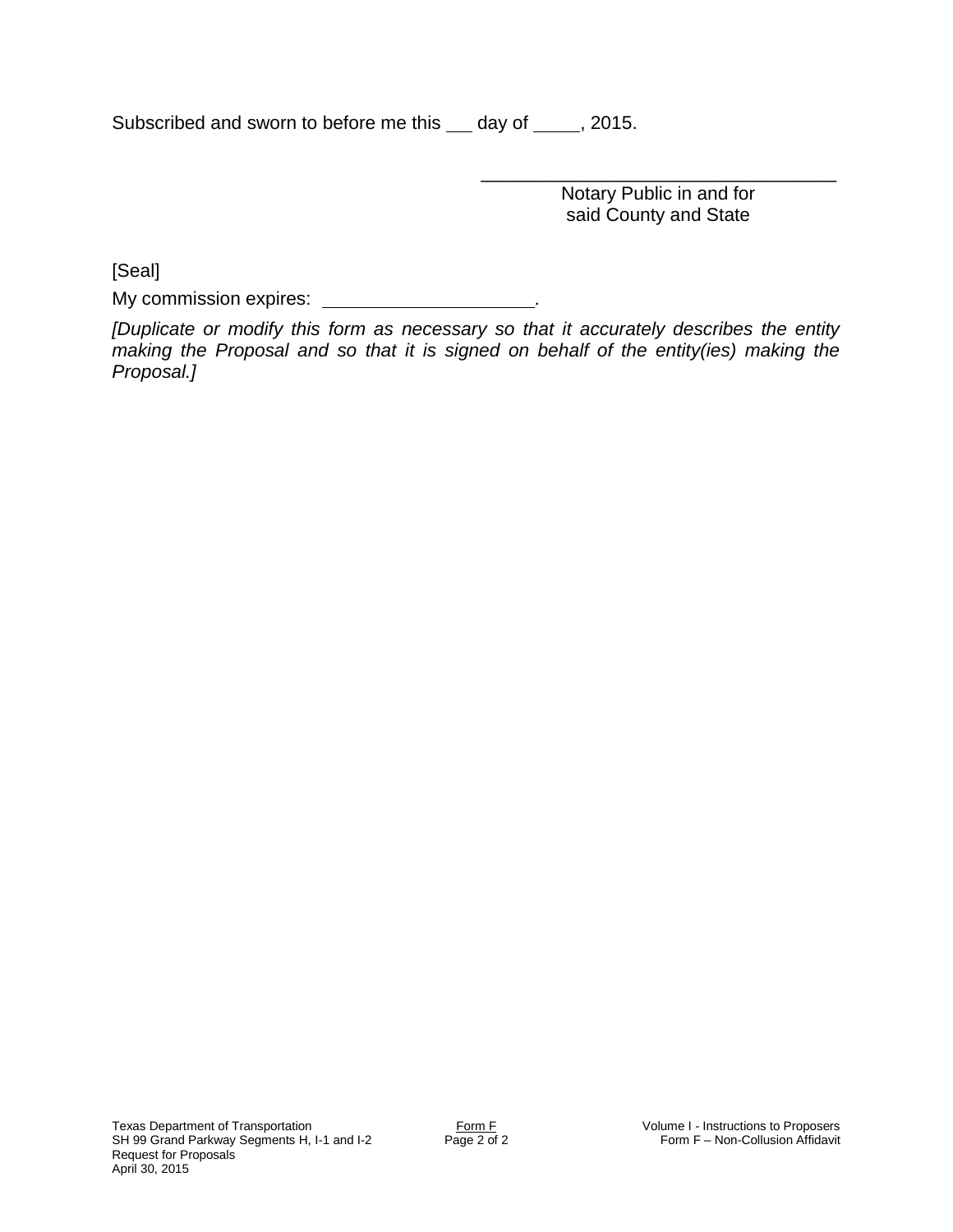# **KEY PERSONNEL RESUME AND REFERENCES − Form G**

| Name:                                                                                 | Position: (Select one.*)                                              |
|---------------------------------------------------------------------------------------|-----------------------------------------------------------------------|
| Firm:                                                                                 | $\Box$ Project Manager                                                |
| Telephone:                                                                            | $\Box$ Safety Manager                                                 |
|                                                                                       | □ Lead Quality Manager                                                |
| <b>Email Address:</b>                                                                 | □ Environmental Compliance Manager                                    |
| Licenses/Certifications: (Select all that apply. Provide the                          | $\Box$ ROW Acquisition Manager                                        |
| license/certification number and expiration date.)                                    | $\Box$ Utility Manager                                                |
| □ Professional Engineer (Date Since: ________________)<br>State: LIC. No. 2008. 2010. | $\Box$ Design Manager                                                 |
| □ Texas P.E. License Application Attached, if applicable                              | □ Lead Roadway Design Engineer                                        |
| □ DBIA -Design-Build Institute of America                                             | $\Box$ Lead Drainage Engineer                                         |
|                                                                                       | $\Box$ Construction Manager                                           |
| □ PMP- Project Management Professional                                                | □ Maintenance Manager                                                 |
|                                                                                       | □ Maintenance Safety Manager                                          |
| $\Box$ ASQ – American Society of Quality                                              |                                                                       |
| $\Box$ CQI $\Box$ CQE $\Box$ CQM                                                      | Years of Experience: (Relative to selected position for               |
| $\Box$ OSHA -- Construction Safety & Health (30 hours)                                | transportation projects.)<br><u>[</u> [11] Transportation projects.]  |
|                                                                                       | 1 2 3 4 5 6 7 8 9 10                                                  |
| $\Box$ CPR and First Aid                                                              | 11  12  13  14  15  16  17  18  19  20+<br>Degree:   Field / Program: |
|                                                                                       | $\Box$ Associate<br>$\Box$ Engineering                                |
| $\Box$ CHST – Construction Health & Safety Technician by the                          | $\Box$ Undergraduate<br>$\Box$ Construction Management                |
| Board of Certified Safety Professionals                                               | $\Box$ Graduate<br>$\Box$ Architecture                                |
|                                                                                       | □ Doctoral<br>□ Other: <u>___________</u> ______                      |
| $\Box$ CSHO -- Certified safety and health official                                   | College/University (Name and Location):                               |
|                                                                                       |                                                                       |
| $\Box$ TxDOT Precertification Categories.                                             |                                                                       |
| □ FHWA National Highway Institute Courses on Design and<br><b>Traffic Operations</b>  |                                                                       |
|                                                                                       |                                                                       |
|                                                                                       |                                                                       |

#### **Additional Information (optional)**:

 $\_$  ,  $\_$  ,  $\_$  ,  $\_$  ,  $\_$  ,  $\_$  ,  $\_$  ,  $\_$  ,  $\_$  ,  $\_$  ,  $\_$  ,  $\_$  ,  $\_$  ,  $\_$  ,  $\_$  ,  $\_$  ,  $\_$  ,  $\_$  ,  $\_$  ,  $\_$  ,  $\_$  ,  $\_$  ,  $\_$  ,  $\_$  ,  $\_$  ,  $\_$  ,  $\_$  ,  $\_$  ,  $\_$  ,  $\_$  ,  $\_$  ,  $\_$  ,  $\_$  ,  $\_$  ,  $\_$  ,  $\_$  ,  $\_$  ,  $\_$  ,  $\_$  ,  $\_$  ,  $\_$  ,  $\_$  ,  $\_$  ,  $\_$  ,  $\_$  ,  $\_$  ,  $\_$  ,  $\_$  ,  $\_$  ,  $\_$  ,  $\_$  ,  $\_$  ,  $\_$  ,  $\_$  ,  $\_$  ,  $\_$  ,  $\_$  ,  $\_$  ,  $\_$  ,  $\_$  ,  $\_$  ,  $\_$  ,  $\_$  ,  $\_$  ,  $\_$  ,  $\_$  ,  $\_$  ,  $\_$  ,  $\_$  ,  $\_$  ,  $\_$  ,  $\_$  ,  $\_$  ,  $\_$  , \_\_\_\_\_\_\_\_\_\_\_\_\_\_\_\_\_\_\_\_\_\_\_\_\_\_\_\_\_\_\_\_\_\_\_\_\_\_\_\_\_\_\_\_\_\_\_\_\_\_\_\_\_\_\_\_\_\_\_\_\_\_\_\_\_\_\_\_\_\_\_\_\_\_\_\_\_\_\_\_\_\_\_\_\_\_\_\_\_\_\_\_\_\_\_\_\_  $\_$  ,  $\_$  ,  $\_$  ,  $\_$  ,  $\_$  ,  $\_$  ,  $\_$  ,  $\_$  ,  $\_$  ,  $\_$  ,  $\_$  ,  $\_$  ,  $\_$  ,  $\_$  ,  $\_$  ,  $\_$  ,  $\_$  ,  $\_$  ,  $\_$  ,  $\_$  ,  $\_$  ,  $\_$  ,  $\_$  ,  $\_$  ,  $\_$  ,  $\_$  ,  $\_$  ,  $\_$  ,  $\_$  ,  $\_$  ,  $\_$  ,  $\_$  ,  $\_$  ,  $\_$  ,  $\_$  ,  $\_$  ,  $\_$  ,  $\_$  ,  $\_$  ,  $\_$  ,  $\_$  ,  $\_$  ,  $\_$  ,  $\_$  ,  $\_$  ,  $\_$  ,  $\_$  ,  $\_$  ,  $\_$  ,  $\_$  ,  $\_$  ,  $\_$  ,  $\_$  ,  $\_$  ,  $\_$  ,  $\_$  ,  $\_$  ,  $\_$  ,  $\_$  ,  $\_$  ,  $\_$  ,  $\_$  ,  $\_$  ,  $\_$  ,  $\_$  ,  $\_$  ,  $\_$  ,  $\_$  ,  $\_$  ,  $\_$  ,  $\_$  ,  $\_$  ,  $\_$  ,  $\_$  ,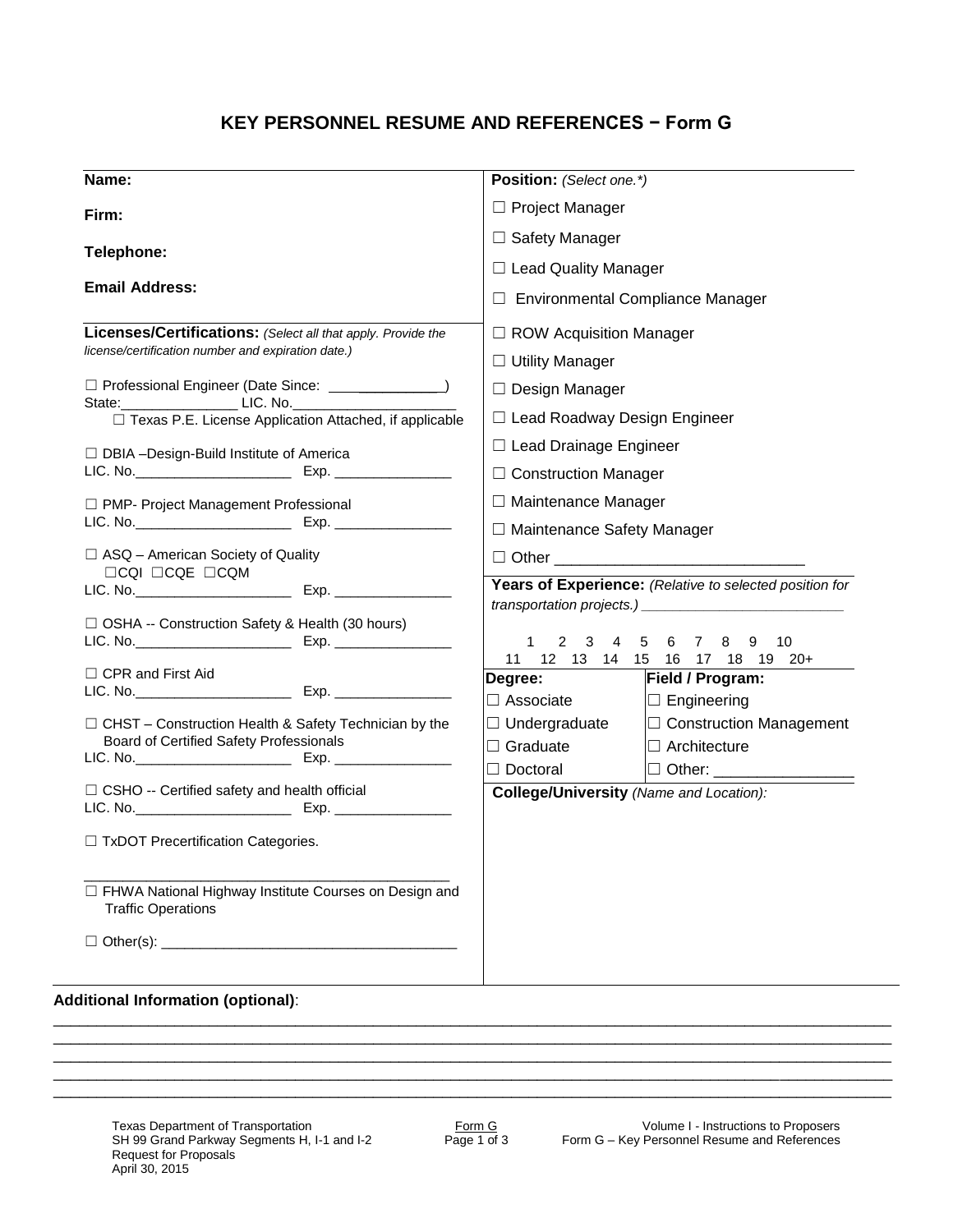| <b>Project Description/ Role</b>                                                                                                                                                           | <b>Project Value</b>                                                           | <b>Project Type</b>                                                                                                                                                 | <b>Project Owner/Manager</b>                       |
|--------------------------------------------------------------------------------------------------------------------------------------------------------------------------------------------|--------------------------------------------------------------------------------|---------------------------------------------------------------------------------------------------------------------------------------------------------------------|----------------------------------------------------|
| <b>Project Name:</b><br><b>Project Location:</b><br><b>Start Date:</b><br><b>End Date:</b><br><b>Project Description:</b><br>Describe role and services provided relevant to this Project: | □ Below \$100M<br>$\square$ \$100M-\$500M<br>□ Above \$500M<br>Services Value* | □ Availability Payment<br>□Design-Build<br>□Design-Build w/ ATC<br>□Design-Build-Maintain<br>□Design-Bid-Build<br>□Concession<br>$\Box$ CM at Risk<br>□Other:       | Name: Title:<br>Agency:<br>Telephone:<br>Email:    |
| <b>Project Name:</b><br><b>Project Location:</b><br><b>Start Date:</b><br><b>End Date:</b><br><b>Project Description:</b>                                                                  | □ Below \$100M<br>$\square$ \$100M-\$500M<br>□ Above \$500M<br>Services Value* | □ Availability Payment<br>□Design-Build<br>□Design-Build w/ ATC<br>□Design-Build-Maintain<br>□Design-Bid-Build<br>□Concession<br>$\Box$ CM at Risk                  | Name:<br>Title:<br>Agency:<br>Telephone:<br>Email: |
| Describe role and services provided relevant to this Project:                                                                                                                              |                                                                                | $\Box$ Other:                                                                                                                                                       |                                                    |
| <b>Project Name:</b><br><b>Project Location:</b><br><b>Start Date:</b><br><b>End Date:</b><br><b>Project Description:</b>                                                                  | □ Below \$100M<br>$\square$ \$100M-\$500M<br>□ Above \$500M<br>Services Value* | □ Availability Payment<br>□Design-Build<br>□Design-Build w/ ATC<br>□Design-Build-Maintain<br>□Design-Bid-Build<br>□Concession<br>$\Box$ CM at Risk<br>$\Box$ Other: | Name:<br>Title:<br>Agency:<br>Telephone:<br>Email: |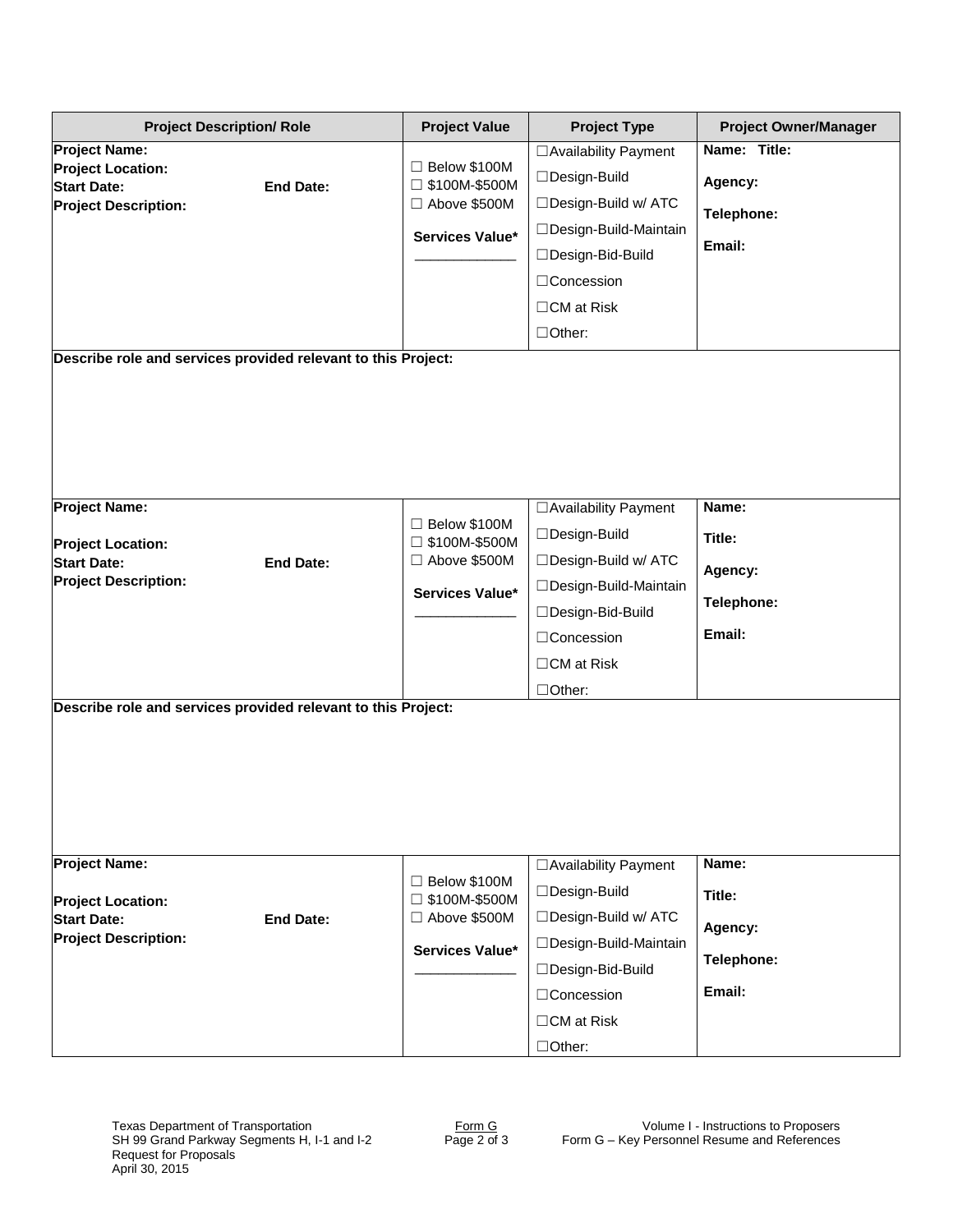**Describe role and services provided relevant to this Project:**

\* Provide the value of the work performed under your supervision (i.e., design, construction, ROW acquisition, etc.).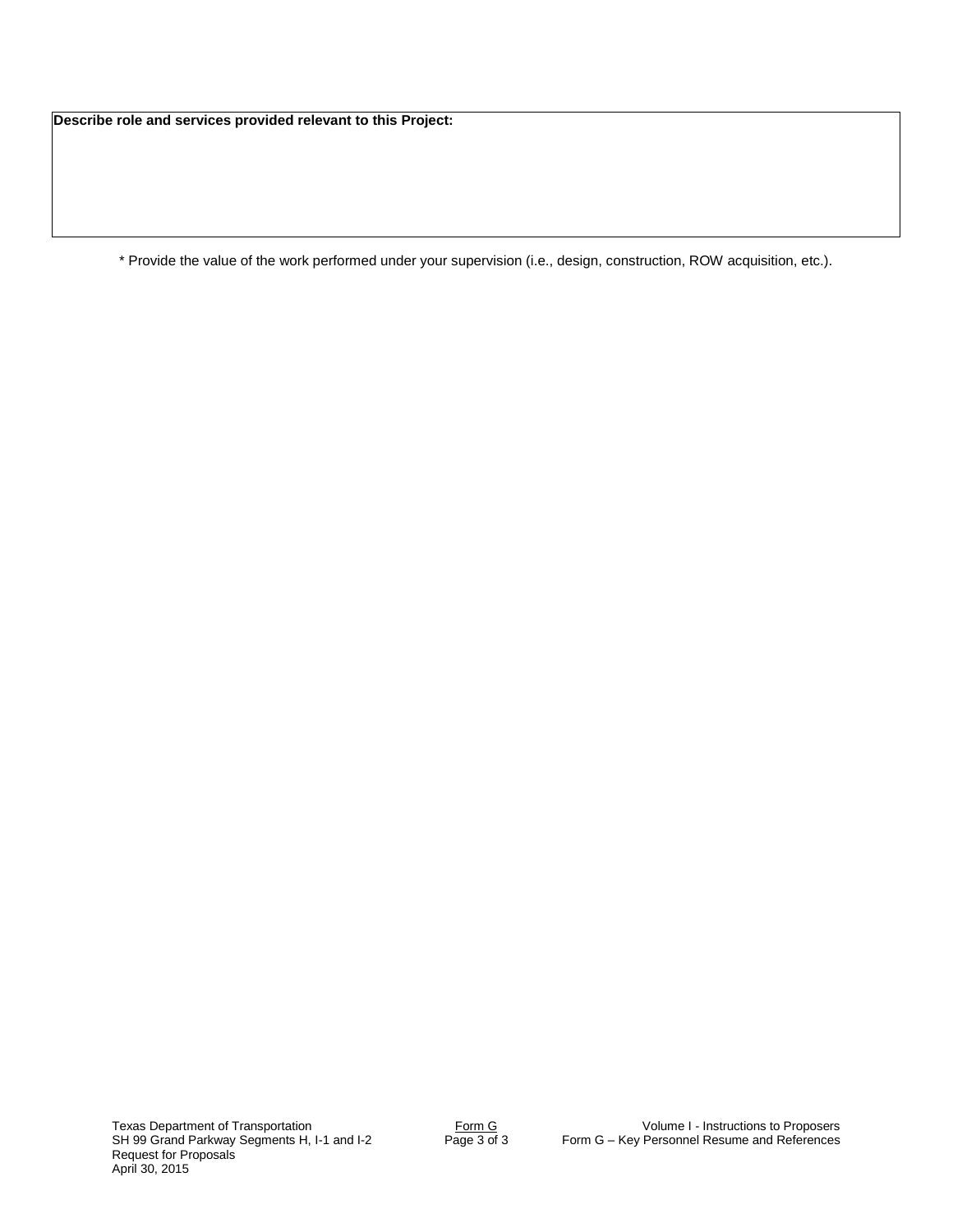#### **DBE CERTIFICATION − Form H**

| Control |  |
|---------|--|
| Project |  |
| Highway |  |

County **county** and the control of  $\sim$ 

#### DISADVANTAGED BUSINESS ENTERPRISES REQUIREMENTS

The following goal for participation by Disadvantaged Business Enterprises ("DBEs") is established for professional services and Construction Work under the Design-Build Agreement ("DBA"):

**DBE**

**10% of Price** 

#### **DBE Certification**

By signing the Proposal, the Proposer certifies that (1) the above DBE goal will be met by obtaining commitments equal to or exceeding the DBE percentage or that the Design-Build Contractor ("DB Contractor') will provide a good faith effort to substantiate the attempt to meet the goal; and (2) if conditionally awarded the DBA, the DB Contractor will submit a DBE Performance Plan meeting the requirements set forth in the DBE Special Provisions attached as Exhibit 6 to the DBA.

Failure to submit the DBE Performance Plan will be considered a breach of the requirements of the Request for Proposals. As a result, the Proposal Bond provided by the Proposer will become property of the Department and the Proposer and Equity Members will be precluded from participating in any reprocurement of the DBA for the Project.

> \_\_\_\_\_\_\_\_\_\_\_\_\_\_\_\_\_\_\_\_\_\_\_\_\_\_\_\_\_\_\_\_ [name]

> \_\_\_\_\_\_\_\_\_\_\_\_\_\_\_\_\_\_\_\_\_\_\_\_\_\_\_\_\_\_\_\_ [title]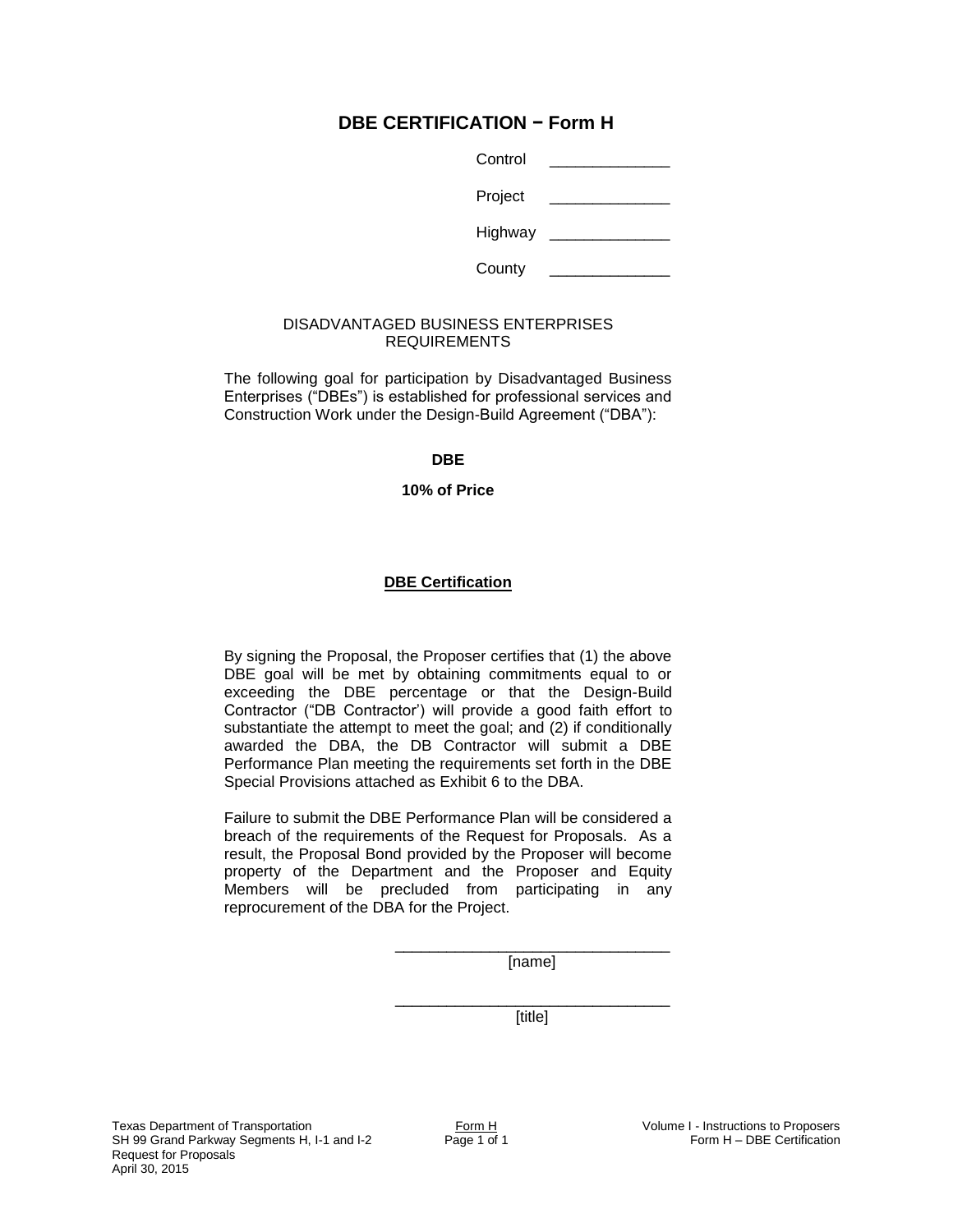#### **CHILD SUPPORT STATEMENT FOR STATE GRANTS, LOANS AND CONTRACTS − Form I**

Under Section 231.006, Family Code, the vendor or applicant certifies that the individual or business entity named in this contract, bid, or application is eligible to receive the specified grant, loan, or payment and acknowledges that this contract may be terminated and payment may be withheld if this certification is inaccurate.

Proposer Name:  $\Box$ 

List below the name and social security number of the individual or sole proprietor and each partner, shareholder or owner with an ownership interest of at least 25% of the entity identified below.

 $\_$  ,  $\_$  ,  $\_$  ,  $\_$  ,  $\_$  ,  $\_$  ,  $\_$  ,  $\_$  ,  $\_$  ,  $\_$  ,  $\_$  ,  $\_$  ,  $\_$  ,  $\_$  ,  $\_$  ,  $\_$  ,  $\_$  ,  $\_$  ,  $\_$  ,  $\_$  ,  $\_$  ,  $\_$  ,  $\_$  ,  $\_$  ,  $\_$  ,  $\_$  ,  $\_$  ,  $\_$  ,  $\_$  ,  $\_$  ,  $\_$  ,  $\_$  ,  $\_$  ,  $\_$  ,  $\_$  ,  $\_$  ,  $\_$  ,  $\_$  , and the set of the set of the set of the set of the set of the set of the set of the set of the set of the set of the set of the set of the set of the set of the set of the set of the set of the set of the set of th  $\_$  , and the set of the set of the set of the set of the set of the set of the set of the set of the set of the set of the set of the set of the set of the set of the set of the set of the set of the set of the set of th \_\_\_\_\_\_\_\_\_\_\_\_\_\_\_\_\_\_\_\_\_\_\_\_\_\_\_\_\_\_\_\_\_\_\_\_\_\_\_\_\_\_\_\_\_\_\_\_\_\_\_\_\_\_\_\_\_\_\_\_\_\_\_\_\_\_\_\_\_

Section 231.006, Family Code, specifies that a child support obligor who is more than 30 days delinquent in paying child support and a business entity in which the obligor is a sole proprietor, partner, shareholder, or owner with an ownership interest of at least 25 percent is not eligible to receive payments from state funds under a contract to provide property, materials, or services; or receive a state-funded grant or loan.

A child support obligor or business entity ineligible to receive payments described above remains ineligible until all arrearage have been paid or the obligor is in compliance with a written repayment agreement or court order as to any existing delinquency.

Except as provided by Section 231.302(d), Family Code, a social security number is confidential and may be disclosed only for the purposes of responding to a request for information from an agency operating under the provisions of Parts A and D of Title IV of the federal Social Security Act (42 U.S.C. Section 601-617 and 651-669).

Date: \_\_\_\_\_\_\_\_\_\_, 2015

Company Name:\_\_\_\_\_\_\_\_\_\_\_\_\_\_\_\_\_\_\_\_\_\_\_\_\_\_\_

Signature

\_\_\_\_\_\_\_\_\_\_\_\_\_\_\_\_\_\_\_\_\_\_\_\_\_\_\_\_ **Title** 

[*Duplicate or modify this form as necessary so that it accurately describes the entity making the Proposal and so that it is signed on behalf of the Proposer and each Major Participant.*]

\_\_\_\_\_\_\_\_\_\_\_\_\_\_\_\_\_\_\_\_\_\_\_\_\_\_\_\_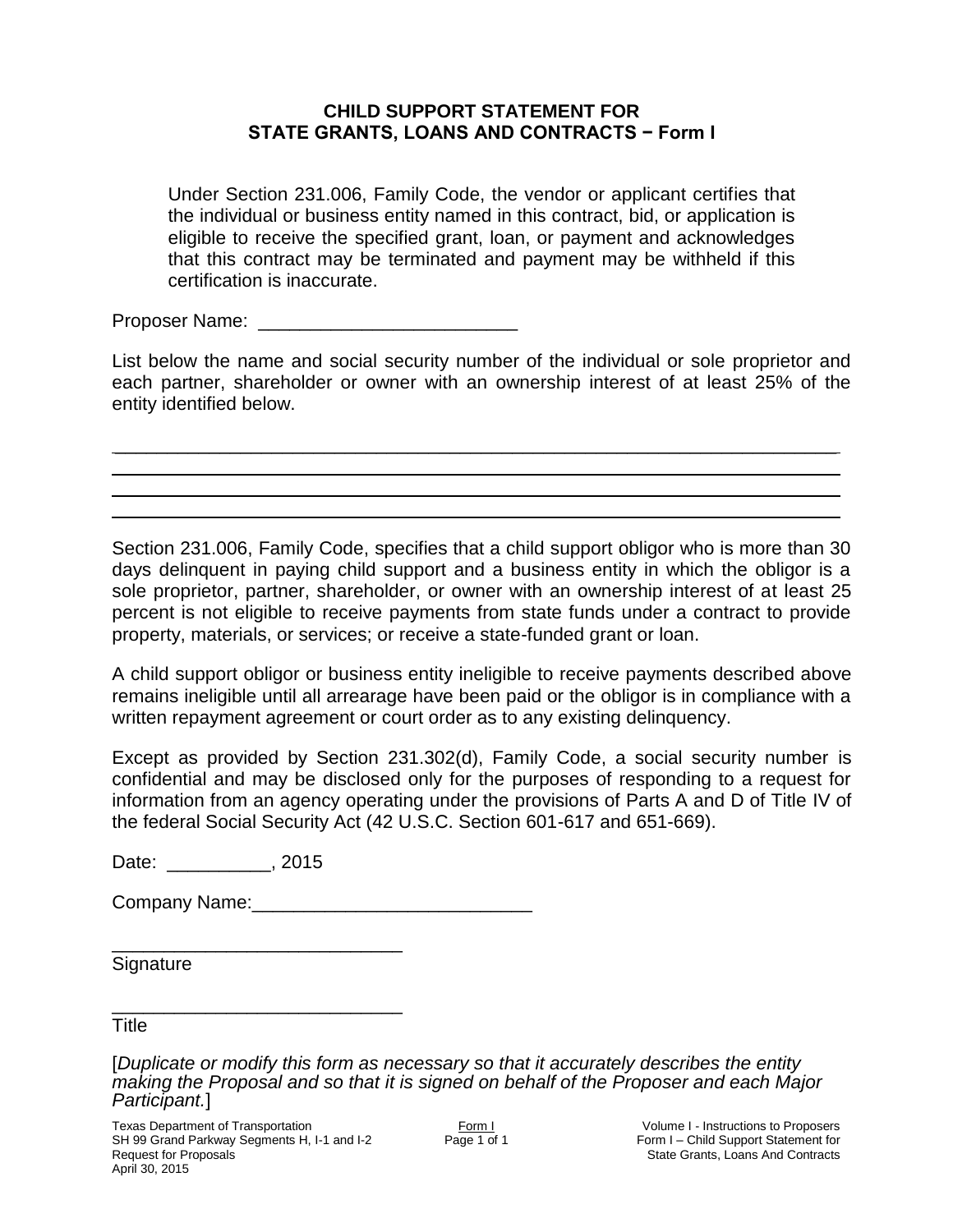# **CONFLICT OF INTEREST DISCLOSURE STATEMENT − Form J**

Proposer's attention is directed to 23 C.F.R. Part 636 Subpart A and in particular to Subsection 636.116 regarding organizational conflicts of interest. Section 636.103 defines "organizational conflict of interest" as follows:

> Organizational conflict of interest means that because of other activities or relationships with other persons, a person is unable or potentially unable to render impartial assistance or advice to the owner, or the person's objectivity in performing the contract work is or might be otherwise impaired, or a person has an unfair competitive advantage.

Proposers are advised that in accordance with TxDOT's conflicts of interest Rules (43 Texas Administrative Code § 27.8), certain firms will not be allowed to participate on any Proposer's team for the Project because of their work with TxDOT in connection with the Project procurement and document preparation and the CDA program.

#### **1. Disclosure Pursuant to Section 636.116(2)(v) and Rule 27.8**

In the space provided below, and on supplemental sheets as necessary, identify all relevant facts relating to past, present, or planned interest(s) of the Proposer's team (including the Proposer, the Major Participants, proposed consultants and proposed subcontractors, and their respective chief executives, directors, and key project personnel) which may result, or could be viewed as, an organizational conflict of interest in connection with this Request for Proposals ("RFP").

Proposer should disclose (a) any current contractual relationships with TxDOT, (b) any past, present, or planned contractual or employment relationships with any TxDOT member, officer, or employee; and (c) any other circumstances that might be considered to create a financial interest in the contract by any TxDOT member, officer, or employee if Proposer is awarded the contract. Proposer should also disclose matters such as ownership of 10% or more of the stock of, or having directors in common with, any of the RFP preparers. Proposer should also disclose contractual relationships with an RFP preparer in the nature of a joint venture, as well as relationships wherein the RFP preparer is a contractor or consultant (or subcontractor or subconsultant) to Proposer or a member of Proposer's team. The foregoing is provided by way of example, and shall not constitute a limitation on the disclosure obligations.

\_\_\_\_\_\_\_\_\_\_\_\_\_\_\_\_\_\_\_\_\_\_\_\_\_\_\_\_\_\_\_\_\_\_\_\_\_\_\_\_\_\_\_\_\_\_\_\_\_\_\_\_\_\_\_\_\_\_

\_\_\_\_\_\_\_\_\_\_\_\_\_\_\_\_\_\_\_\_\_\_\_\_\_\_\_\_\_\_\_\_\_\_\_\_\_\_\_\_\_\_\_\_\_\_\_\_\_\_\_\_\_\_\_\_\_\_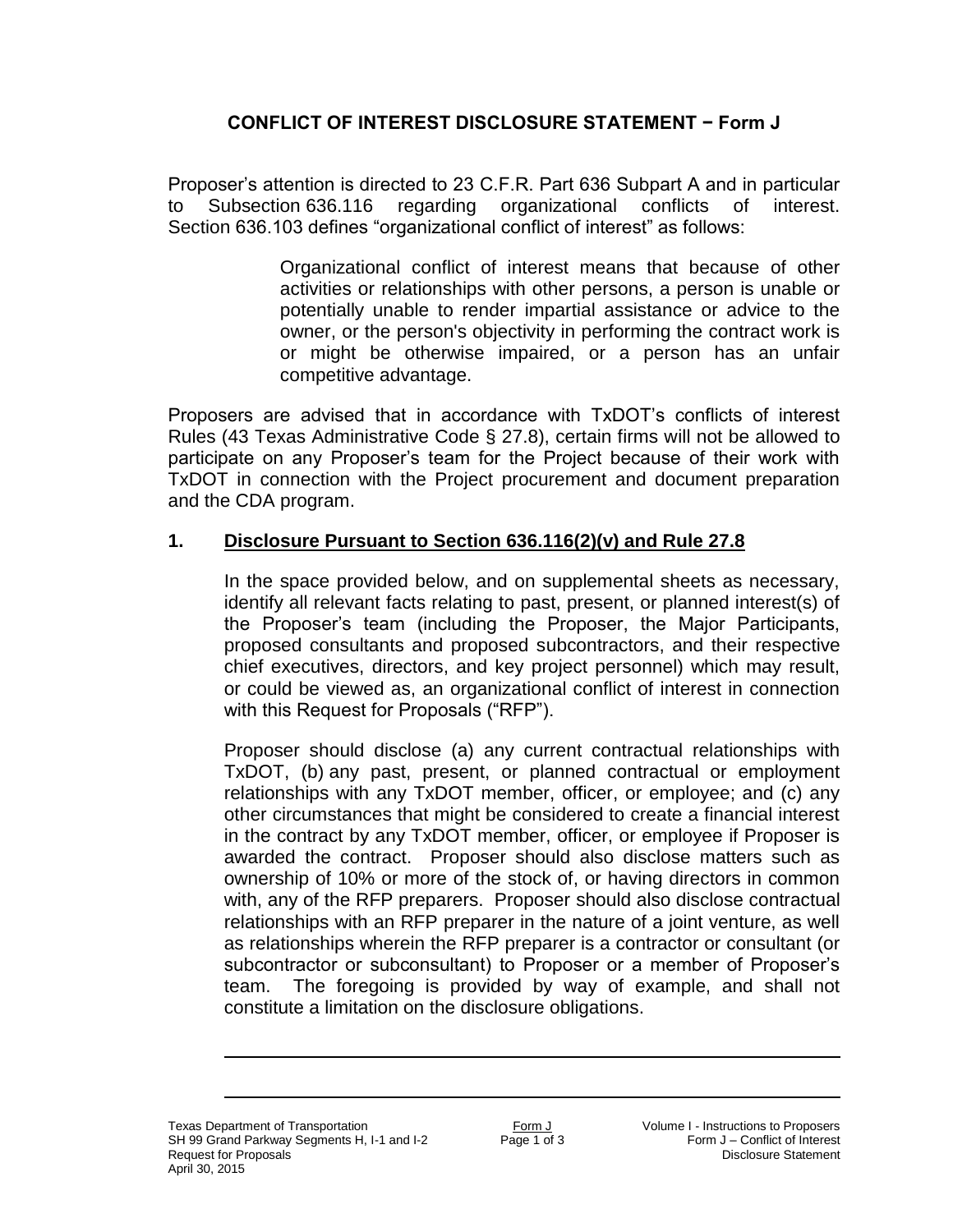#### $2.$ **Explanation**

In the space provided below, and on supplemental sheets as necessary, identify steps that have been or will be taken to avoid, neutralize, or mitigate any organizational conflicts of interest described herein.

Texas Department of Transportation<br>SH 99 Grand Parkway Segments H, I-1 and I-2 Request for Proposals April 30, 2015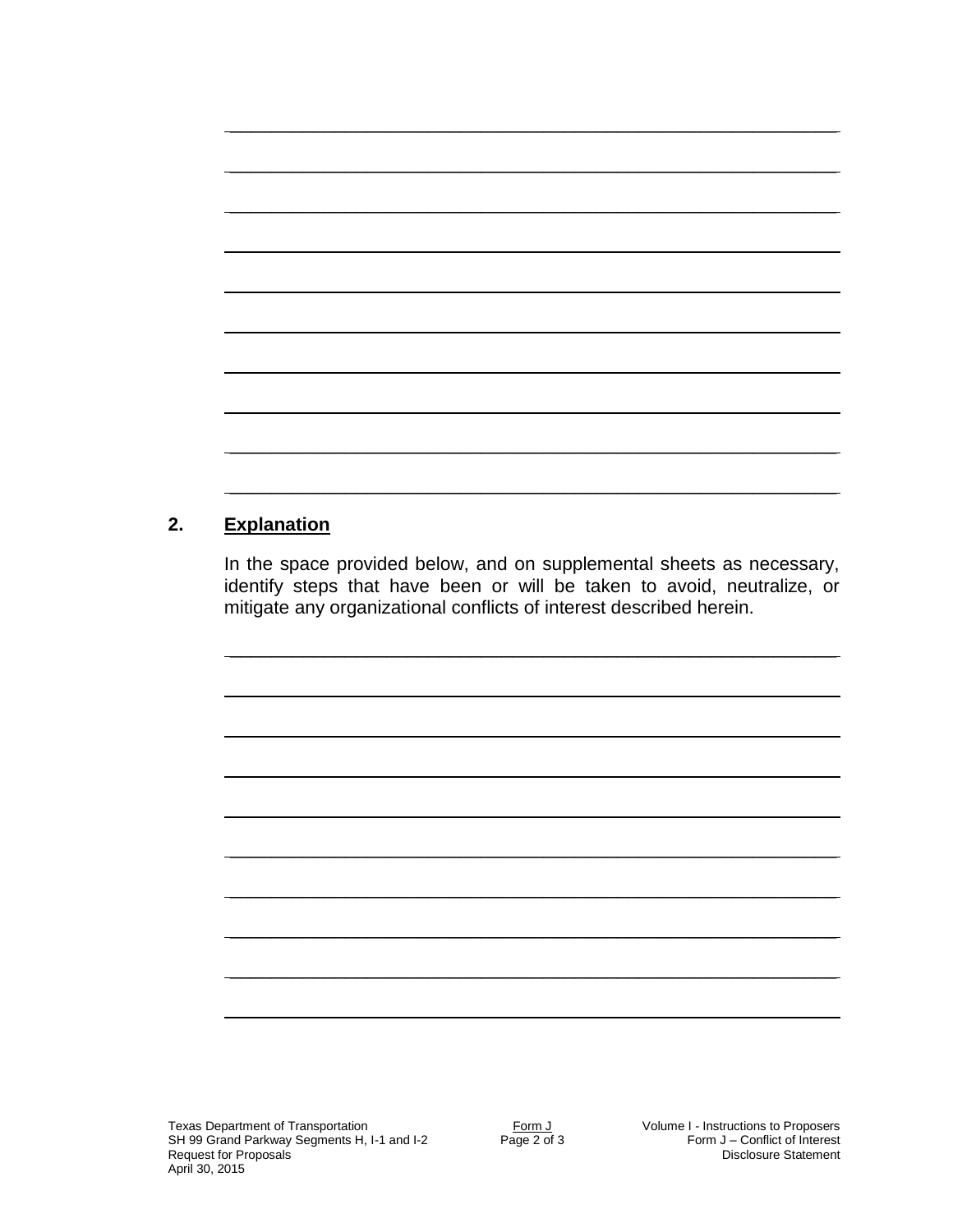# **3. Certification**

The undersigned hereby certifies that, to the best of his or her knowledge and belief, no interest exists that is required to be disclosed in this Conflict of Interest Disclosure Statement, other than as disclosed above.

| Signature           |
|---------------------|
|                     |
|                     |
| Name                |
|                     |
|                     |
|                     |
| <b>Title</b>        |
|                     |
|                     |
| <b>Company Name</b> |
|                     |
| , 2015              |
| Date                |
|                     |
|                     |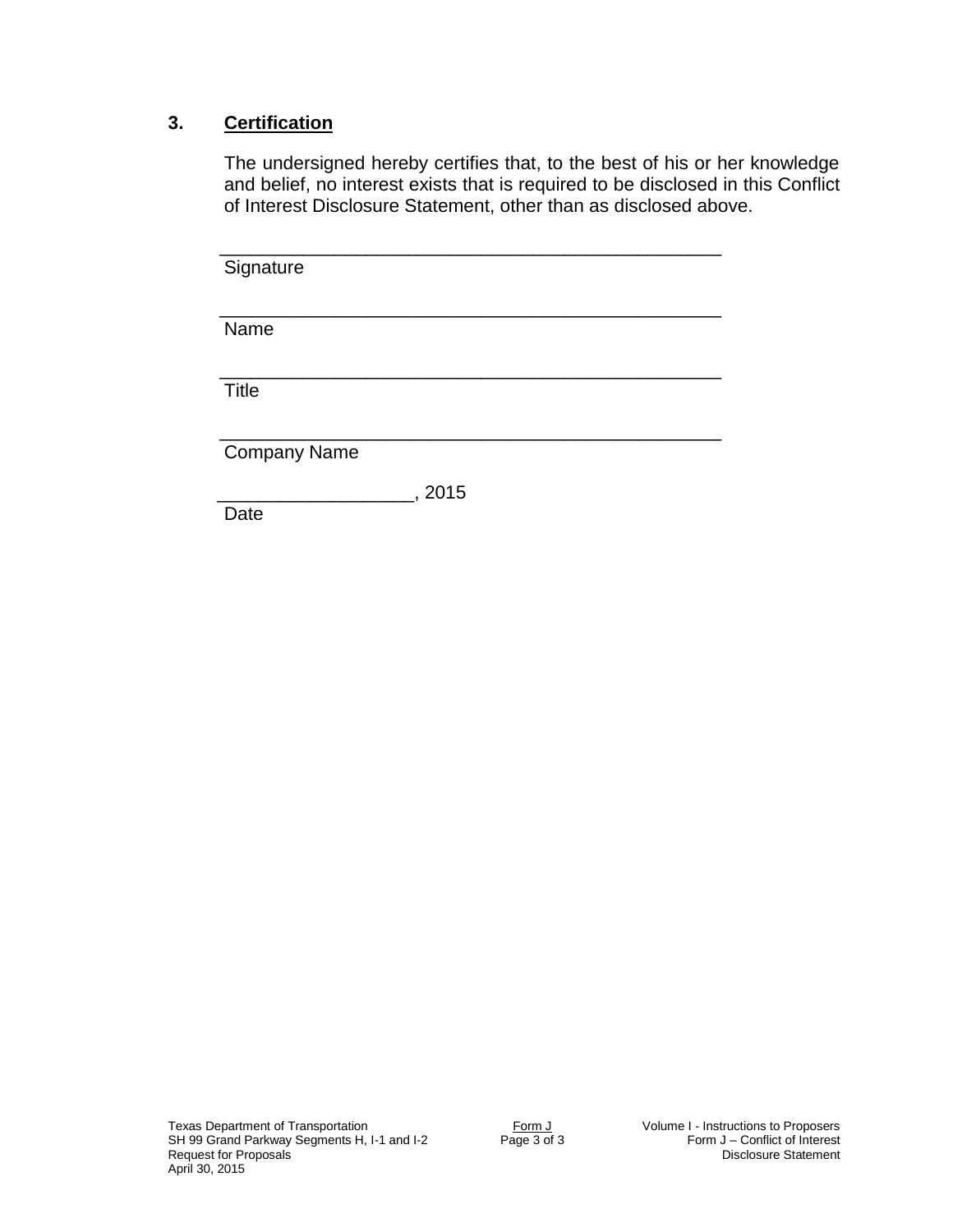# **PROPOSAL SECURITY − Form K**

(Separate Document)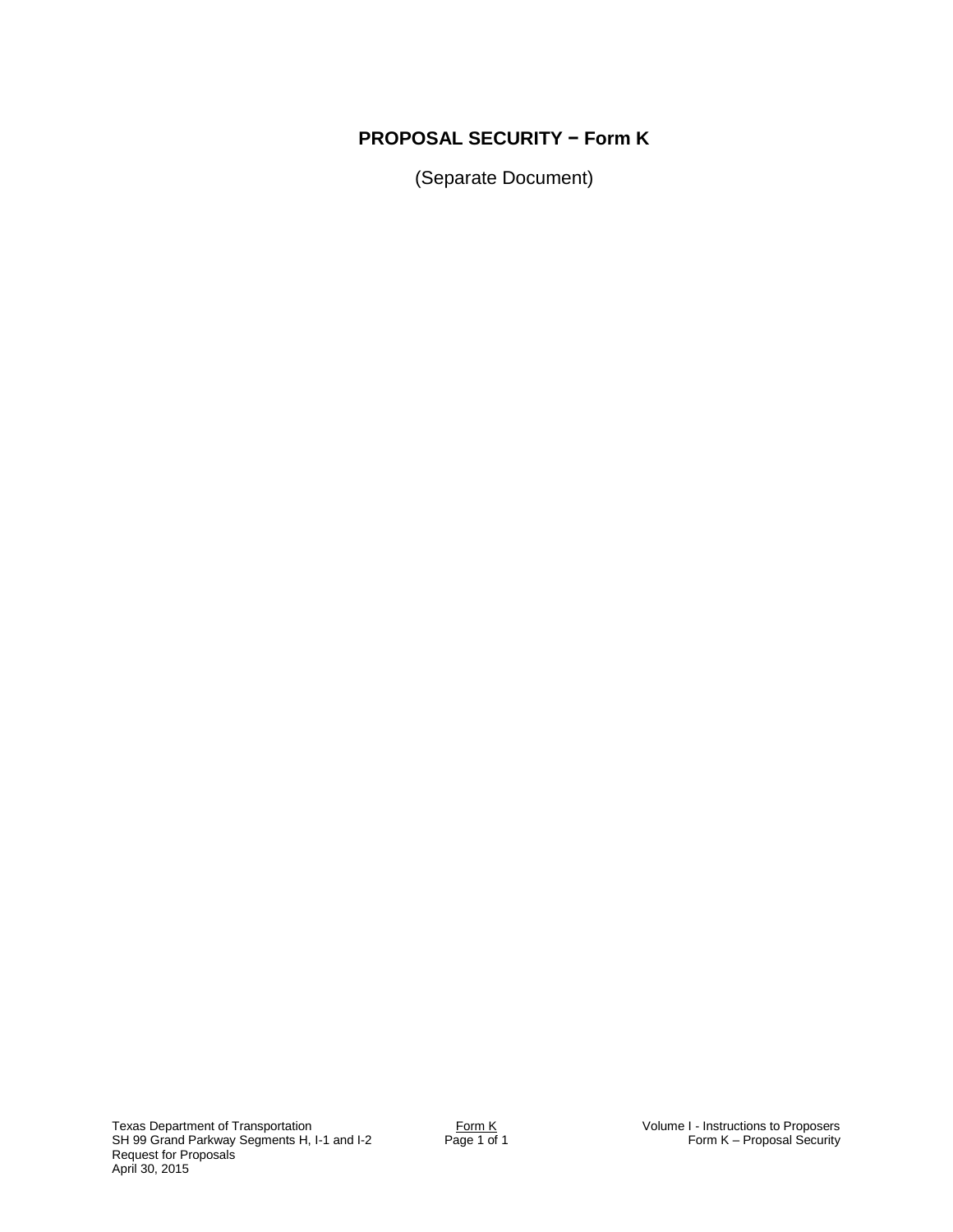#### **PROPOSAL BOND − Form K**

**Bond No. \_\_\_\_\_\_\_**

**KNOW ALL PERSONS BY THESE PRESENTS**, that the \_\_\_\_\_\_\_\_\_\_\_\_\_\_\_\_\_\_\_\_\_ *[NOTE: insert name of Proposer as the Principal and delete this bracketed text]*, as Principal and *\_\_\_\_\_\_\_\_\_\_\_\_\_\_\_\_\_\_\_\_\_*, as Surety or as Co-Sureties, each a corporation duly organized under the laws of the State indicated on the attached page, having its principal place of business at the address listed on the attached page, in the State indicated on the attached page, and authorized as a surety in the State of Texas, are hereby jointly and severally held and firmly bound unto the Texas Department of Transportation ("TxDOT"), in the sum of \$25 million (the "Bonded Sum").

**WHEREAS**, the Principal is herewith submitting its Proposal to design, construct and potentially maintain a portion of SH 99 Grand Parkway Segments H, I-1 and I-2 in Chambers, Harris, Liberty, and Montgomery Counties through a Design-Build Agreement ("DBA") and a Comprehensive Maintenance Agreement ("COMA"), which Proposal is incorporated herein by this reference and has been submitted pursuant to TxDOT's Request for Proposals dated as of April 30, 2015 (as amended or supplemented, the "RFP") in accordance with the Instructions to Proposers, as amended ("ITP") included in the RFP;

#### **NOW, THEREFORE**,

1. The condition of this Proposal Bond is such that, upon occurrence of any of the following events, then this obligation shall be null and void; otherwise it shall remain in full force and effect, and the Bonded Sum will be forfeited to TxDOT as liquidated damages and not as a penalty, upon receipt by Principal and Surety or by Principal and Sureties listed on the attached page (the "Co-Sureties") of notice of such forfeiture from TxDOT:

- (a) Principal's receipt of written notice from TxDOT that either (i) no DBA or COMA for the Project will be awarded by TxDOT pursuant to the RFP, or (ii) TxDOT has awarded a DBA and COMA for the Project, has received the executed DBA, COMA and other required documents, and does not intend to award the contract to the Principal; or
- (b) If TxDOT has not previously delivered notice of forfeiture hereunder, failure of TxDOT to conditionally award the DBA and the COMA to Principal within 180 days (or 270 days if TxDOT has extended the 180 day period to 270 days pursuant to the terms of the ITP) after the Proposal Due Date.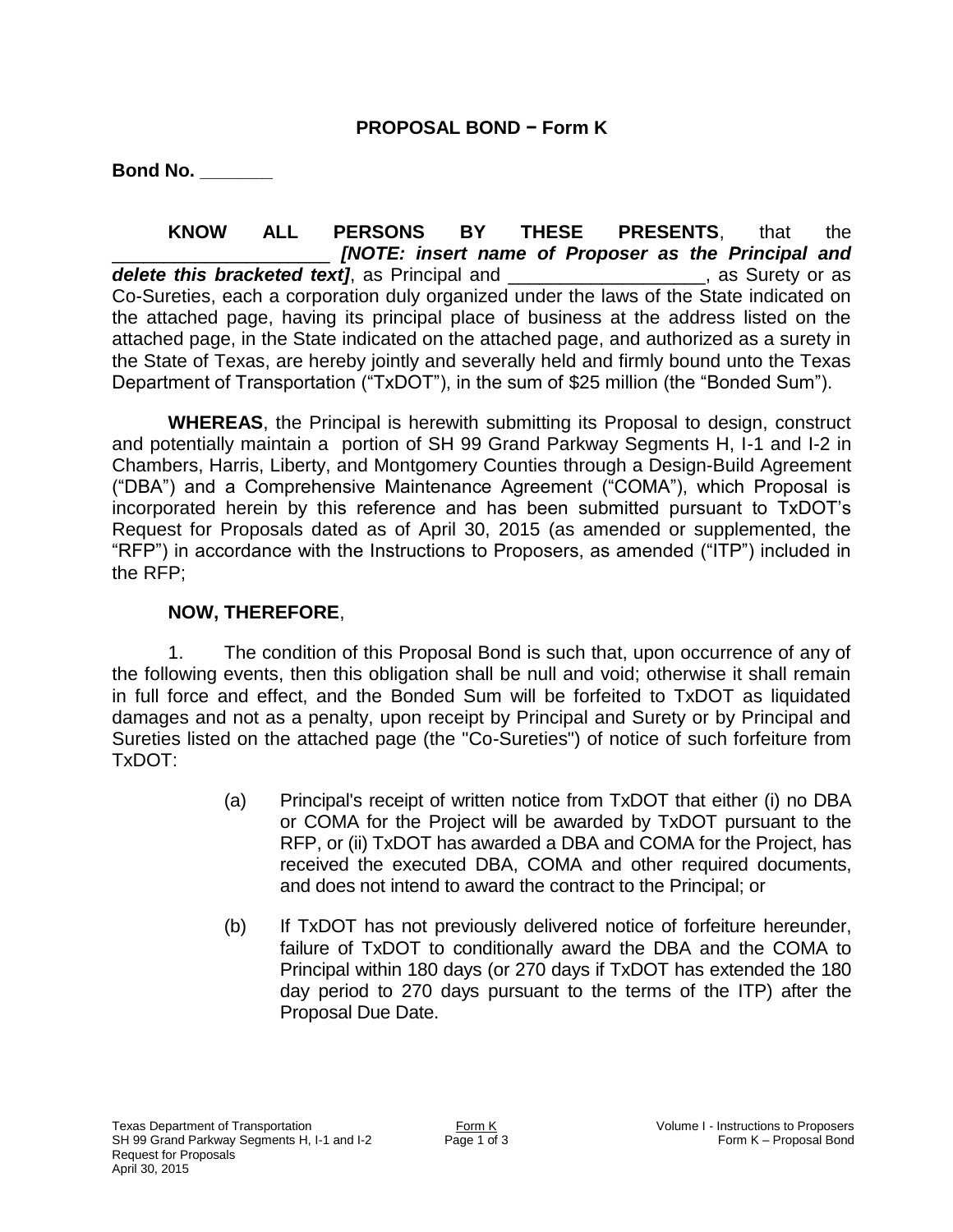2. The Principal and the Surety or Co-Sureties hereby agree to pay to TxDOT the full Bonded Sum hereinabove set forth, as liquidated damages and not as a penalty, within ten days after occurrence of any of the following events:

- (a) Principal withdraws, repudiates or otherwise indicates in writing that it will not meet all or any part of its commitments made in its Proposal prior to the time allowed for execution of the DBA and COMA under the ITP, as such time may be extended pursuant to ITP Section 4.7.2, without TxDOT's consent; or
- (b) Principal is selected for negotiations and fails to engage in good faith negotiations with TxDOT as set forth in ITP Section 5.11.1;
- (c) Principal is the apparent best value Proposer and fails to provide the documents required under ITP Sections 6.1 and 6.1.1.

Principal agrees and acknowledges that such liquidated damages are reasonable in order to compensate TxDOT for damages it will incur as a result of Principal's failure to satisfy the obligations under the RFP to which Principal agreed when submitting its Proposal. Such damages include potential harm to the credibility and reputation of TxDOT's transportation improvement program, including the CDA program, with policy makers and with the general public, delays to the Project and additional costs of administering this or a new procurement (including engineering, legal, accounting, overhead and other administrative costs). Principal further acknowledges that these damages would be difficult and impracticable to measure and prove, are incapable of accurate measurement because of, among other things, the unique nature of the Project and the efforts required to receive and evaluate proposals for it, and the unavailability of a substitute for those efforts. The amounts of liquidated damages stated herein represent good faith estimates and evaluations as to the actual potential damages that TxDOT would incur as a result of Principal's failure to satisfy the obligations under the RFP to which Principal agreed when submitting its Proposal, and do not constitute a penalty. Principal agrees to such liquidated damages in order to fix and limit Principal's costs and to avoid later Disputes over what amounts of damages are properly chargeable to Principal.

- 3. The following terms and conditions shall apply with respect to this Proposal Bond:
	- (a) This Proposal Bond shall not be subject to forfeiture in the event that TxDOT disqualifies the Proposal based on a determination that it is non-responsive or non-compliant.
	- (b) If suit is brought on this Proposal Bond by TxDOT and judgment is recovered, Principal and Surety or Co-Sureties shall pay all costs incurred by TxDOT in bringing such suit, including, without limitation, reasonable attorneys' fees and costs as determined by the court.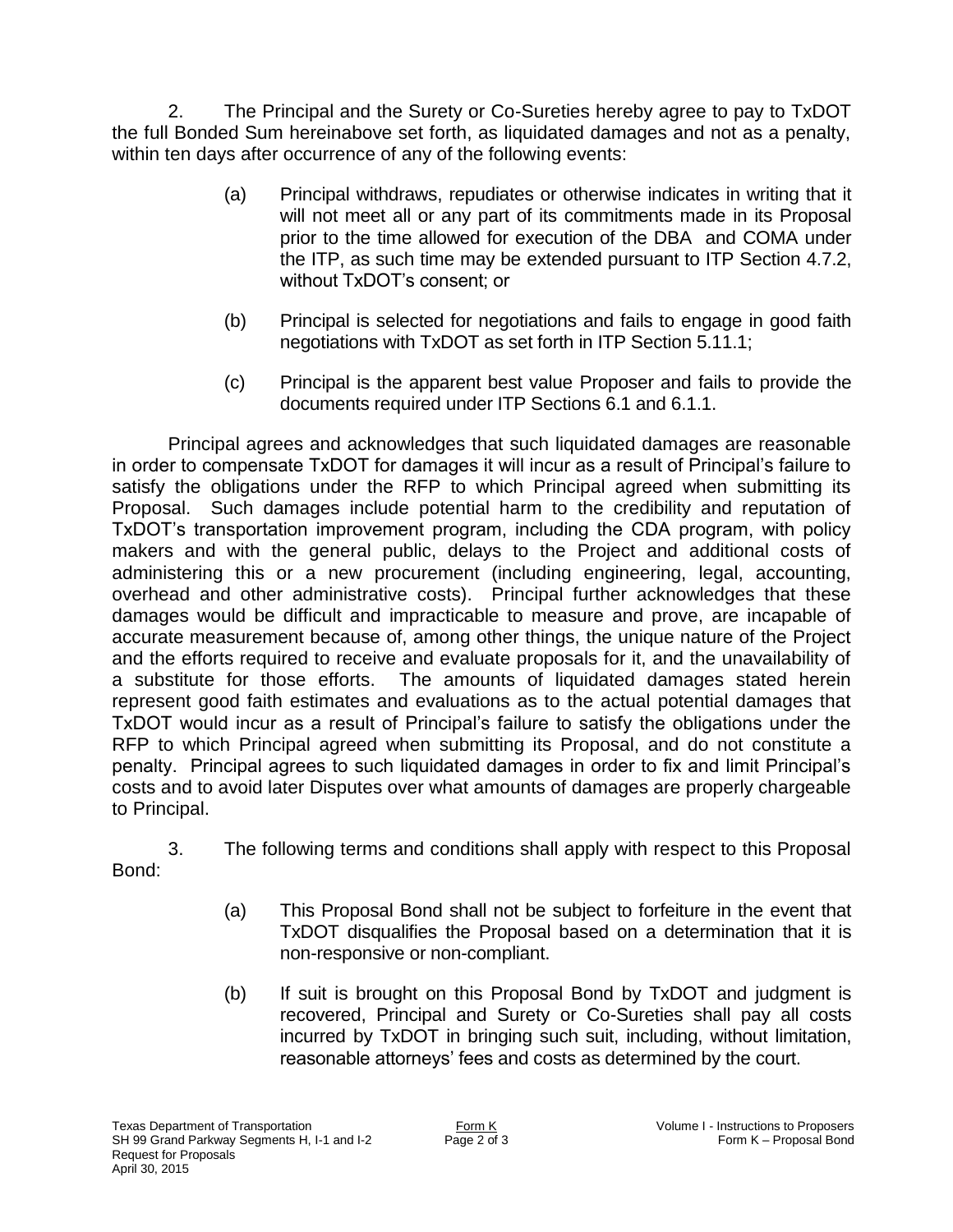- (c) Any extension(s) of the time for award of the DBA and the COMA that Principal may grant in accordance with the DBA and COMA or otherwise, shall be subject to the reasonable approval of Surety or Co-Sureties.
- d) Correspondence or claims relating to this Proposal Bond should be sent to Surety at the following address:

|                    | the control of the control of the control of the control of the control of the control of                                                |                        |
|--------------------|------------------------------------------------------------------------------------------------------------------------------------------|------------------------|
|                    |                                                                                                                                          |                        |
|                    | Principal                                                                                                                                |                        |
|                    |                                                                                                                                          |                        |
|                    | Co-Surety                                                                                                                                |                        |
|                    | Attorney in Fact                                                                                                                         |                        |
|                    |                                                                                                                                          |                        |
|                    | Co-Surety                                                                                                                                |                        |
|                    | <u> 1980 - Jan James James Barnett, amerikan bizko bat da bat da bat da bat da bat da bat da bat da bat da bat d</u><br>Attorney in Fact |                        |
|                    |                                                                                                                                          |                        |
|                    | Co-Surety                                                                                                                                |                        |
|                    | Attorney in Fact                                                                                                                         |                        |
|                    | [ADD APPROPRIATE SURETY ACKNOWLEDGMENTS]<br><b>CO-SURETIES</b>                                                                           |                        |
| <b>SURETY NAME</b> | <b>SURETY ADDRESS</b>                                                                                                                    | <b>INCORPORATED IN</b> |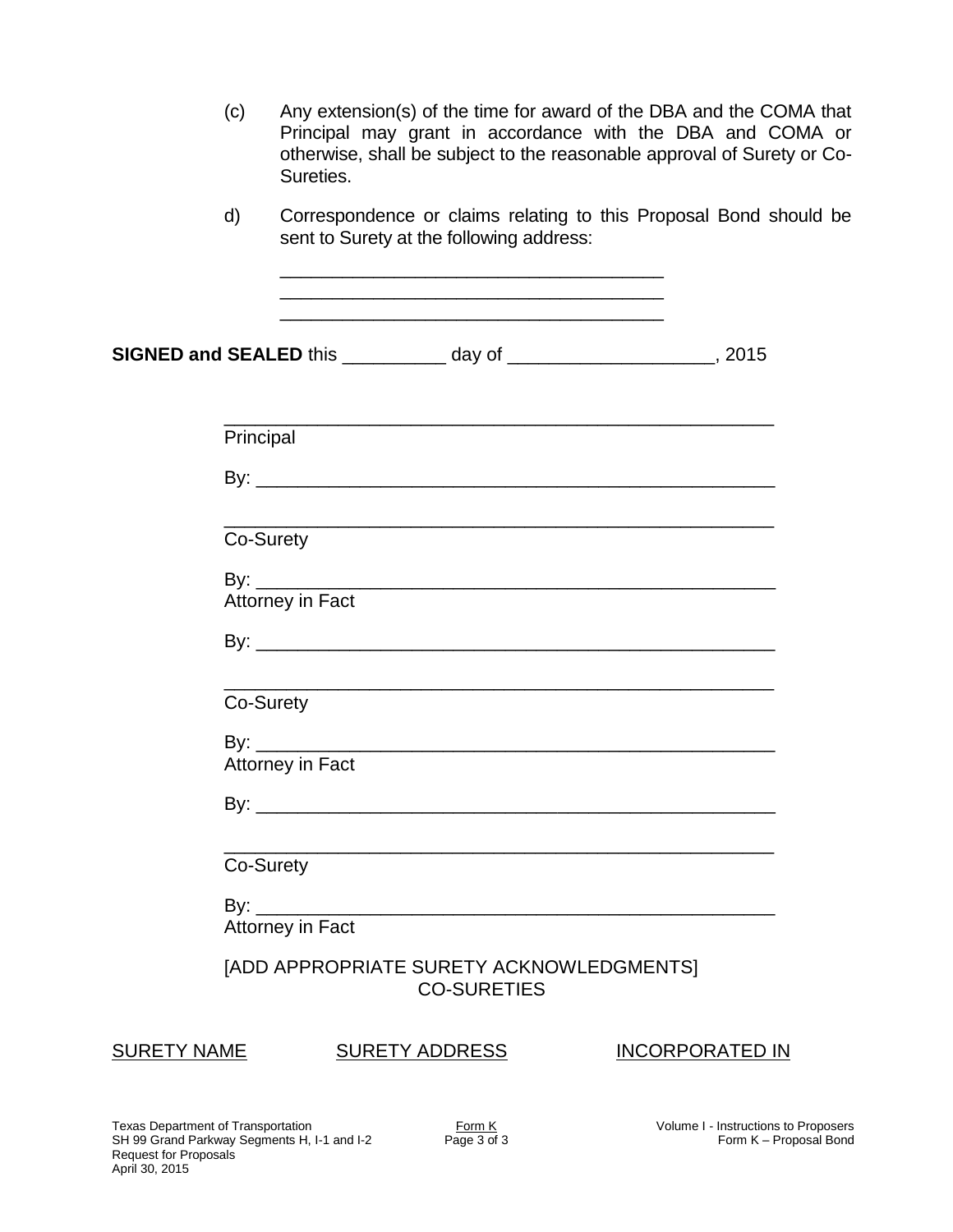# **OPINION OF COUNSEL − Form L**

#### **[LETTERHEAD OF INDEPENDENT LAW FIRM OR IN-HOUSE COUNSEL – SEE SECTION 6.1.1(e) OF THE ITP FOR LEGAL COUNSEL REQUIREMENTS]**

Texas Department of Transportation Strategic Projects Division 125 East 11th Street Austin, TX 78701

> Re: Design-Build Agreement ("DBA") and Comprehensive Maintenance Agreement ("COMA") (collectively, "the Agreements") for SH 99 Grand Parkway Segments H, I-1 and I-2 dated as of \_\_\_\_\_\_\_\_\_\_\_\_\_\_\_\_\_\_\_\_\_\_\_\_\_\_\_\_\_\_\_ 2015, by and between Texas Department of Transportation, and \_\_\_\_\_\_\_\_\_\_\_\_\_\_\_\_\_\_\_\_ (the "Design-Build Contractor/Maintenance Contractor")

Gentlemen:

[Describe relationship to the Design-Build Contractor/Maintenance Contractor and its joint venture members, general partners, members, as applicable, and any other entities whose approval is required in order to authorize delivery of the Proposal and execution of the Agreements.] This letter is provided to you pursuant to Section 6.1.1(e) of the Instructions to Proposers of that certain Request for Proposals issued by the Texas Department of Transportation ("TxDOT") on April 30, 2015 as amended.

In giving this opinion, we have examined

We have also considered such questions of law and we have examined such documents and instruments and certificates of public officials and individuals who participated in the procurement process as we have deemed necessary or advisable. [If certificate used/obtained from the Design-Build Contractor/Maintenance Contractor or Guarantor, such certificate should also run in favor of TxDOT and should be attached to opinion.]

In giving this opinion, we have assumed that all items submitted to us or reviewed by us are genuine, accurate and complete, and if not originals, are true and correct copies of originals, and that all signatures on such items are genuine.

Subject to the foregoing, we are of the opinion that:

1. [opinion regarding organization/formation and existence of the Design-Build Contractor/Maintenance Contractor and that the Design-Build Contractor/Maintenance Contractor has corporate power to own its properties and assets, carry on its business, make the Proposal, enter into the Agreements and to perform its obligations under the Agreements] [if the Design-Build Contractor/Maintenance Contractor is a partnership/joint venture, these opinions are also required for each of its joint venture members and general partners].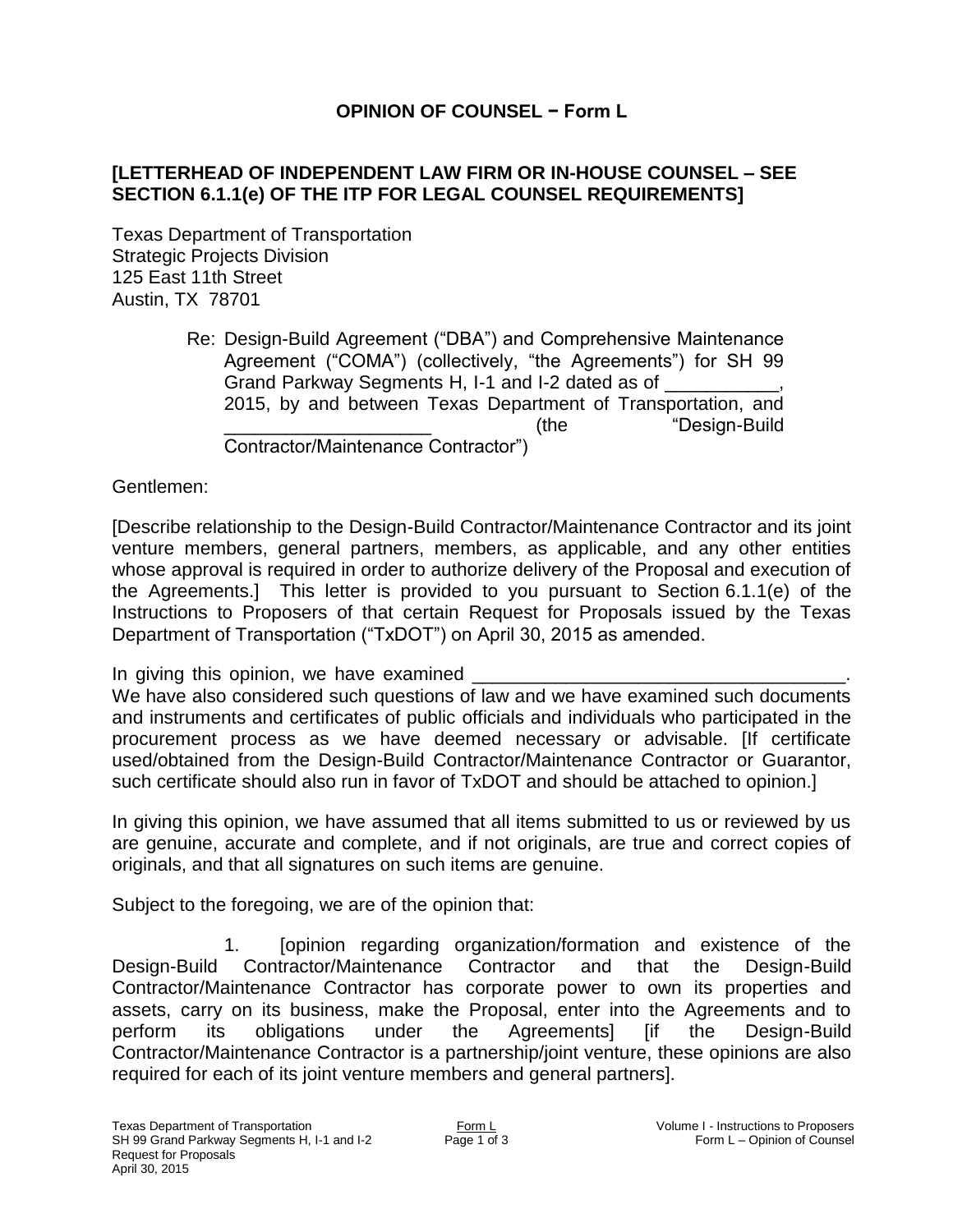2. [opinion regarding good standing and qualification to do business in State of Texas for the Design-Build Contractor/Maintenance Contractor] [if the Design-Build Contractor/Maintenance Contractor is a partnership/joint venture, these opinions are also required for each of its joint venture members and general partners].

3. [opinion regarding organization/formation and existence of Guarantor and that Guarantor has corporate power to own its properties and assets, to carry on its business, to enter into the Guaranty and to perform its obligations under the Guaranty] [if Guarantor is a partnership/joint venture, these opinions are also required for each of its joint venture members and general partners] [if there is no Guaranty, this opinion may be omitted].

4. [opinion that Proposal and the Agreements have been duly authorized by all necessary corporate action on the part of the Design-Build Contractor/Maintenance Contractor and the Proposal and Agreements have been duly executed and delivered by the Design-Build Contractor/Maintenance Contractor] [if the Design-Build Contractor/Maintenance Contractor is a partnership/joint venture, add: and its joint venture members/general partners after the first and second "Design-Build Contractor/Maintenance Contractor"].

5. [opinion that Guaranty has been duly authorized by all necessary corporate action on the part of Guarantor and the Guaranty has been duly executed and delivered by Guarantor] [if Guarantor is a partnership/joint venture, add: and its joint venture members/general partners after the first and second "Guarantor"] [if there is no Guaranty, this opinion may be omitted].

6. [opinion that the Agreements constitute a legal, valid and binding obligation of the Design-Build Contractor/Maintenance Contractor enforceable against the Design-Build Contractor/Maintenance Contractor in accordance with its terms] [if the Design-Build Contractor/Maintenance Contractor is a partnership/joint venture, add: and its joint venture members/general partners after the second "Design-Build Contractor/Maintenance Contractor"].

7. [opinion that the Guaranty constitutes a legal, valid and binding obligation of the Guarantor enforceable against the Guarantor in accordance with its terms] [if Guarantor is a partnership/joint venture, add: and its joint venture members/general partners after the second "Guarantor"] [if there is no Guaranty, this opinion may be omitted].

8. [opinion that all required approvals have been obtained with respect to execution, delivery and performance of the Proposal and the Agreements; and that neither the Proposal nor the Agreements conflicts with any agreements to which the Design-Build Contractor/Maintenance Contractor is a party [if the Design-Build Contractor/Maintenance Contractor is a partnership/joint venture, add: and its joint venture members/general partners are a party] or with any orders, judgments or decrees by which the Design-Build Contractor/Maintenance Contractor is bound [if the Design-Build Contractor/Maintenance Contractor is a partnership/joint venture, add: and its joint venture members/general partners are bound]].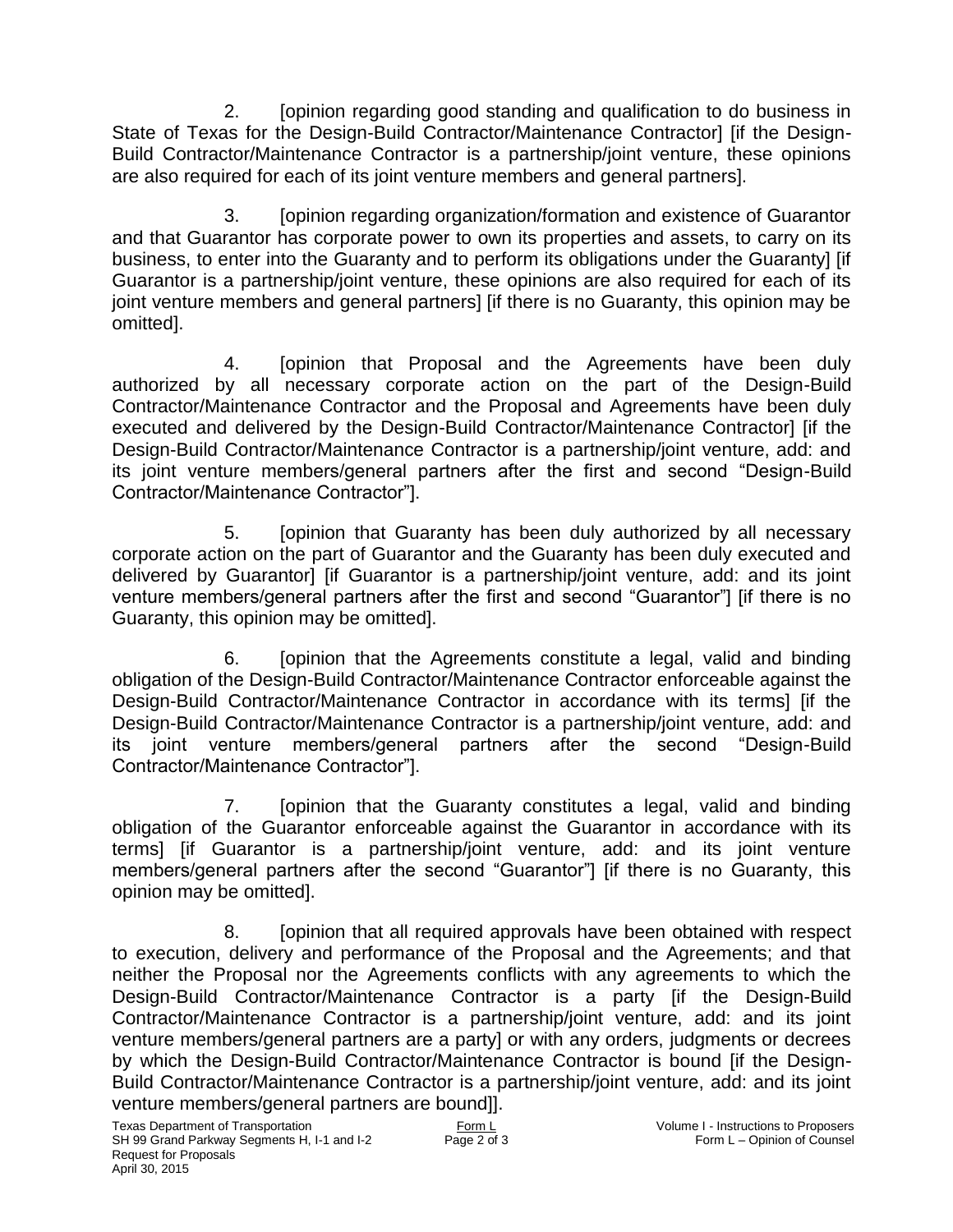9. [opinion that all required approvals have been obtained with respect to execution, delivery and performance of the Guaranty; and that the Guaranty does not conflict with any agreements to which Guarantor is a party [if Guarantor is a partnership/joint venture, add: and its joint venture members/general partners are a party] or with any orders, judgments or decrees by which Guarantor is bound [if Guarantor is a partnership/joint venture, add: and its joint venture members/general partners are bound]] [if there is no Guaranty, this opinion may be omitted].

10. [opinion that execution, delivery and performance of all obligations by the Design-Build Contractor/Maintenance Contractor under the Proposal and the Agreements do not conflict with, and are authorized by, the articles of incorporation and bylaws of the Design-Build Contractor/Maintenance Contractor] [if the Design-Build Contractor/Maintenance Contractor is a partnership, replace articles of incorporation and bylaws with partnership agreement and (if applicable) certificate of limited partnership; if the Design-Build Contractor/Maintenance Contractor is a joint venture, replace articles of incorporation and bylaws with joint venture agreement; if the Design-Build Contractor/Maintenance Contractor is a limited liability company, replace articles of incorporation and bylaws with operating agreement and certificate of formation].

11. [opinion that execution, delivery and performance of all obligations by Guarantor under the Guaranty does not conflict with, and is authorized by, the articles of incorporation and bylaws of Guarantor] [if Guarantor is a partnership, replace articles of incorporation and bylaws with partnership agreement and (if applicable) certificate of limited partnership; if Guarantor is a joint venture, replace articles of incorporation and bylaws with joint venture agreement; if Guarantor is a limited liability company, replace articles of incorporation and bylaws with operating agreement and certificate of formation] [if there is no Guaranty, this opinion may be omitted].

12. [opinion that execution and delivery by the Design-Build Contractor/Maintenance Contractor of the Proposal and the Agreements do not, and the Design-Build Contractor's/Maintenance Contractor's performance of its obligations under the Proposal and the Agreements will not, violate any current statute, rule or regulation applicable to the Design-Build Contractor/Maintenance Contractor or to transactions of the type contemplated by the Proposal or the Agreements].

13. [opinion that execution and delivery by the Guarantor of the Guaranty do not, and the Guarantor's performance of its obligations under the Guaranty will not, violate any current statute, rule or regulation applicable to the Guarantor or to transactions of the type contemplated by the Guaranty] [if there is no Guaranty, this opinion may be omitted].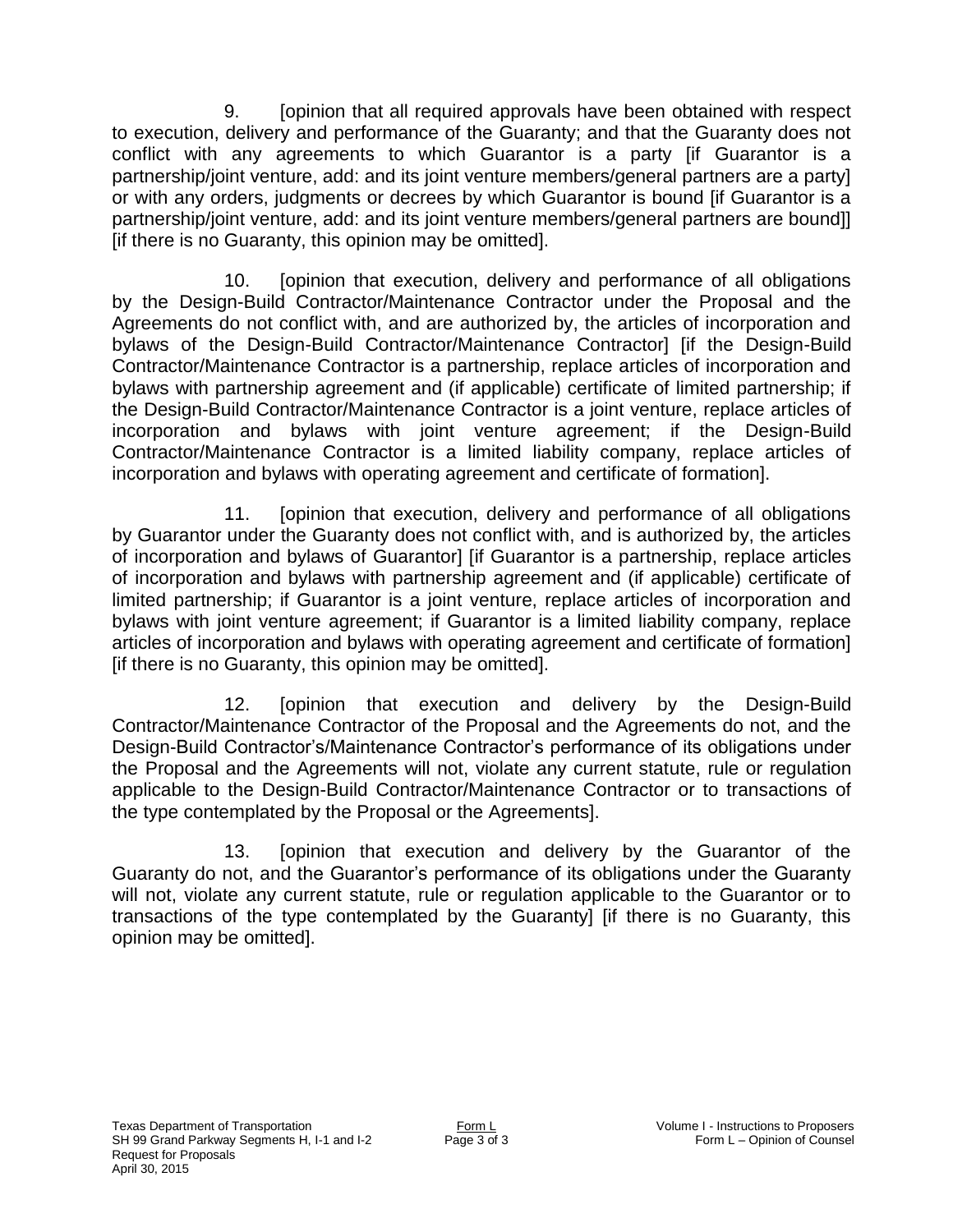# **BASE SCOPE 1 DESIGN-BUILD PRICE − Form M-1**

|                                 | .<br>™unu |
|---------------------------------|-----------|
| 1 DB Price<br><b>Base Scope</b> |           |

Proposer is requesting the above total amount from TxDOT for the design and construction phase of the Project under the Design Build Agreement.

An itemized breakdown of the "Amount" in column 2 is shown on Form M-1.1.

Timing of payments is shown on Form M-1.3.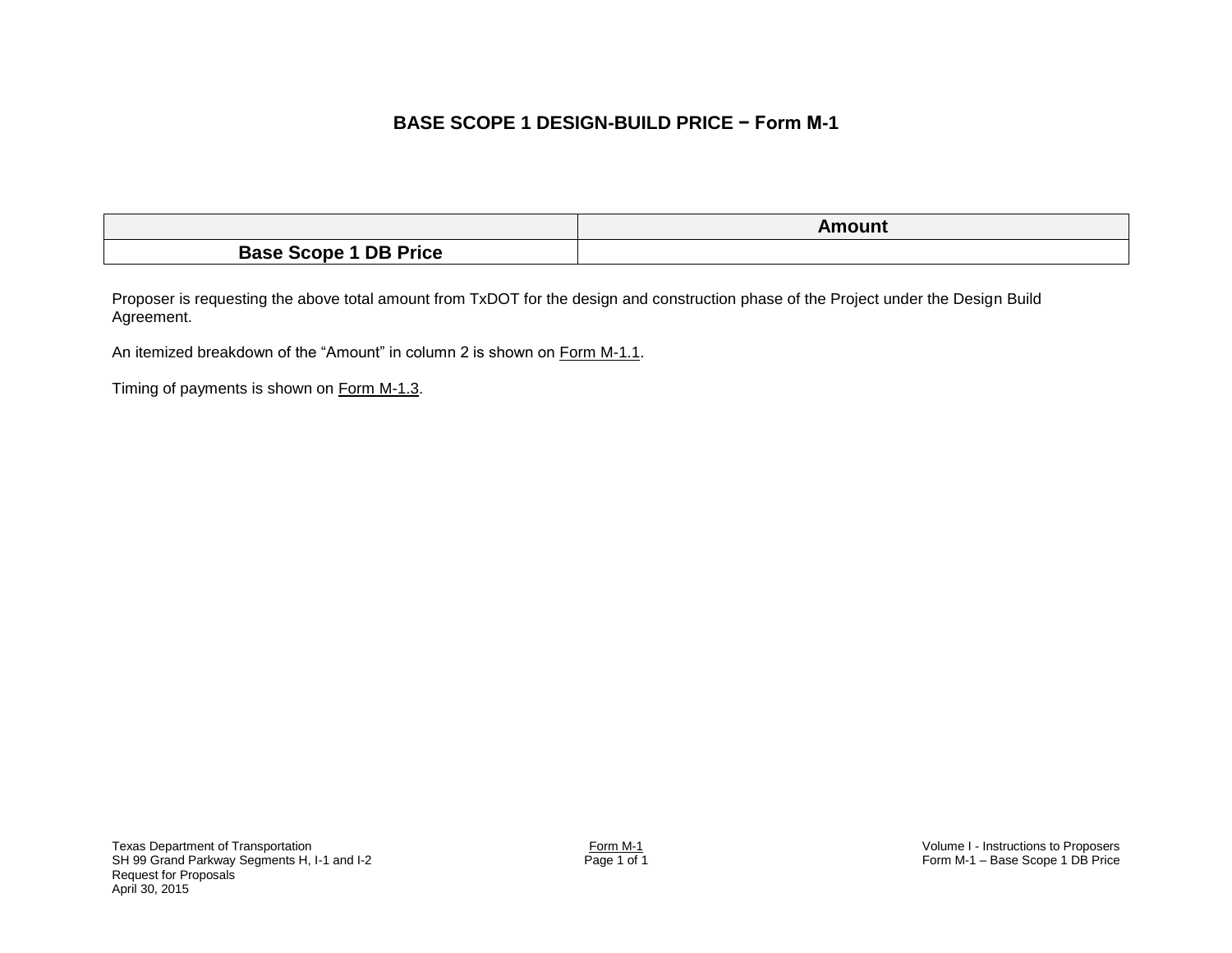# **BASE SCOPE 1 DESIGN-BUILD PRICE BREAKDOWN – Form M-1.1**

| <b>ITEM / LINE</b><br>NO. | <b>DESCRIPTION</b>                                                                                         |                 |        |
|---------------------------|------------------------------------------------------------------------------------------------------------|-----------------|--------|
| A                         | <b>Professional Services</b>                                                                               |                 | Total  |
|                           | Professional Services Development Management & Community Outreach                                          |                 |        |
| $\mathcal{P}$             | Development Design, Design Survey, & Landscape Design                                                      |                 |        |
| 3                         | <b>Environmental Permitting Activities</b>                                                                 |                 |        |
| 4                         | Right-of-Way Acquisition Services & ROW Survey/Mapping                                                     |                 |        |
| 5                         | Utility Locates, Utility Survey, and Utility Adjustment Design                                             |                 |        |
| 6                         | Professional Services Quality Review Firm, Construction Quality Acceptance<br>Firm, and Environmental Team |                 |        |
|                           | Miscellaneous Professional Services not covered by Lines 1-6                                               |                 |        |
| 8                         | Subtotal Professional Services (Sum Lines 1 through 7)                                                     | <b>Subtotal</b> | \$0.00 |

| в               | <b>Construction</b>                                        |          | <b>Total</b> |
|-----------------|------------------------------------------------------------|----------|--------------|
| 9               | <b>Construction Development Management</b>                 |          |              |
| 10 <sup>1</sup> | Mobilization                                               |          |              |
| 11              | <b>Traffic Control</b>                                     |          |              |
| 12              | Earthwork                                                  |          |              |
| 13              | Subbase and Base Course                                    |          |              |
| 14              | Pavement                                                   |          |              |
| 15              | <b>Structures</b>                                          |          |              |
| 16              | Lighting and Signing                                       |          |              |
| 17              | Aesthetics                                                 |          |              |
| 18              | <b>Environmental Mitigation</b>                            |          |              |
| 19              | <b>Utility Adjustments</b>                                 |          |              |
| 20              | DB-Contractor Designated ROW                               |          |              |
| 21              | <b>Bond Premiums</b>                                       |          |              |
| 22              | <b>Insurance Premiums</b>                                  |          |              |
| 23              | Miscellaneous Construction Items not covered by Lines 9-24 |          |              |
| 24              | <b>Subtotal Construction (Sum Lines 9 through 23)</b>      | Subtotal | \$0.00       |

**Total Base Scope 1 DB Price (Line 8 + Line 24) TOTAL \$0.00**

**Note: Proposer shall include amounts in year-of-expenditure dollars.**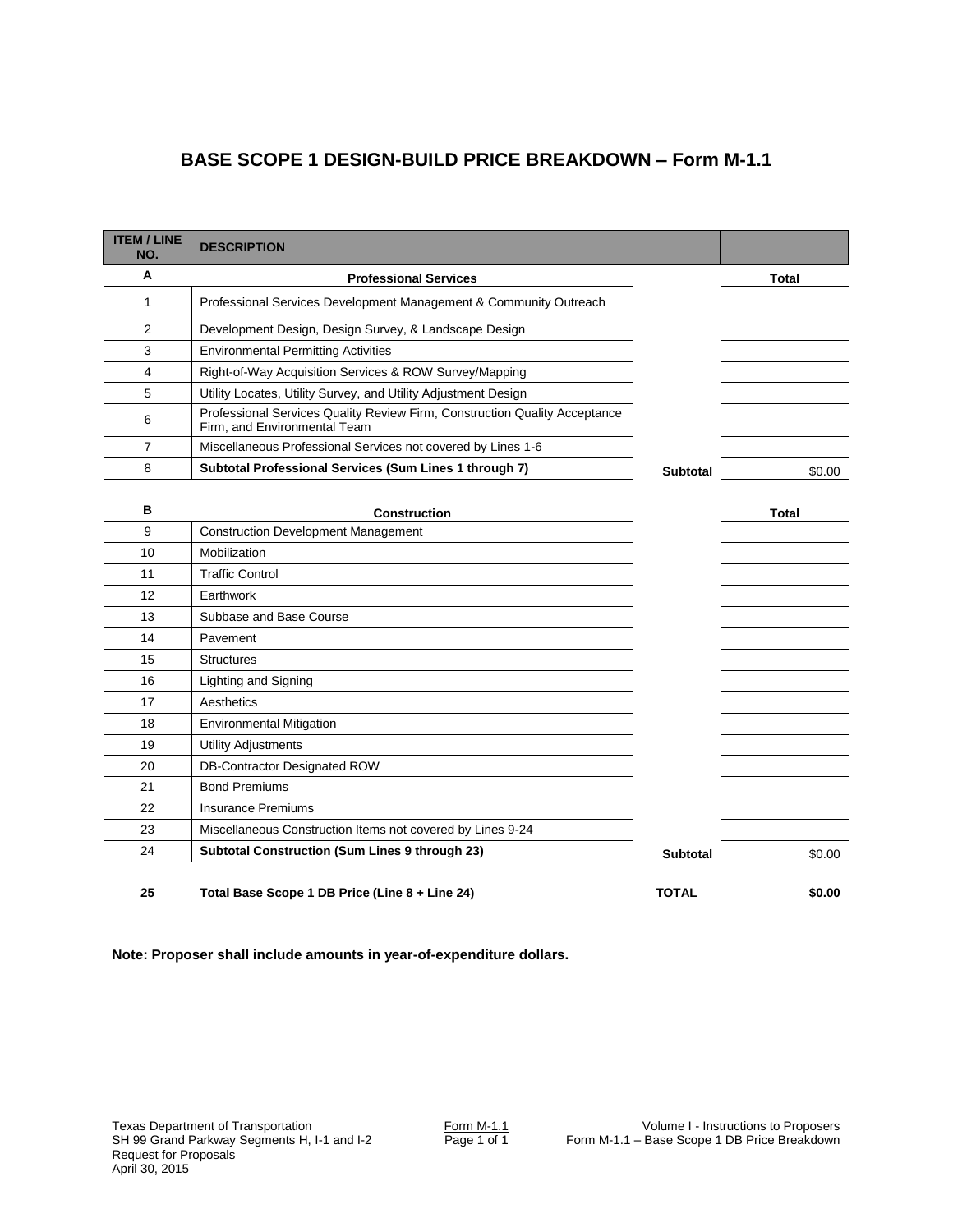# **BASE SCOPE 1 ATC ADJUSTMENTS − Form M-1.2**

# **ATC Adjustment for Additional Impact to TxDOT Associated with Approved ATCs**

| Approved<br>ATC# | DESCRIPTION of APPROVED ATC | <b>Costs to TxDOT</b> |
|------------------|-----------------------------|-----------------------|
|                  |                             |                       |
|                  |                             |                       |
|                  |                             |                       |
|                  |                             |                       |
|                  |                             |                       |
|                  |                             |                       |
|                  |                             |                       |
|                  |                             |                       |
|                  |                             |                       |
|                  |                             |                       |
|                  |                             |                       |
|                  |                             |                       |
|                  |                             |                       |
|                  |                             |                       |
|                  |                             |                       |
|                  |                             |                       |
|                  |                             |                       |
|                  |                             |                       |
|                  |                             |                       |
|                  | <b>TOTAL</b>                | \$0.00                |

**Note: Cost refers to the additional cost associated with the ATC as determined by TxDOT and set forth in the ATC approval letter.**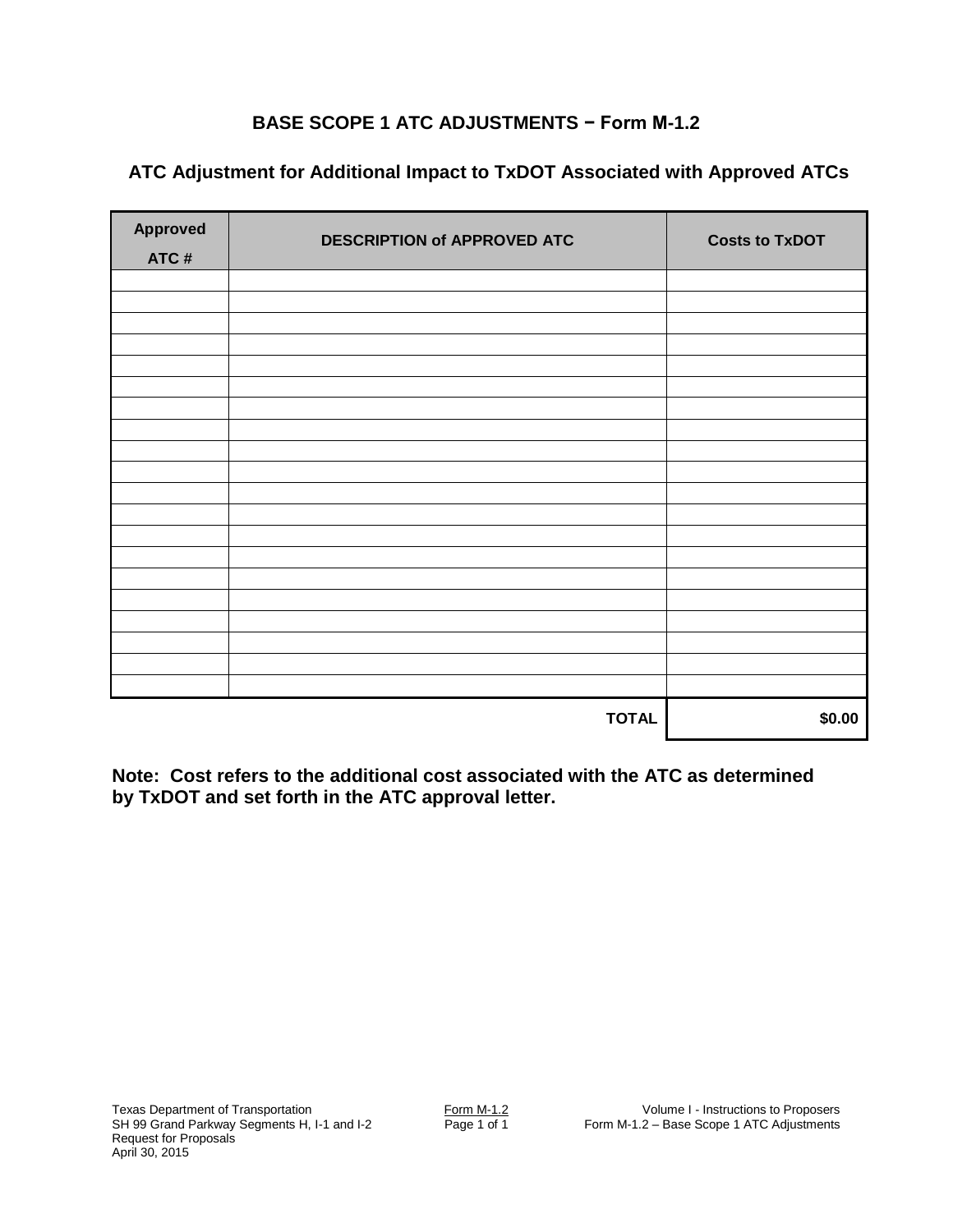#### **DESIGN-BUILD CONTRACTOR DRAWS/CASH FLOW TABLES (BASE SCOPE 1 DESIGN-BUILD PRICE) - FORM M-1.3 (all figures are in U.S. dollars, nominal)**

| NTP <sub>1</sub><br><b>Months after</b> | (A) Anticipated Draw /<br><b>Cash Flow</b> | (B) Cumulative Draw /<br><b>Cash Flow</b> | Cash Flow % of<br><b>Cumulative Draw (A/B)</b> | <b>Cumulative Cash Flow %</b><br>of Maximum Draw (B /<br><b>Maximum Payment)</b> |
|-----------------------------------------|--------------------------------------------|-------------------------------------------|------------------------------------------------|----------------------------------------------------------------------------------|
|                                         | \$0                                        | \$0                                       | 0.0%                                           | 0.0%                                                                             |
| $\overline{2}$                          | \$0                                        | \$0                                       | 0.0%                                           | 0.0%                                                                             |
| 3                                       | \$0                                        | \$0                                       | 0.0%                                           | 0.0%                                                                             |
| 4                                       | \$0                                        | \$0                                       | 0.0%                                           | 0.0%                                                                             |
| 5                                       | $$0$$                                      | \$0                                       | 0.0%                                           | 0.0%                                                                             |
| 6                                       | \$0                                        | \$0                                       | 0.0%                                           | 0.0%                                                                             |
| $\overline{7}$                          | \$0                                        | \$0                                       | 0.0%                                           | 0.0%                                                                             |
| 8                                       | \$0                                        | \$0                                       | 0.0%                                           | 0.0%                                                                             |
| 9                                       | \$0                                        | \$0                                       | 0.0%                                           | 0.0%                                                                             |
| 10                                      | \$0                                        | \$0                                       | 0.0%                                           | 0.0%                                                                             |
| 11                                      | \$0                                        | \$0                                       | 0.0%                                           | 0.0%                                                                             |
| 12                                      | \$0                                        | \$0                                       | 0.0%                                           | 0.0%                                                                             |
| 13                                      | \$0                                        | \$0                                       | 0.0%                                           | 0.0%                                                                             |
| 14                                      | \$0                                        | \$0                                       | 0.0%                                           | 0.0%                                                                             |
| 15                                      | \$0                                        | \$0                                       | 0.0%                                           | 0.0%                                                                             |
| 16                                      | \$0                                        | \$0                                       | 0.0%                                           | 0.0%                                                                             |
| 17                                      | \$0                                        | \$0                                       | 0.0%                                           | 0.0%                                                                             |
| 18                                      | \$0                                        | \$0                                       | 0.0%                                           | 0.0%                                                                             |
| 19                                      | \$0                                        | \$0                                       | 0.0%                                           | 0.0%                                                                             |
| 20                                      | \$0                                        | \$0                                       | 0.0%                                           | 0.0%                                                                             |
| 21                                      | \$0                                        | \$0                                       | 0.0%                                           | 0.0%                                                                             |
| 22                                      | \$0                                        | \$0                                       | 0.0%                                           | 0.0%                                                                             |
| 23                                      | \$0                                        | \$0                                       | 0.0%                                           | 0.0%                                                                             |
| 24                                      | \$0                                        | \$0                                       | 0.0%                                           | 0.0%                                                                             |
| 25                                      | \$0                                        | \$0                                       | 0.0%                                           | 0.0%                                                                             |

Request for Proposals April 30, 2015

Texas Department of Transportation M-1.2 Form M-1.3 Form M-1.3 Volume 1 – Instructions to Proposers<br>Tage 1 of 2 Form M-1.3 Form M-1.3 – DB Contractor Draws/Cash Flow Tables (Base Scope 1 DB Price) Form M-1.3 – DB Contractor Draws/Cash Flow Tables (Base Scope 1 DB Price)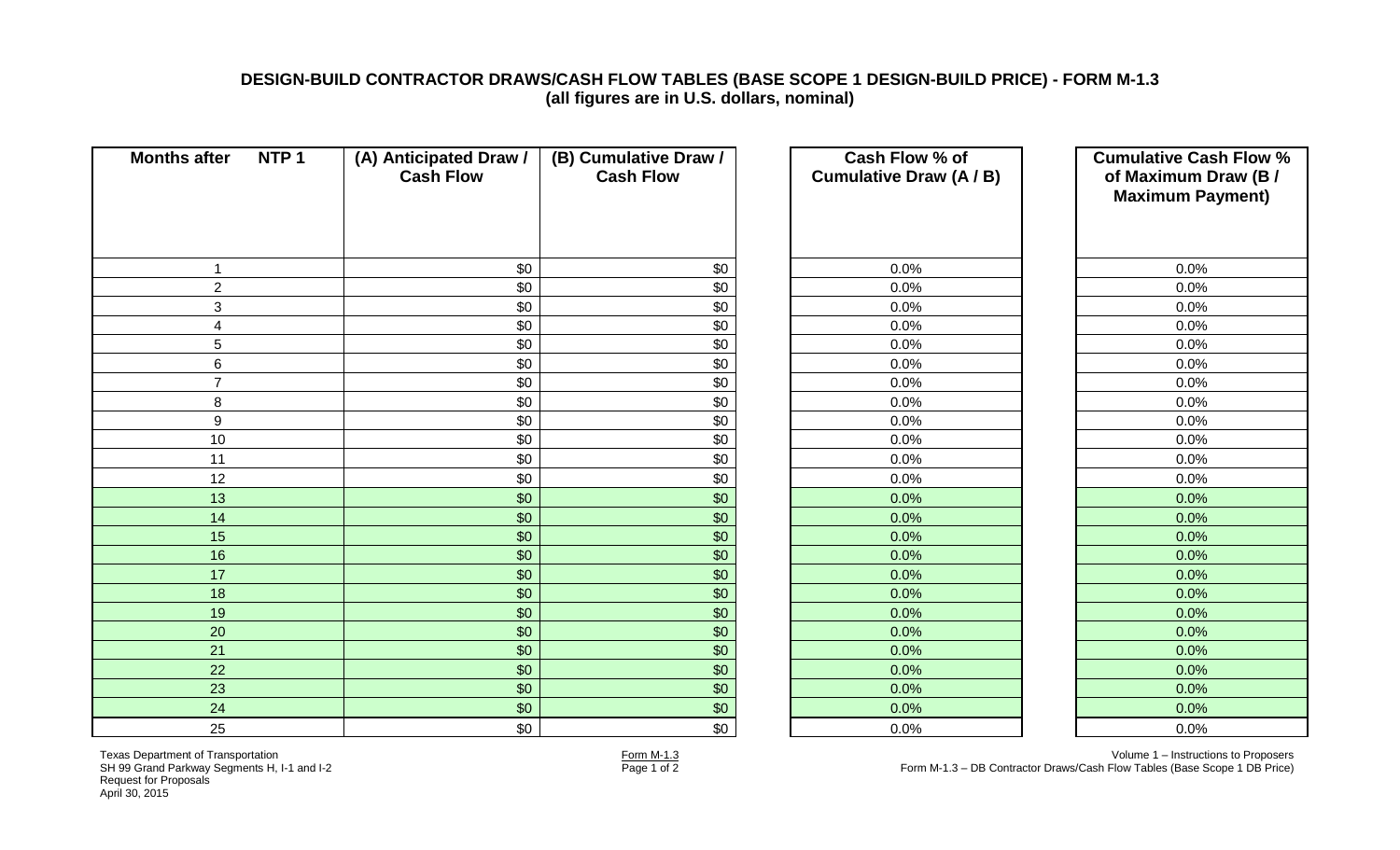| 26            | \$0                 | \$0         | 0.0%    | 0.0% |
|---------------|---------------------|-------------|---------|------|
| 27            | \$0                 | \$0         | 0.0%    | 0.0% |
| 28            | \$0                 | \$0         | 0.0%    | 0.0% |
| 29            | \$0                 | \$0         | 0.0%    | 0.0% |
| $30\,$        | \$0                 | \$0         | 0.0%    | 0.0% |
| 31            | \$0                 | \$0         | 0.0%    | 0.0% |
| 32            | \$0                 | \$0         | 0.0%    | 0.0% |
| 33            | \$0                 | \$0         | 0.0%    | 0.0% |
| 34            | \$0                 | \$0         | $0.0\%$ | 0.0% |
| 35            | \$0                 | \$0         | 0.0%    | 0.0% |
| 36            | \$0                 | \$0         | 0.0%    | 0.0% |
| 37            | \$0                 | \$0         | 0.0%    | 0.0% |
| 38            | \$0                 | $$0$        | 0.0%    | 0.0% |
| 39            | \$0                 | \$0         | 0.0%    | 0.0% |
| 40            | \$0                 | \$0         | 0.0%    | 0.0% |
| 41            | \$0                 | \$0         | 0.0%    | 0.0% |
| 42            | \$0                 | \$0         | 0.0%    | 0.0% |
| 43            | \$0                 | \$0         | 0.0%    | 0.0% |
| 44            | \$0                 | \$0         | 0.0%    | 0.0% |
| 45            | \$0                 | $$0$$       | 0.0%    | 0.0% |
| 46            | \$0                 | \$0         | 0.0%    | 0.0% |
| 47            | \$0                 | \$0         | 0.0%    | 0.0% |
| 48            | \$0                 | \$0         | 0.0%    | 0.0% |
| <b>TOTALS</b> | \$0                 |             |         |      |
|               | Nominal DB Payments |             |         |      |
|               | Design Build Price  | To Form M-1 |         |      |

MAXIMUM PAYMENT  $\vert$  \$0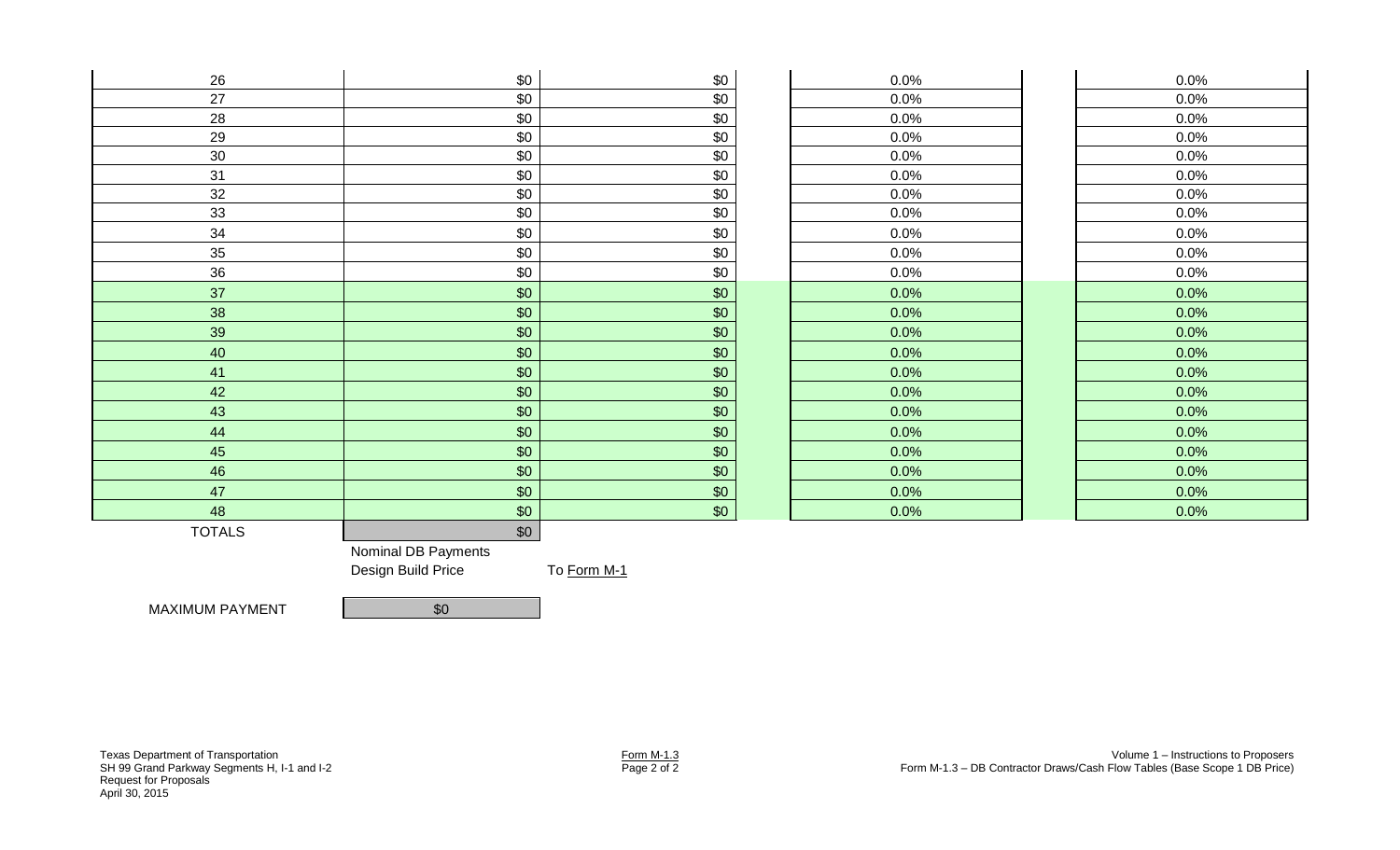# **BASE SCOPE 2 DESIGN-BUILD PRICE − Form M-2**

|                              | <b>Amount</b> |
|------------------------------|---------------|
| <b>Base Scope 2 DB Price</b> |               |

Proposer is requesting the above total amount from TxDOT for the design and construction phase of the Project under the Design-Build Agreement.

An itemized breakdown of the "Amount" in column 2 is shown on Form M-2.1.

Timing of payments is shown on Form M-2.3.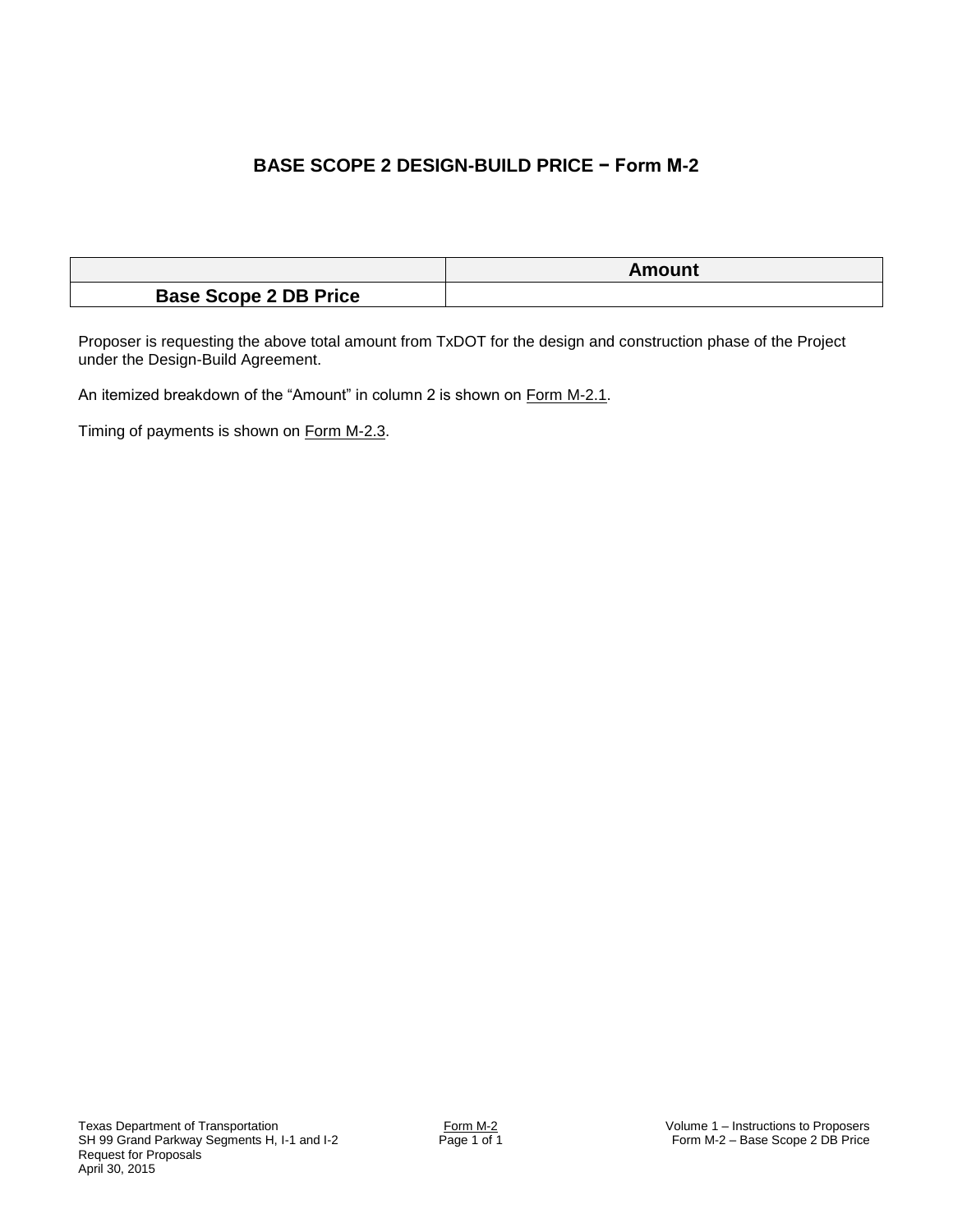# **BASE SCOPE 2 DESIGN-BUILD PRICE BREAKDOWN – Form M-2.1**

| <b>ITEM / LINE</b><br>NO. | <b>DESCRIPTION</b>                                                                                         |                 |        |
|---------------------------|------------------------------------------------------------------------------------------------------------|-----------------|--------|
| A                         | <b>Professional Services</b>                                                                               |                 | Total  |
|                           | Professional Services Development Management & Community Outreach                                          |                 |        |
| 2                         | Development Design, Design Survey, & Landscape Design                                                      |                 |        |
| 3                         | <b>Environmental Permitting Activities</b>                                                                 |                 |        |
| 4                         | Right-of-Way Acquisition Services & ROW Survey/Mapping                                                     |                 |        |
| 5                         | Utility Locates, Utility Survey, and Utility Adjustment Design                                             |                 |        |
| 6                         | Professional Services Quality Review Firm, Construction Quality Acceptance<br>Firm, and Environmental Team |                 |        |
| 7                         | Miscellaneous Professional Services not covered by Lines 1-6                                               |                 |        |
| 8                         | Subtotal Professional Services (Sum Lines 1 through 7)                                                     | <b>Subtotal</b> | \$0.00 |

| в  | <b>Construction</b>                                        |                 | <b>Total</b> |
|----|------------------------------------------------------------|-----------------|--------------|
| 9  | <b>Construction Development Management</b>                 |                 |              |
| 10 | Mobilization                                               |                 |              |
| 11 | <b>Traffic Control</b>                                     |                 |              |
| 12 | Earthwork                                                  |                 |              |
| 13 | Subbase and Base Course                                    |                 |              |
| 14 | Pavement                                                   |                 |              |
| 15 | <b>Structures</b>                                          |                 |              |
| 16 | Lighting and Signing                                       |                 |              |
| 17 | Aesthetics                                                 |                 |              |
| 18 | <b>Environmental Mitigation</b>                            |                 |              |
| 19 | <b>Utility Adjustments</b>                                 |                 |              |
| 20 | DB Contractor Designated ROW                               |                 |              |
| 21 | <b>Bond Premiums</b>                                       |                 |              |
| 22 | <b>Insurance Premiums</b>                                  |                 |              |
| 23 | Miscellaneous Construction Items not covered by Lines 9-24 |                 |              |
| 24 | <b>Subtotal Construction (Sum Lines 9 through 23)</b>      | <b>Subtotal</b> | \$0.00       |

**Total Base Scope 2 DB Price (Line 8 + Line 24) TOTAL \$0.00**

**Note: Proposer shall include amounts in year-of-expenditure dollars.**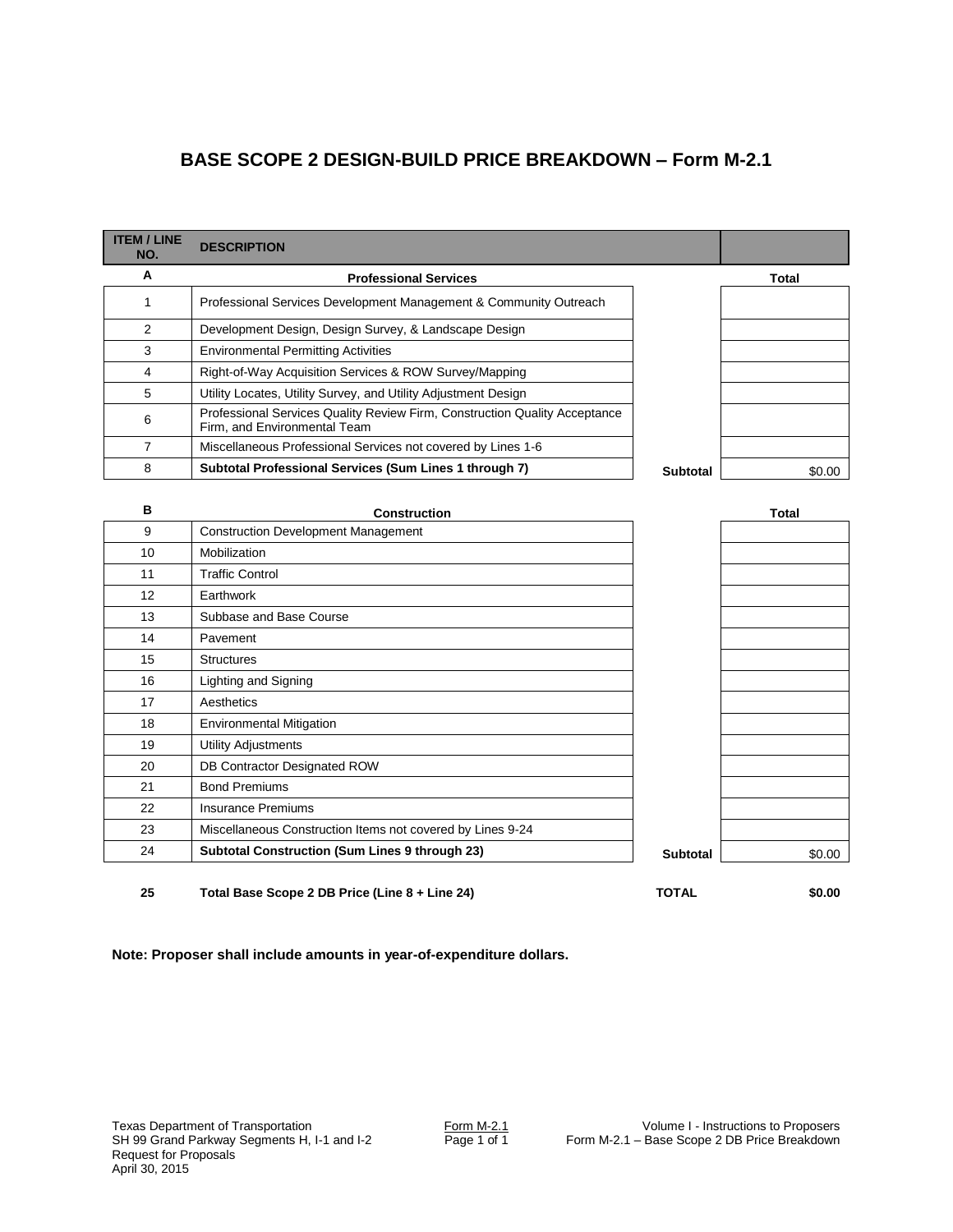# **BASE SCOPE 2 ATC ADJUSTMENTS − Form M-2.2**

# **ATC Adjustment for Additional Impact to TxDOT Associated with Approved ATCs**

| <b>Approved</b><br>ATC# | DESCRIPTION of APPROVED ATC | <b>Costs to TxDOT</b> |
|-------------------------|-----------------------------|-----------------------|
|                         |                             |                       |
|                         |                             |                       |
|                         |                             |                       |
|                         |                             |                       |
|                         |                             |                       |
|                         |                             |                       |
|                         |                             |                       |
|                         |                             |                       |
|                         |                             |                       |
|                         |                             |                       |
|                         |                             |                       |
|                         |                             |                       |
|                         |                             |                       |
|                         |                             |                       |
|                         |                             |                       |
|                         |                             |                       |
|                         |                             |                       |
|                         |                             |                       |
|                         |                             |                       |
|                         | <b>TOTAL</b>                | \$0.00                |

**Note: Cost refers to the additional cost associated with the ATC as determined by TxDOT and set forth in the ATC approval letter.**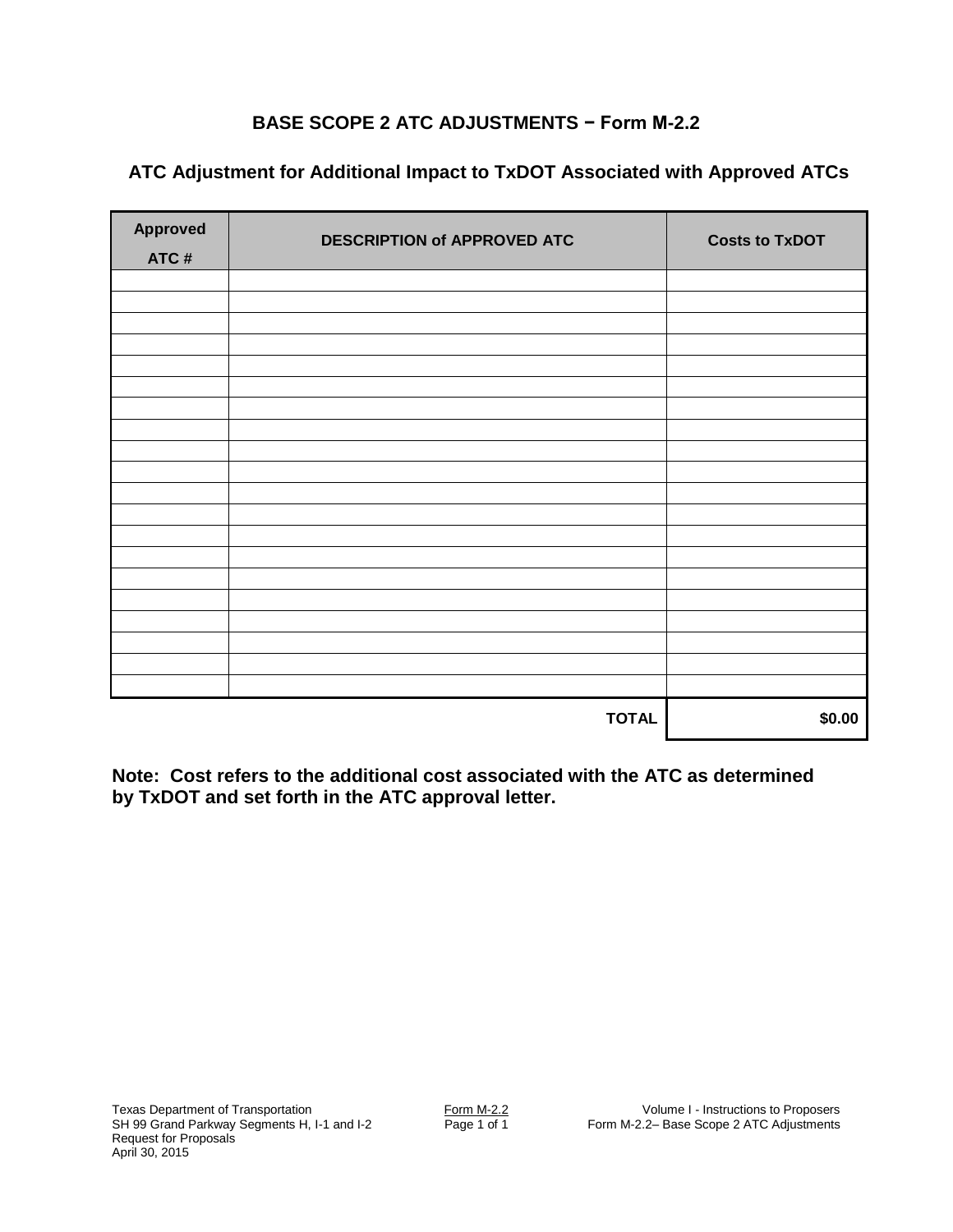# **DB CONTACTOR DRAWS/CASH FLOW TABLES (BASE SCOPE 2 DESIGN-BUILD PRICE)- FORM M-2.3**

**(all figures are in U.S. dollars, nominal)**

| NTP <sub>1</sub><br><b>Months after</b> | (A) Anticipated Draw /<br><b>Cash Flow</b> | (B) Cumulative Draw /<br><b>Cash Flow</b> | Cash Flow % of<br><b>Cumulative Draw (A/B)</b> | <b>Cumulative Cash Flow %</b><br>of Maximum Draw (B /<br><b>Maximum Payment)</b> |
|-----------------------------------------|--------------------------------------------|-------------------------------------------|------------------------------------------------|----------------------------------------------------------------------------------|
| 1                                       | \$0                                        | \$0                                       | 0.0%                                           | 0.0%                                                                             |
| $\overline{2}$                          | \$0                                        | \$0                                       | 0.0%                                           | 0.0%                                                                             |
| 3                                       | \$0                                        | \$0                                       | 0.0%                                           | 0.0%                                                                             |
| 4                                       | \$0                                        | \$0                                       | 0.0%                                           | 0.0%                                                                             |
| 5                                       | \$0                                        | \$0                                       | 0.0%                                           | 0.0%                                                                             |
| 6                                       | \$0                                        | \$0                                       | 0.0%                                           | 0.0%                                                                             |
| $\overline{ }$                          | \$0                                        | \$0                                       | 0.0%                                           | 0.0%                                                                             |
| 8                                       | \$0                                        | \$0                                       | 0.0%                                           | 0.0%                                                                             |
| 9                                       | \$0                                        | \$0                                       | 0.0%                                           | 0.0%                                                                             |
| 10                                      | \$0                                        | \$0                                       | 0.0%                                           | 0.0%                                                                             |
| 11                                      | \$0                                        | \$0                                       | 0.0%                                           | 0.0%                                                                             |
| 12                                      | \$0                                        | \$0                                       | 0.0%                                           | 0.0%                                                                             |
| 13                                      | \$0                                        | \$0                                       | 0.0%                                           | 0.0%                                                                             |
| 14                                      | \$0                                        | \$0                                       | 0.0%                                           | 0.0%                                                                             |
| 15                                      | \$0                                        | \$0                                       | 0.0%                                           | 0.0%                                                                             |
| 16                                      | \$0                                        | \$0                                       | 0.0%                                           | 0.0%                                                                             |
| 17                                      | \$0                                        | \$0                                       | 0.0%                                           | 0.0%                                                                             |
| 18                                      | \$0                                        | \$0                                       | 0.0%                                           | 0.0%                                                                             |
| 19                                      | \$0                                        | \$0                                       | 0.0%                                           | 0.0%                                                                             |
| 20                                      | \$0                                        | \$0                                       | 0.0%                                           | 0.0%                                                                             |
| 21                                      | \$0                                        | \$0                                       | 0.0%                                           | 0.0%                                                                             |
| 22                                      | \$0                                        | \$0                                       | 0.0%                                           | 0.0%                                                                             |

Texas Department of Transportation<br>SH 99 Grand Parkway Segments H, I-1 and I-2<br>Request for Proposals April 30, 2015

Texas Department of Transportation www.community.com/ M-2.3 Form M-2.3 Volume 1 – Instructions to Proposers SH 99 Grand Parkway Segments H, I-1 and I-2 **Form M-2.3** Form M-2.3 –DB Contractor Draws/Cash Flow Tables (Base Scope 2 DB Price)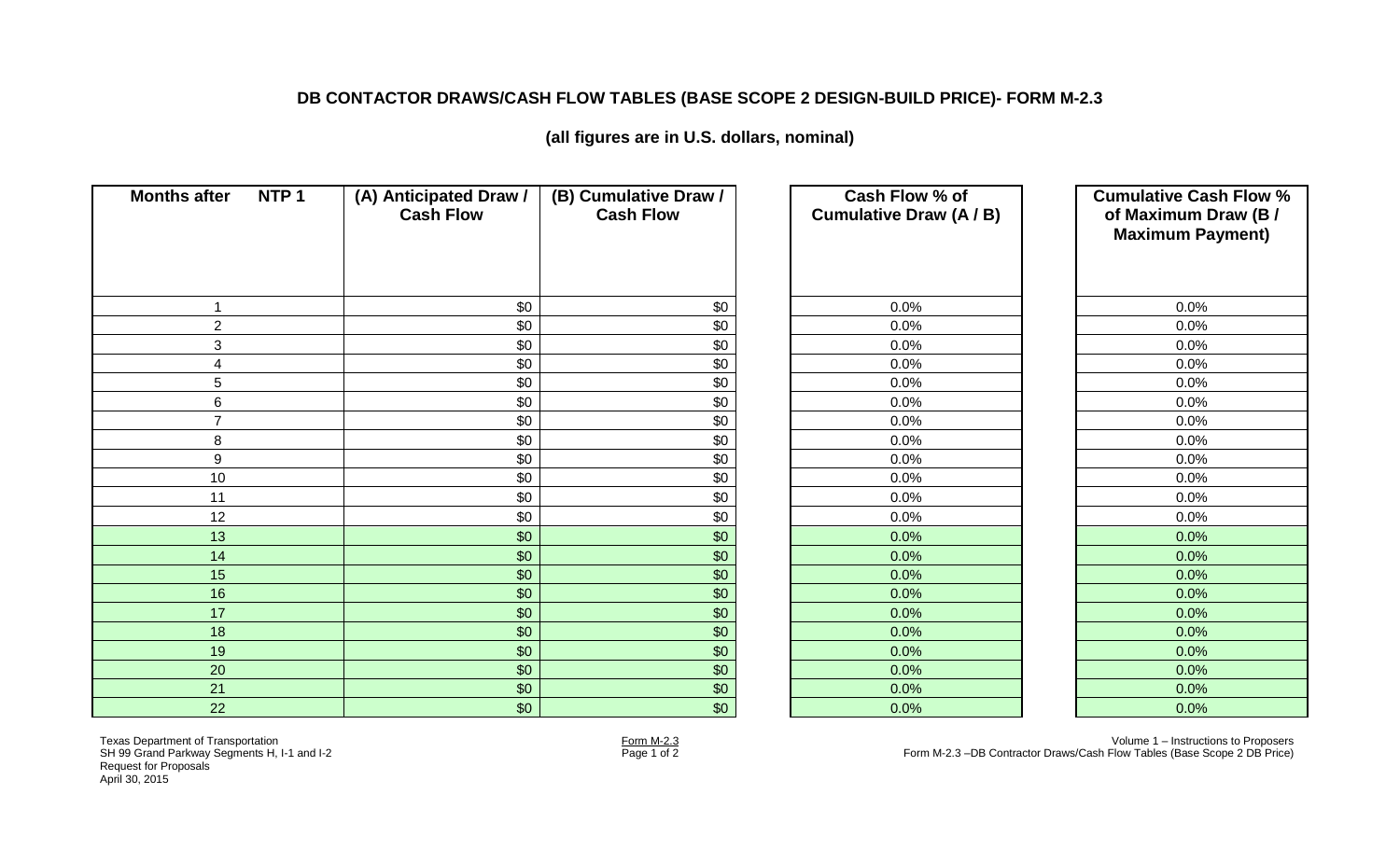| 23            | \$0 | \$0   | 0.0%    | 0.0% |
|---------------|-----|-------|---------|------|
| 24            | \$0 | \$0   | 0.0%    | 0.0% |
| 25            | \$0 | \$0   | $0.0\%$ | 0.0% |
| 26            | \$0 | $\$0$ | $0.0\%$ | 0.0% |
| 27            | \$0 | \$0   | 0.0%    | 0.0% |
| 28            | \$0 | \$0   | $0.0\%$ | 0.0% |
| 29            | \$0 | \$0   | 0.0%    | 0.0% |
| 30            | \$0 | \$0   | 0.0%    | 0.0% |
| 31            | \$0 | \$0   | 0.0%    | 0.0% |
| 32            | \$0 | \$0   | 0.0%    | 0.0% |
| 33            | \$0 | \$0   | 0.0%    | 0.0% |
| 34            | \$0 | $\$0$ | 0.0%    | 0.0% |
| 35            | \$0 | $\$0$ | $0.0\%$ | 0.0% |
| 36            | \$0 | \$0   | $0.0\%$ | 0.0% |
| 37            | \$0 | \$0   | 0.0%    | 0.0% |
| 38            | \$0 | \$0   | 0.0%    | 0.0% |
| 39            | \$0 | \$0   | 0.0%    | 0.0% |
| 40            | \$0 | $$0$  | 0.0%    | 0.0% |
| 41            | \$0 | $$0$  | 0.0%    | 0.0% |
| 42            | \$0 | \$0   | 0.0%    | 0.0% |
| 43            | \$0 | $$0$  | 0.0%    | 0.0% |
| 44            | \$0 | \$0   | 0.0%    | 0.0% |
| 45            | \$0 | \$0   | 0.0%    | 0.0% |
| 46            | \$0 | \$0   | 0.0%    | 0.0% |
| 47            | \$0 | $$0$$ | 0.0%    | 0.0% |
| 48            | \$0 | $$0$  | 0.0%    | 0.0% |
| <b>TOTALS</b> | \$0 |       |         |      |

Nominal DB Payments

DB Price To Form M-1

MAXIMUM PAYMENT  $\vert$  \$0

Request for Proposals April 30, 2015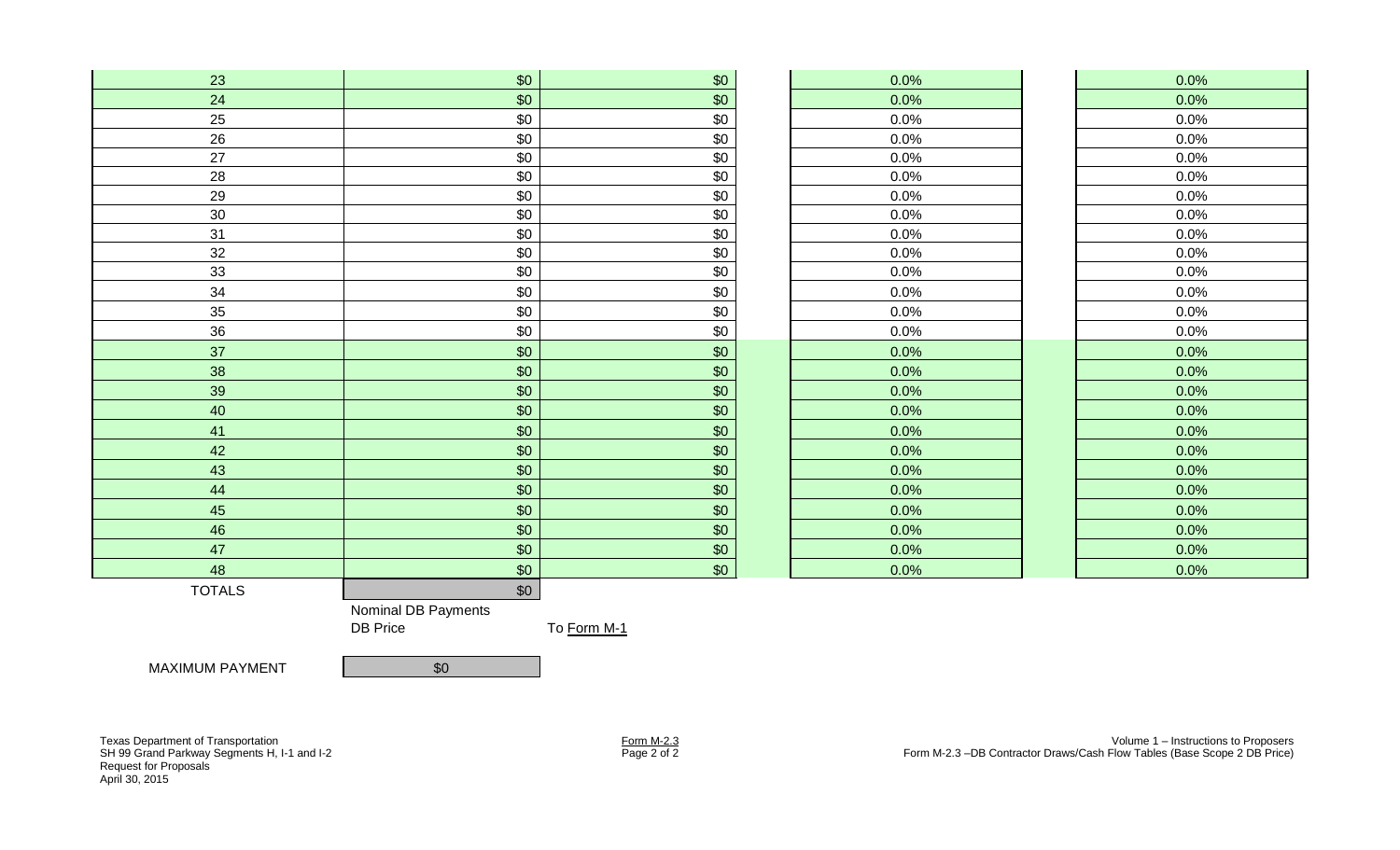#### **OPTION DESIGN-BUILD PRICE – Form M-3**

|                                | Amount |
|--------------------------------|--------|
| DB<br><b>Option</b><br>, Price |        |

Proposer is requesting the above total amount from TxDOT for the design and construction phase of the Option Work under the Design-Build Agreement.

An itemized breakdown of the "Amount" in column 2 is shown on Form M-3.1.

Timing of payments is shown on Form M-3.3.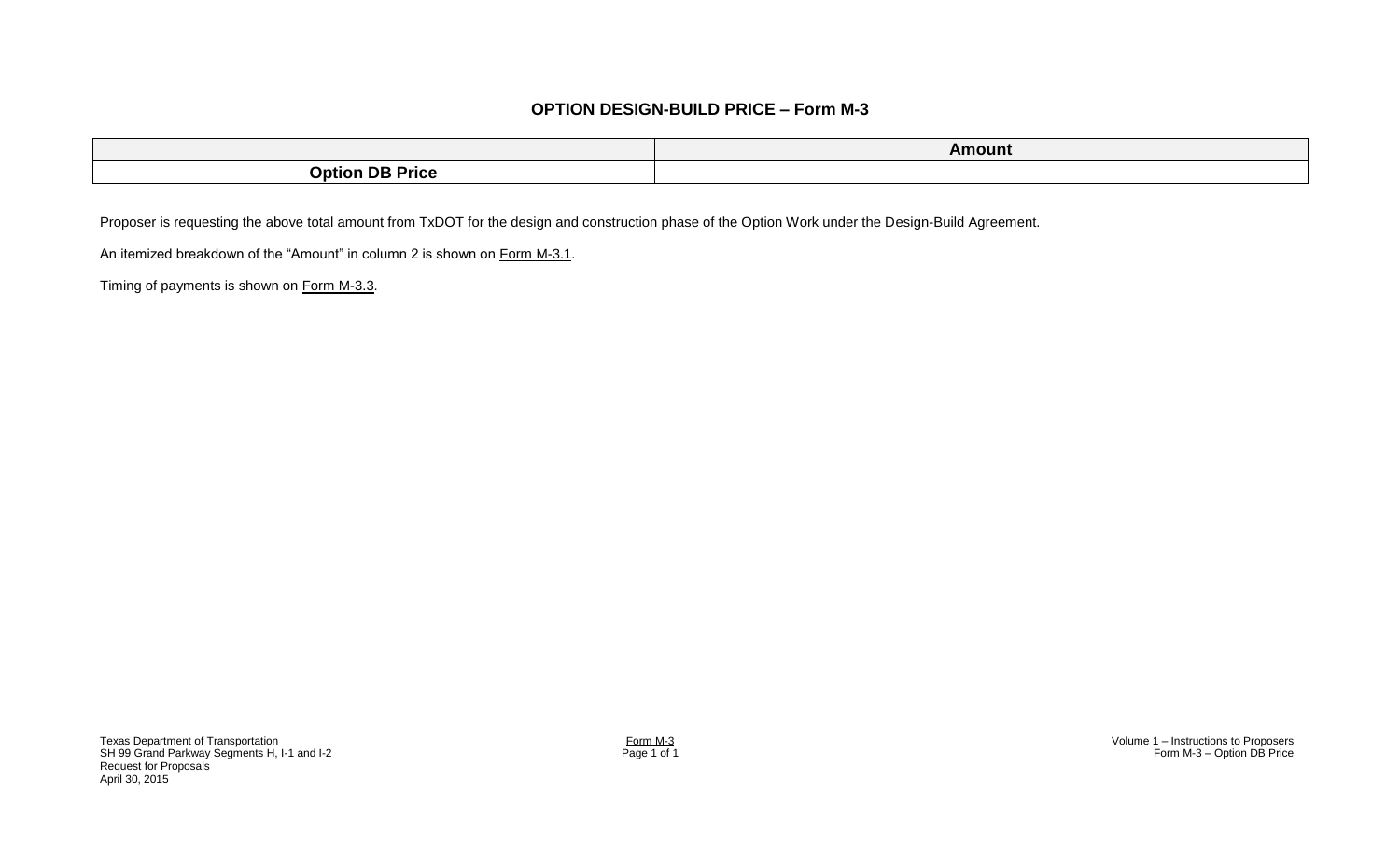#### **OPTION DESIGN-BUILD PRICE BREAKDOWN – Form M-3.1**

| <b>ITEM / LINE NO.</b> | <b>DESCRIPTION</b>                                                                                      |                 |        |
|------------------------|---------------------------------------------------------------------------------------------------------|-----------------|--------|
| м.                     | <b>Professional Services</b>                                                                            |                 | Total  |
|                        | Professional Services Development Management & Community Outreach                                       |                 |        |
|                        | Development Design, Design Survey, & Landscape Design                                                   |                 |        |
|                        | <b>Environmental Permitting Activities</b>                                                              |                 |        |
|                        | Right-of-Way Acquisition Services & ROW Survey/Mapping                                                  |                 |        |
|                        | Utility Locates, Utility Survey, and Utility Adjustment Design                                          |                 |        |
| O                      | Professional Services Quality Review Firm, Construction Quality Acceptance Firm, and Environmental Team |                 |        |
|                        | Miscellaneous Professional Services not covered by Lines 1-6                                            |                 |        |
|                        | Subtotal Professional Services (Sum Lines 1 through 7)                                                  | <b>Subtotal</b> | \$0.00 |

| в  | <b>Construction</b>                                        | <b>Total</b> |
|----|------------------------------------------------------------|--------------|
| 9  | <b>Construction Development Management</b>                 |              |
| 10 | Mobilization                                               |              |
| 11 | <b>Traffic Control</b>                                     |              |
| 12 | Earthwork                                                  |              |
| 13 | Subbase and Base Course                                    |              |
| 14 | Pavement                                                   |              |
| 15 | Structures                                                 |              |
| 16 | Lighting and Signing                                       |              |
| 17 | Aesthetics                                                 |              |
| 18 | <b>Environmental Mitigation</b>                            |              |
| 19 | <b>Utility Adjustments</b>                                 |              |
| 20 | DB Contractor Designated ROW                               |              |
| 21 | <b>Bond Premiums</b>                                       |              |
| 22 | Insurance Premiums                                         |              |
| 23 | Miscellaneous Construction Items not covered by Lines 9-24 |              |
|    |                                                            |              |

| <b>Total</b> |
|--------------|
|              |
|              |
|              |
|              |
|              |
|              |
|              |
|              |
|              |
|              |
|              |
|              |
|              |
|              |
|              |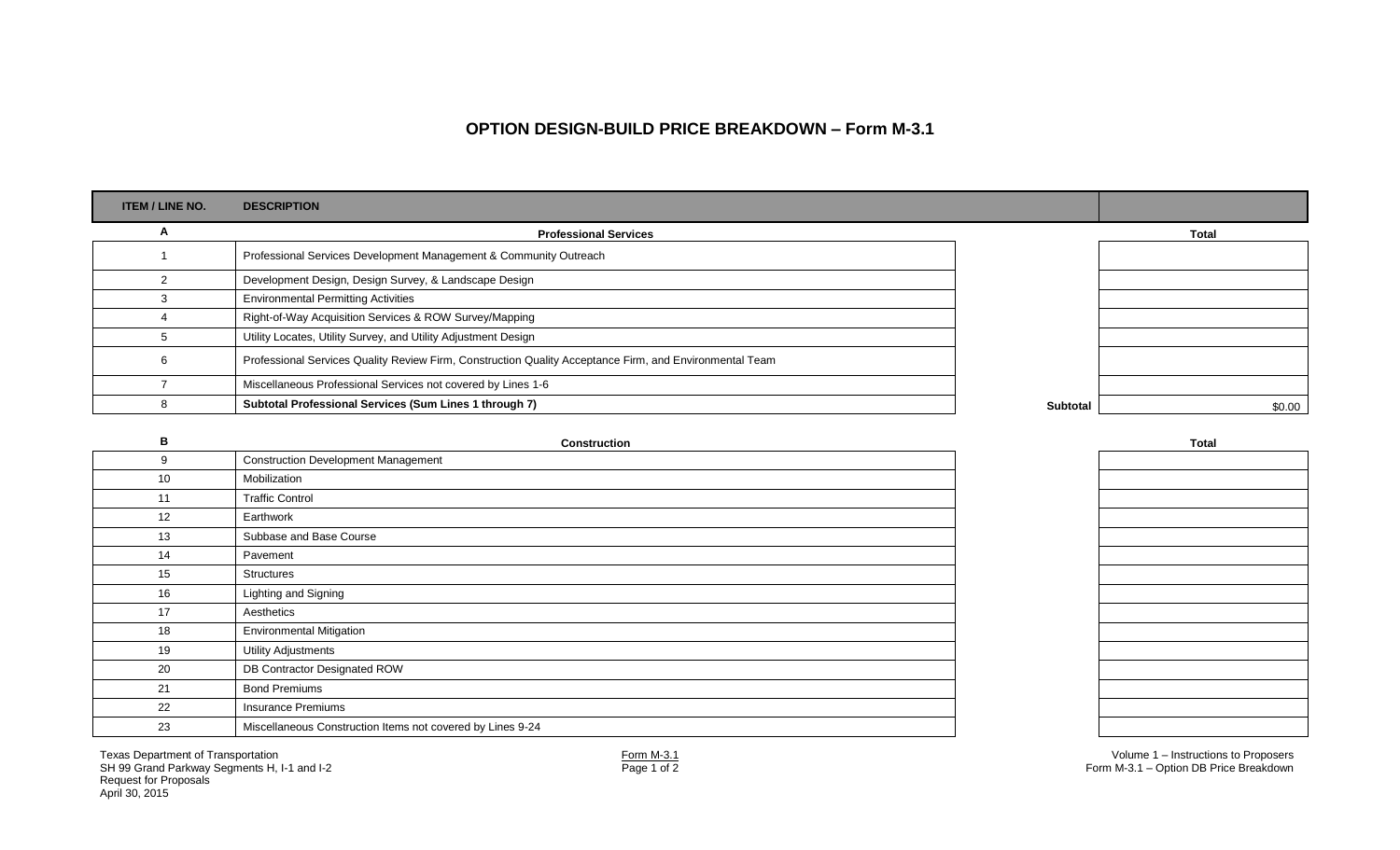| 24 | Subtotal Construction (Sum Lines 9 through 23) | <b>Subtotal</b> | \$0.00 |
|----|------------------------------------------------|-----------------|--------|
| 25 | Total Base Scope 2 DB Price (Line 8 + Line 24) | <b>TOTAL</b>    | \$0.00 |

**Note: Proposer shall include amounts in year-of-expenditure dollars.**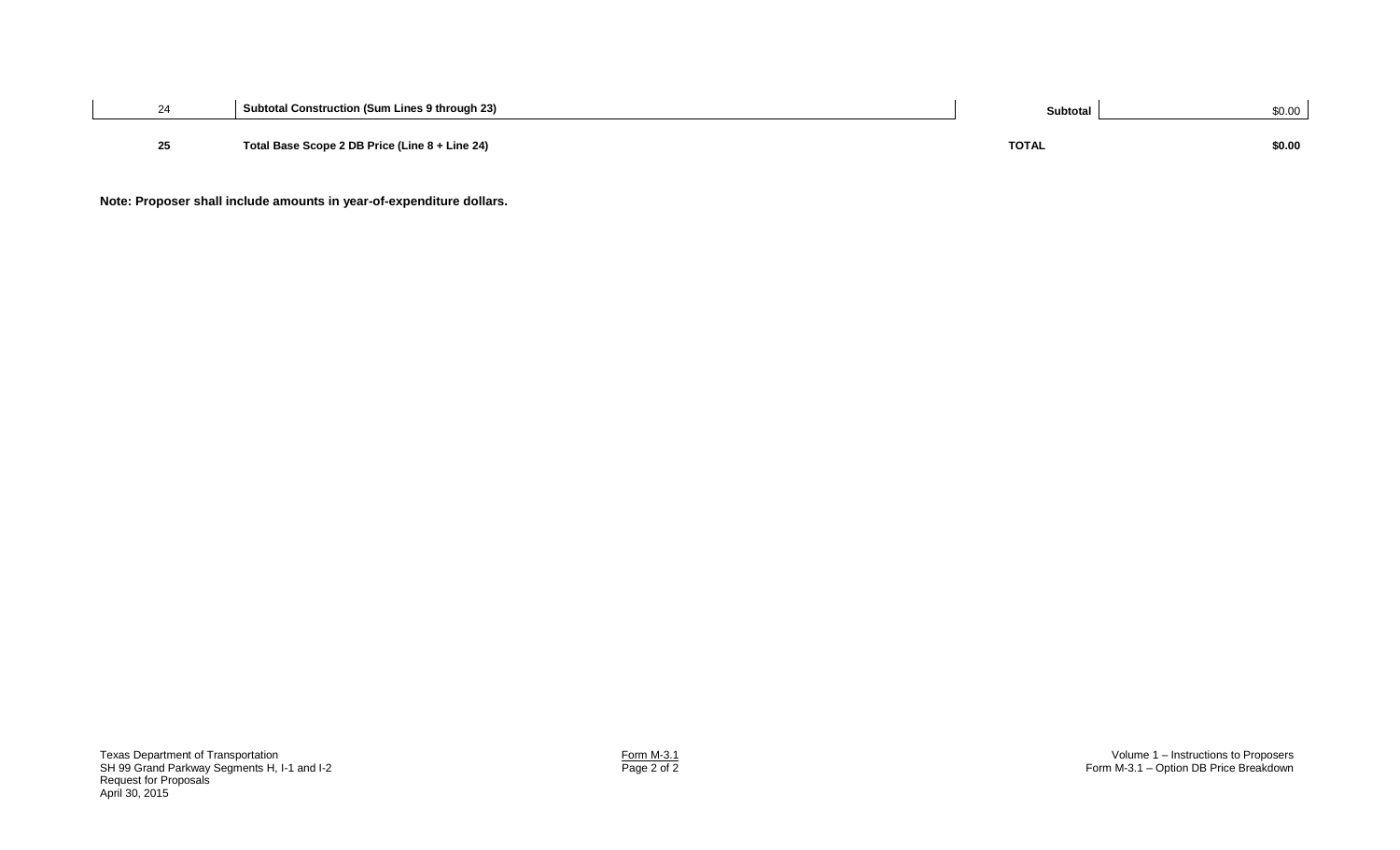# **OPTION ATC ADJUSTMENTS – Form M-3.2**

| <b>Approved</b><br>ATC# | DESCRIPTION of APPROVED ATC | <b>Costs to TxDOT</b> |
|-------------------------|-----------------------------|-----------------------|
|                         |                             |                       |
|                         |                             |                       |
|                         |                             |                       |
|                         |                             |                       |
|                         |                             |                       |
|                         |                             |                       |
|                         |                             |                       |
|                         |                             |                       |
|                         |                             |                       |
|                         |                             |                       |
|                         |                             |                       |
|                         |                             |                       |
|                         |                             |                       |
|                         |                             |                       |
|                         |                             |                       |
|                         |                             |                       |
|                         |                             |                       |
|                         |                             |                       |
|                         |                             |                       |
|                         | <b>TOTAL</b>                | \$0.00                |

# **ATC Adjustment for Additional Impact to TxDOT Associated with Approved ATCs**

**Note: Cost refers to the additional cost associated with the ATC as determined by TxDOT and set forth in the ATC approval letter.**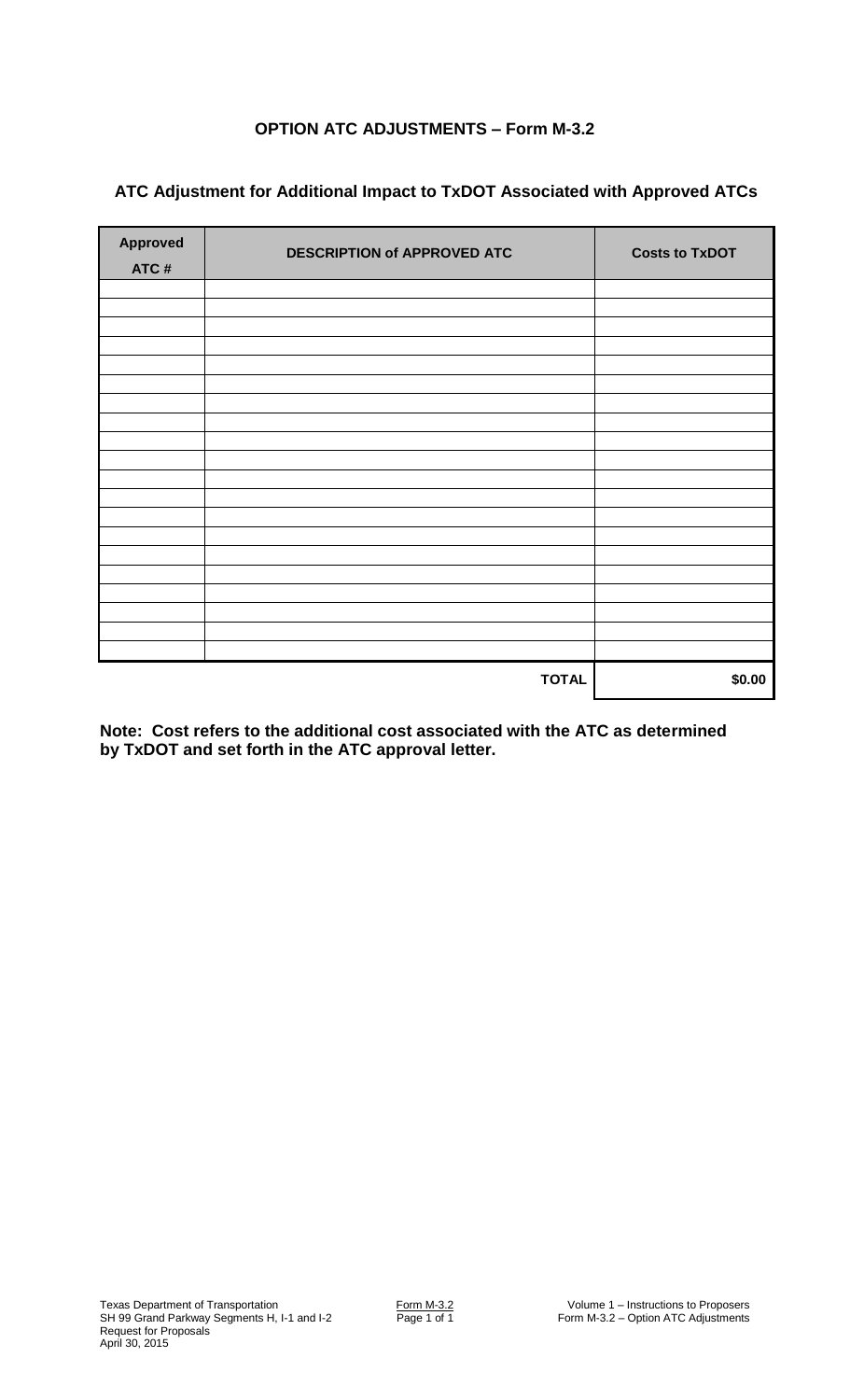# **DEVELOPER DRAWS/CASH FLOW TABLES (OPTION DESIGN-BUILD PRICE) – Form M-3.3**

**(all figures are in U.S. dollars, nominal)**

| <b>Months after</b><br>NTP <sub>1</sub>   | (A) Anticipated Draw /<br><b>Cash Flow</b> | (B) Cumulative Draw /<br><b>Cash Flow</b> | Cash Flow % of<br><b>Cumulative Draw (A/B)</b> | <b>Cumulative Cash Flow %</b><br>of Maximum Draw (B /<br><b>Maximum Payment)</b> |
|-------------------------------------------|--------------------------------------------|-------------------------------------------|------------------------------------------------|----------------------------------------------------------------------------------|
|                                           | \$0                                        | \$0                                       | 0.0%                                           | 0.0%                                                                             |
| $\overline{2}$                            | \$0                                        | \$0                                       | 0.0%                                           | 0.0%                                                                             |
| 3                                         | \$0                                        | \$0                                       | 0.0%                                           | 0.0%                                                                             |
| 4                                         | \$0                                        | \$0                                       | 0.0%                                           | 0.0%                                                                             |
| 5                                         | \$0                                        | \$0                                       | 0.0%                                           | 0.0%                                                                             |
| $6\phantom{1}$                            | \$0                                        | \$0                                       | 0.0%                                           | 0.0%                                                                             |
| $\overline{7}$                            | \$0                                        | \$0                                       | 0.0%                                           | 0.0%                                                                             |
| 8                                         | \$0                                        | \$0                                       | 0.0%                                           | 0.0%                                                                             |
| 9                                         | \$0                                        | \$0                                       | 0.0%                                           | 0.0%                                                                             |
| 10                                        | \$0                                        | \$0                                       | 0.0%                                           | 0.0%                                                                             |
| 11                                        | \$0                                        | \$0                                       | 0.0%                                           | 0.0%                                                                             |
| 12                                        | \$0                                        | \$0                                       | 0.0%                                           | 0.0%                                                                             |
| 13                                        | $$0$$                                      | $$0$                                      | 0.0%                                           | 0.0%                                                                             |
| 14                                        | \$0                                        | \$0                                       | 0.0%                                           | 0.0%                                                                             |
| 15                                        | \$0                                        | \$0                                       | 0.0%                                           | 0.0%                                                                             |
| 16                                        | \$0                                        | \$0                                       | 0.0%                                           | 0.0%                                                                             |
| 17                                        | \$0                                        | \$0                                       | 0.0%                                           | 0.0%                                                                             |
| 18                                        | \$0                                        | \$0                                       | 0.0%                                           | 0.0%                                                                             |
| 19                                        | \$0                                        | \$0                                       | 0.0%                                           | 0.0%                                                                             |
| 20                                        | \$0                                        | \$0                                       | 0.0%                                           | 0.0%                                                                             |
| 21                                        | \$0                                        | \$0                                       | 0.0%                                           | 0.0%                                                                             |
| <b>Texas Department of Transportation</b> |                                            |                                           | Form M-3.3                                     | Volume 1 - Instructions to Proposers                                             |

Request for Proposals

Form M-3.3 – DB Contractor Draws/Cash Flow Tables (Option DB Price)<br>Page 1 of 2 Form M-3.3 – DB Contractor Draws/Cash Flow Tables (Option DB Price)

April 30, 2015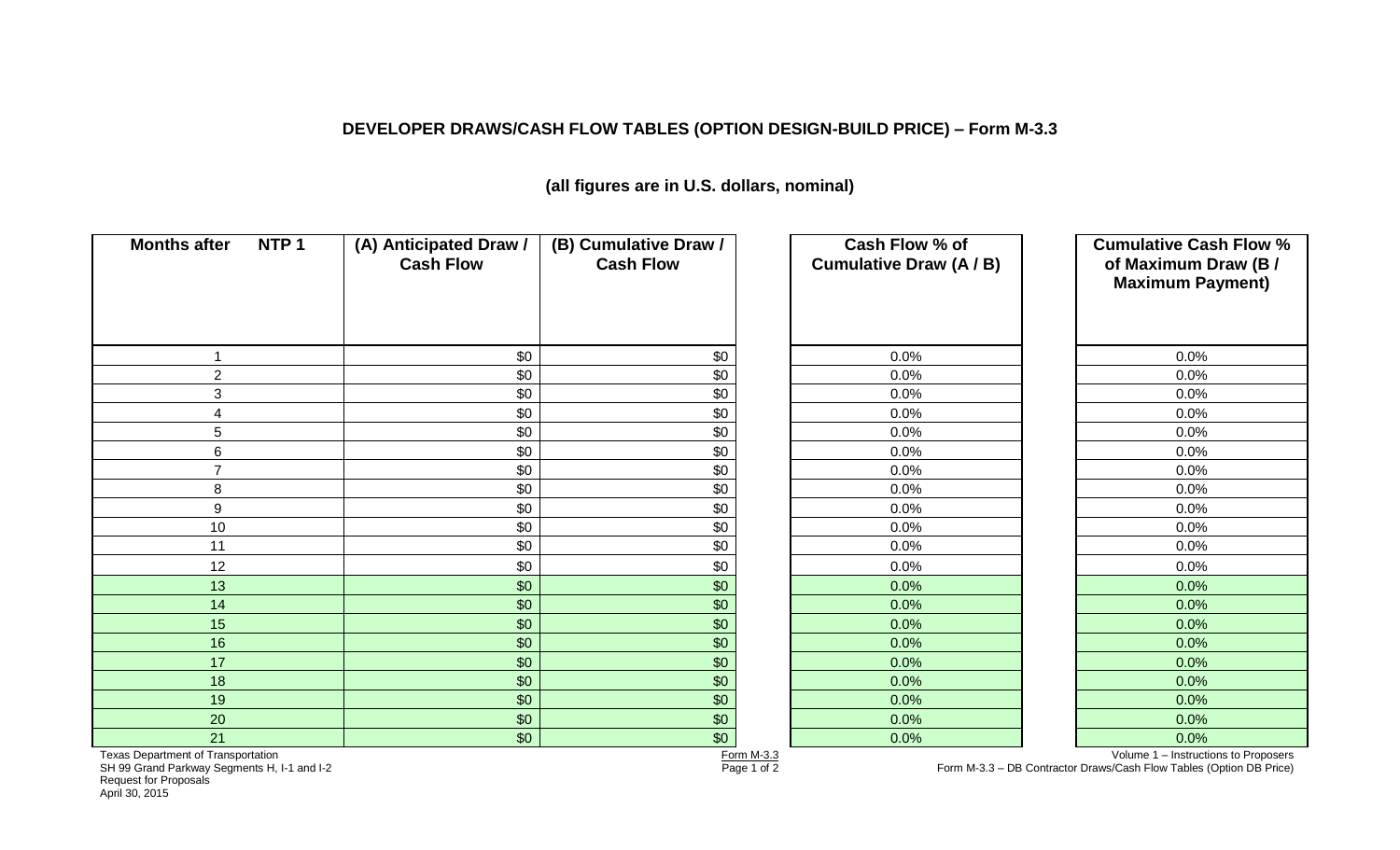| 22            | \$0  | \$0   | 0.0%    | 0.0%    |
|---------------|------|-------|---------|---------|
| 23            | \$0  | \$0   | 0.0%    | 0.0%    |
| 24            | \$0  | \$0   | 0.0%    | 0.0%    |
| 25            | \$0  | \$0   | 0.0%    | 0.0%    |
| 26            | \$0  | \$0   | 0.0%    | 0.0%    |
| 27            | \$0  | $$0$$ | 0.0%    | $0.0\%$ |
| 28            | \$0  | \$0   | $0.0\%$ | 0.0%    |
| 29            | \$0  | \$0   | 0.0%    | 0.0%    |
| 30            | \$0  | \$0   | 0.0%    | 0.0%    |
| 31            | \$0  | \$0   | $0.0\%$ | 0.0%    |
| 32            | \$0  | $$0$$ | $0.0\%$ | 0.0%    |
| 33            | \$0  | $$0$$ | 0.0%    | 0.0%    |
| 34            | \$0  | \$0   | 0.0%    | 0.0%    |
| 35            | \$0  | \$0   | 0.0%    | 0.0%    |
| 36            | \$0  | $$0$$ | 0.0%    | 0.0%    |
| 37            | \$0  | \$0   | 0.0%    | 0.0%    |
| 38            | \$0  | \$0   | 0.0%    | 0.0%    |
| 39            | \$0  | \$0   | 0.0%    | 0.0%    |
| 40            | \$0  | \$0   | 0.0%    | 0.0%    |
| 41            | $$0$ | \$0   | 0.0%    | 0.0%    |
| 42            | \$0  | $$0$  | 0.0%    | 0.0%    |
| 43            | \$0  | \$0   | 0.0%    | 0.0%    |
| 44            | \$0  | \$0   | 0.0%    | 0.0%    |
| 45            | \$0  | \$0   | 0.0%    | 0.0%    |
| 46            | \$0  | \$0   | 0.0%    | 0.0%    |
| 47            | \$0  | \$0   | 0.0%    | 0.0%    |
| 48            | \$0  | \$0   | 0.0%    | 0.0%    |
| <b>TOTALS</b> | \$0  |       |         |         |

Nominal DB Payments

DB Price To Form M-1

MAXIMUM PAYMENT  $\vert$  \$0

Request for Proposals April 30, 2015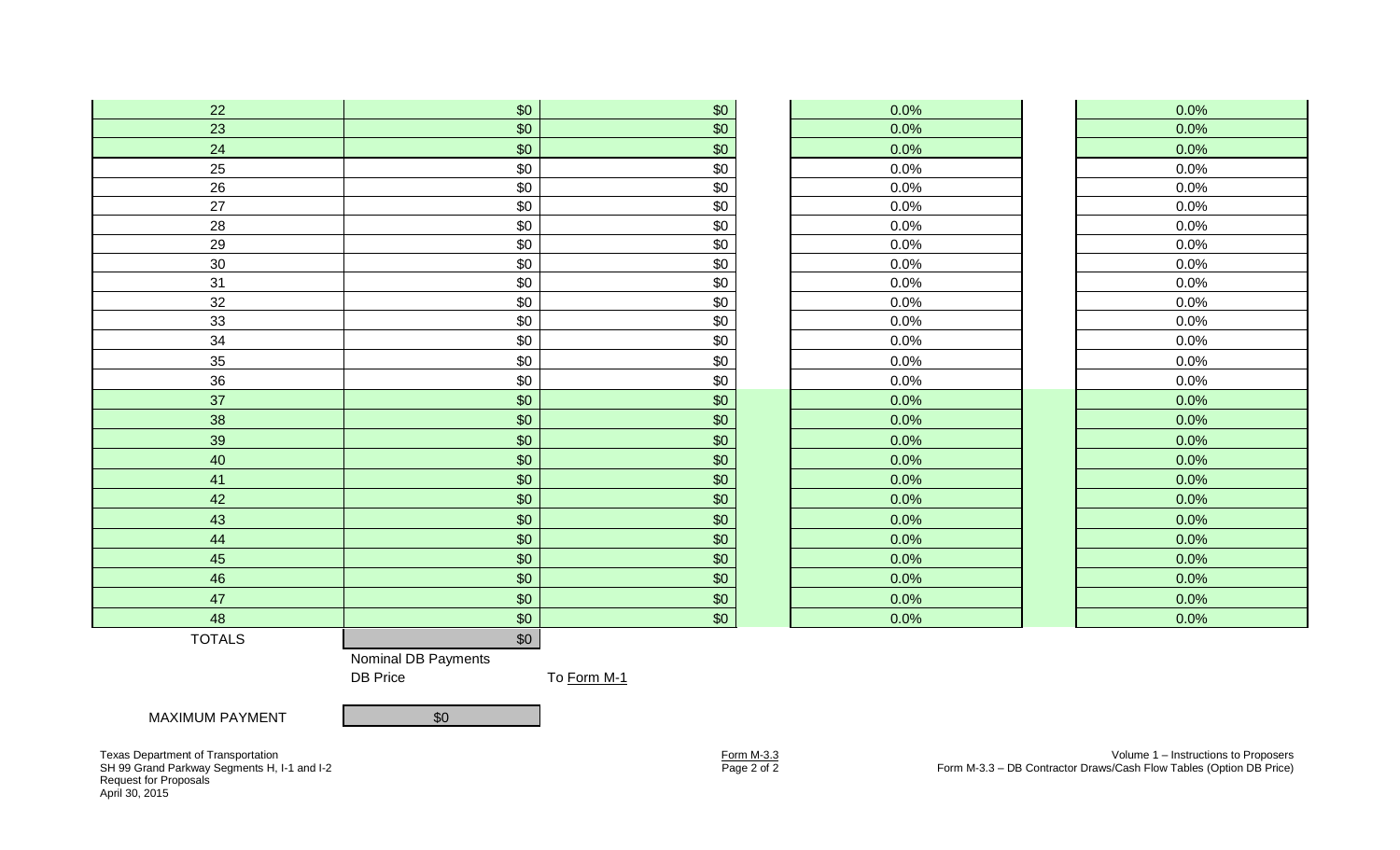#### **BASE SCOPE 1 MAINTENANCE PRICE – Form N-1**

# **YEARLY MAINTENANCE COST**

| Maintenance Term           | Year            | <b>Routine Maintenance</b> | Major Maintenance | <b>Emergency Option</b><br>Maintenance (Incident<br>Response) | <b>Other Costs</b> | <b>TOTAL</b>            |
|----------------------------|-----------------|----------------------------|-------------------|---------------------------------------------------------------|--------------------|-------------------------|
|                            |                 | (A)                        | (B)               | (C)                                                           | (D)                | $(E) = (A)+(B)+(C)+(D)$ |
|                            | $\mathbf 1$     |                            |                   |                                                               |                    | \$0.00                  |
|                            | $\overline{2}$  |                            |                   |                                                               |                    | \$0.00                  |
|                            | $\mathbf{3}$    |                            |                   |                                                               |                    | \$0.00                  |
|                            | $\overline{4}$  |                            |                   |                                                               |                    | \$0.00                  |
|                            | $5\phantom{.0}$ |                            |                   |                                                               |                    | \$0.00                  |
|                            | $\,6\,$         |                            |                   |                                                               |                    | \$0.00                  |
|                            | $\overline{7}$  |                            |                   |                                                               |                    | \$0.00                  |
|                            | 8               |                            |                   |                                                               |                    | \$0.00                  |
|                            | 9               |                            |                   |                                                               |                    | \$0.00                  |
| Single Maintenance<br>Term | 10              |                            |                   |                                                               |                    | \$0.00                  |
|                            | 11<br>12        |                            |                   |                                                               |                    | \$0.00<br>\$0.00        |
|                            | 13              |                            |                   |                                                               |                    | \$0.00                  |
|                            | 14              |                            |                   |                                                               |                    | \$0.00                  |
|                            | 15              |                            |                   |                                                               |                    | \$0.00                  |
|                            | 16              |                            |                   |                                                               |                    | \$0.00                  |
|                            | 17              |                            |                   |                                                               |                    | \$0.00                  |
|                            | 18              |                            |                   |                                                               |                    | \$0.00                  |
|                            | 19              |                            |                   |                                                               |                    | \$0.00                  |
|                            | 20              |                            |                   |                                                               |                    | \$0.00                  |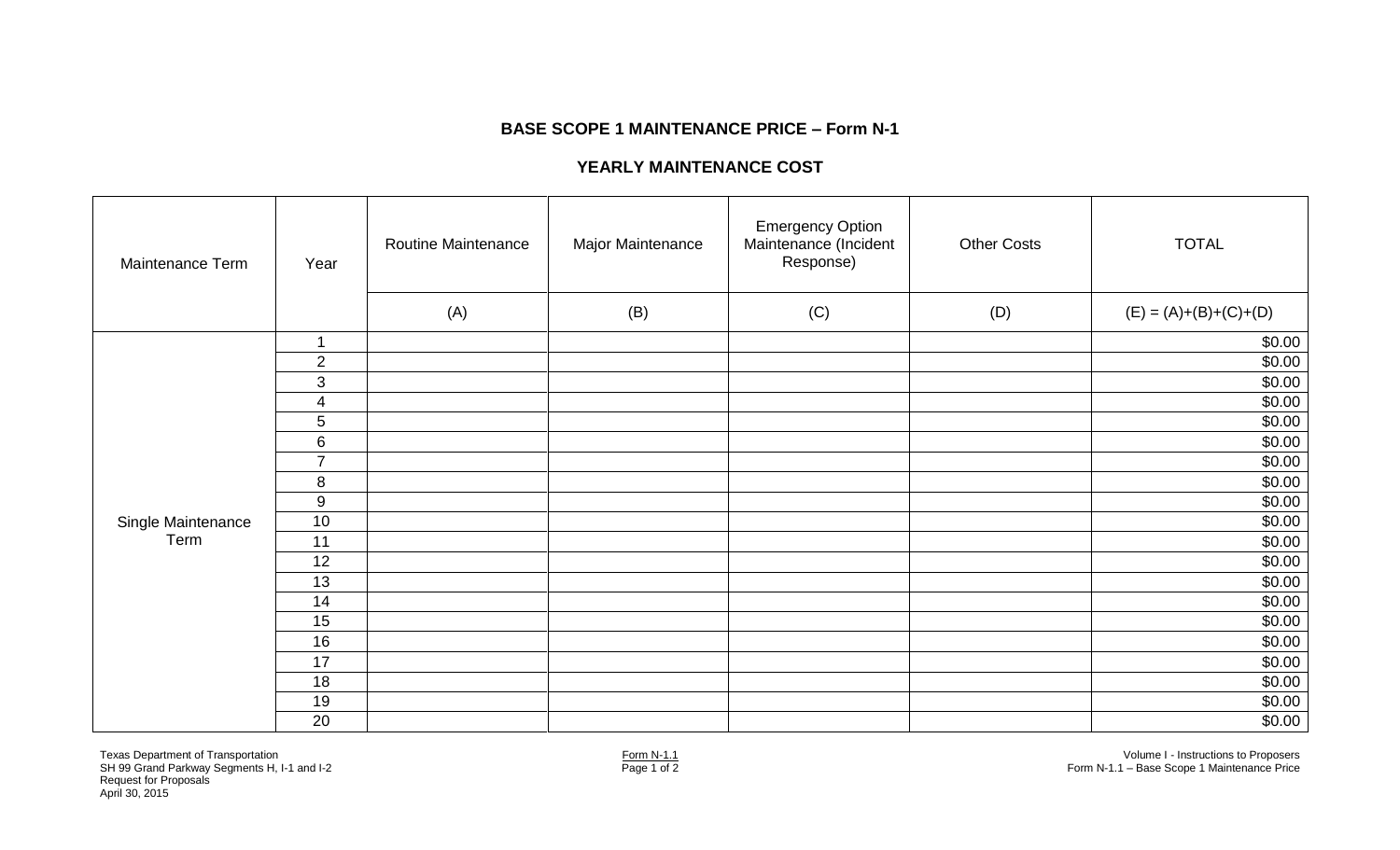|                                                    | 21<br><u>.</u> |  |  |  |  | \$0.00 |
|----------------------------------------------------|----------------|--|--|--|--|--------|
|                                                    | 22             |  |  |  |  | \$0.00 |
|                                                    | 23             |  |  |  |  | \$0.00 |
|                                                    | 24             |  |  |  |  | \$0.00 |
|                                                    | 25             |  |  |  |  | \$0.00 |
| Total Maintenance Cost for entire Maintenance Term |                |  |  |  |  | \$0.00 |

Notes:

(1) Annual expenditures are presented as of Proposal Due Date.

(2) Years in the table refers to the years during the maintenance term.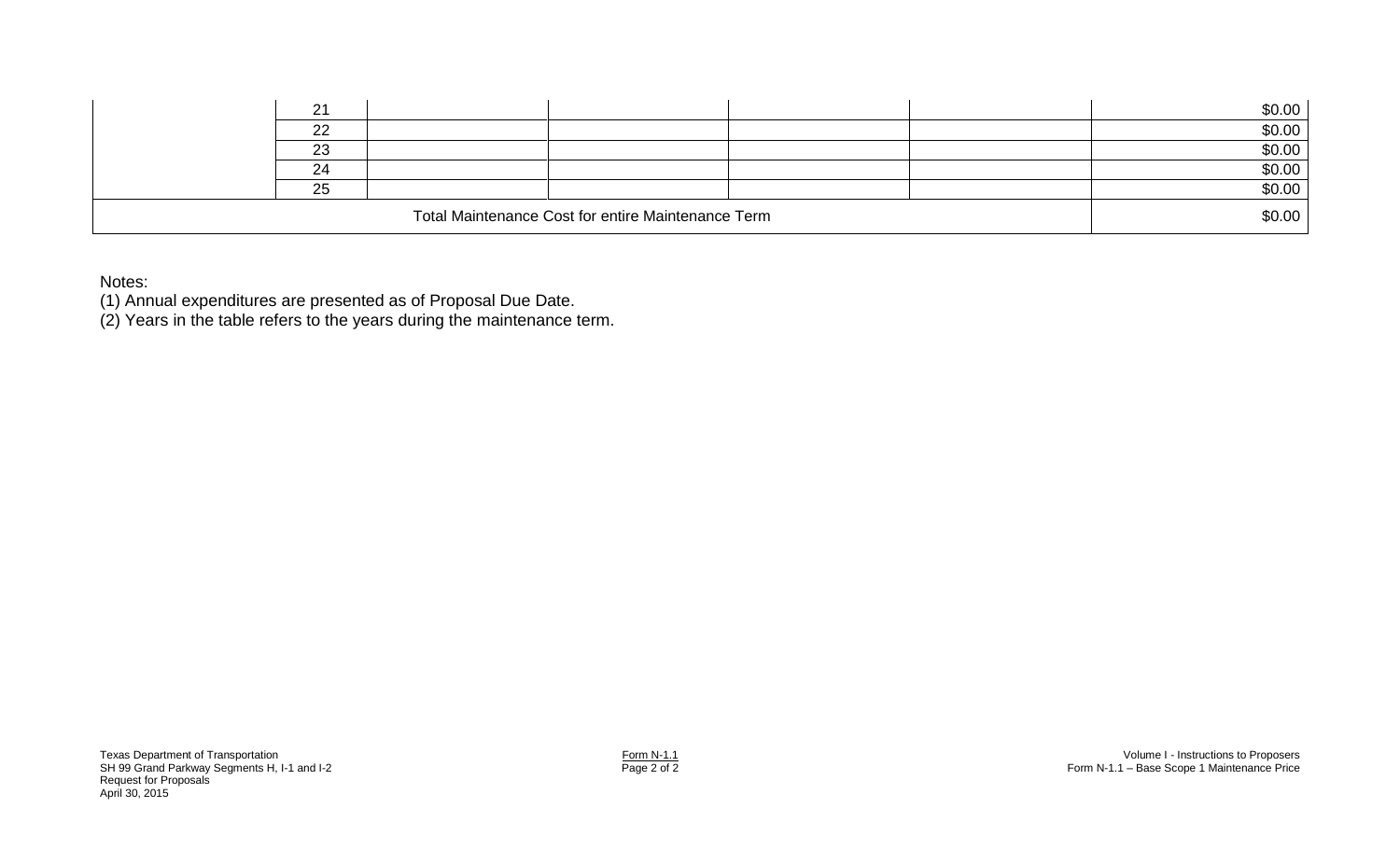#### **BASE SCOPE 2 MAINTENANCE PRICE – Form N-2**

#### **YEARLY MAINTENANCE COST**

| Maintenance Term   | Year             | Routine Maintenance | Major Maintenance | <b>Emergency Option</b><br>Maintenance (Incident<br>Response) | <b>Other Costs</b> | <b>TOTAL</b>            |
|--------------------|------------------|---------------------|-------------------|---------------------------------------------------------------|--------------------|-------------------------|
|                    |                  | (A)                 | (B)               | (C)                                                           | (D)                | $(E) = (A)+(B)+(C)+(D)$ |
|                    | $\mathbf{1}$     |                     |                   |                                                               |                    | \$0.00                  |
|                    | $\overline{2}$   |                     |                   |                                                               |                    | \$0.00                  |
|                    | $\mathfrak{S}$   |                     |                   |                                                               |                    | \$0.00                  |
|                    | $\overline{4}$   |                     |                   |                                                               |                    | \$0.00                  |
|                    | 5                |                     |                   |                                                               |                    | \$0.00                  |
|                    | 6                |                     |                   |                                                               |                    | \$0.00                  |
|                    | $\overline{7}$   |                     |                   |                                                               |                    | \$0.00                  |
|                    | $\bf 8$          |                     |                   |                                                               |                    | \$0.00                  |
|                    | $\boldsymbol{9}$ |                     |                   |                                                               |                    | \$0.00                  |
| Single Maintenance | 10<br>11         |                     |                   |                                                               |                    | \$0.00                  |
| Term               | 12               |                     |                   |                                                               |                    | \$0.00<br>\$0.00        |
|                    | 13               |                     |                   |                                                               |                    | \$0.00                  |
|                    | 14               |                     |                   |                                                               |                    | \$0.00                  |
|                    | 15               |                     |                   |                                                               |                    | \$0.00                  |
|                    | 16               |                     |                   |                                                               |                    | \$0.00                  |
|                    | 17               |                     |                   |                                                               |                    | \$0.00                  |
|                    | 18               |                     |                   |                                                               |                    | \$0.00                  |
|                    | 19               |                     |                   |                                                               |                    | \$0.00                  |
|                    | 20               |                     |                   |                                                               |                    | \$0.00                  |
|                    | 21               |                     |                   |                                                               |                    | \$0.00                  |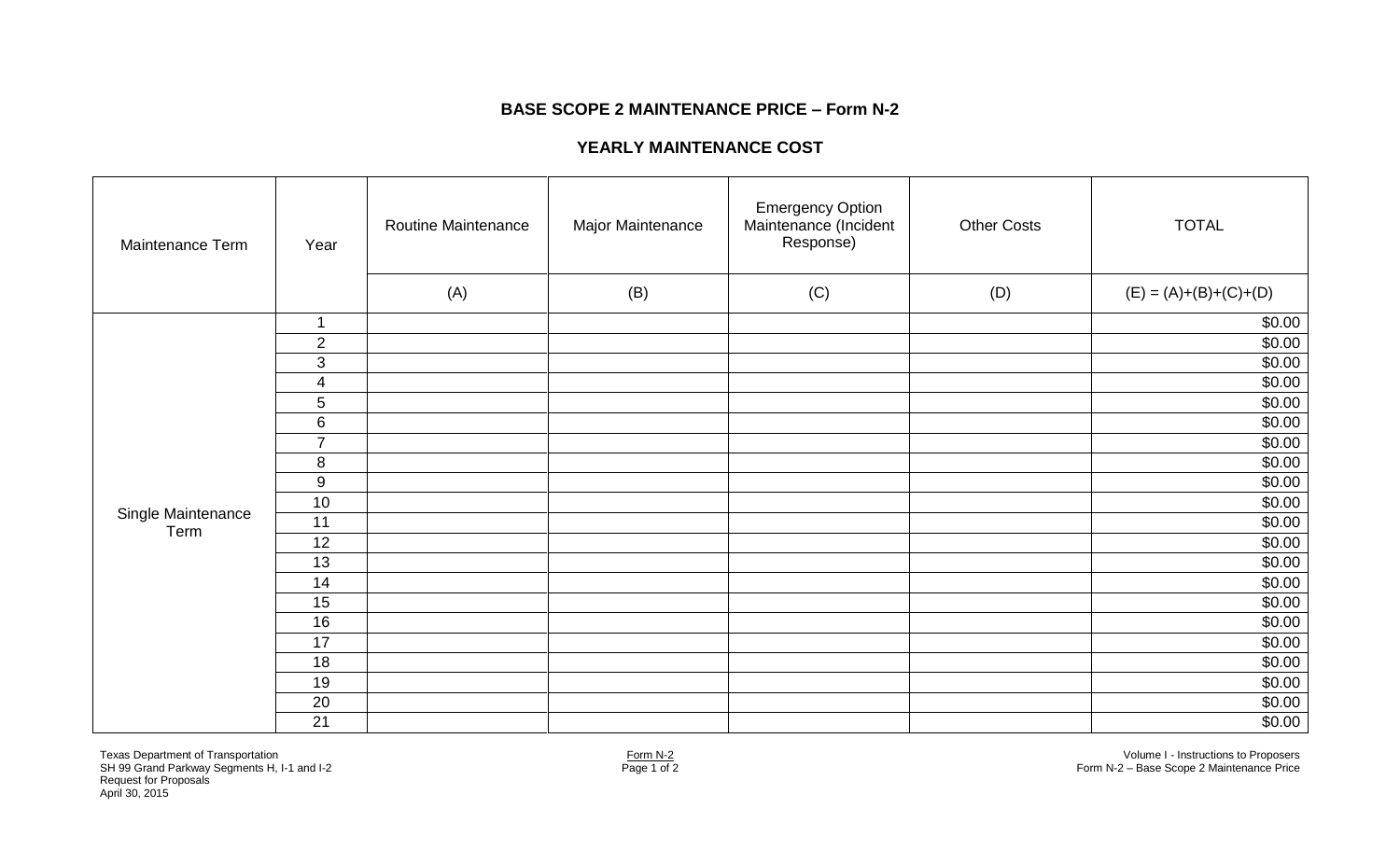|  | ററ<br>__  |  |  | \$0.00 |
|--|-----------|--|--|--------|
|  | ົດດ<br>ت∠ |  |  | \$0.00 |
|  | 24        |  |  | \$0.00 |
|  | 25        |  |  | \$0.00 |
|  | \$0.00    |  |  |        |

Notes:

(1) Annual expenditures are presented as of Proposal Due Date.

(2) Years in the table refers to the years during the maintenance term.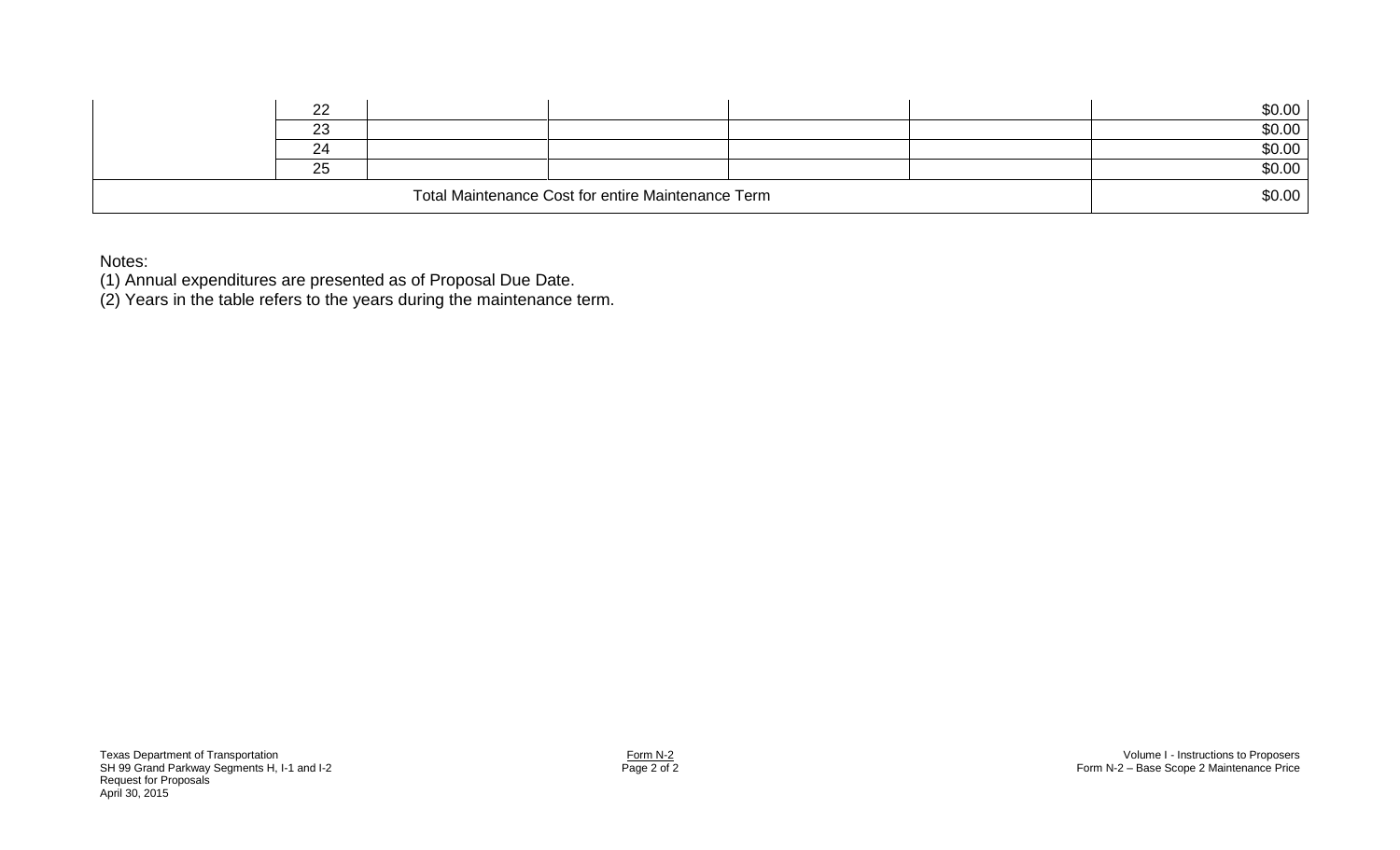#### **OPTION MAINTENANCE PRICE – Form N-3**

#### **YEARLY MAINTENANCE COST**

| Maintenance<br>Term | Year           | Routine<br>Maintenance | Major<br>Maintenance | Emergency<br>Option<br>Maintenance<br>(Incident<br>Response) | <b>Other Costs</b> | <b>TOTAL</b>            |
|---------------------|----------------|------------------------|----------------------|--------------------------------------------------------------|--------------------|-------------------------|
|                     |                | (A)                    | (B)                  | (C)                                                          | (D)                | $(E) = (A)+(B)+(C)+(D)$ |
|                     | $\mathbf{1}$   |                        |                      |                                                              |                    | \$0.00                  |
|                     | $\overline{2}$ |                        |                      |                                                              |                    | \$0.00                  |
|                     | $\mathfrak{S}$ |                        |                      |                                                              |                    | \$0.00                  |
|                     | 4              |                        |                      |                                                              |                    | \$0.00                  |
|                     | $\overline{5}$ |                        |                      |                                                              |                    | \$0.00                  |
|                     | $\,6$          |                        |                      |                                                              |                    | \$0.00                  |
|                     | $\overline{7}$ |                        |                      |                                                              |                    | \$0.00                  |
|                     | $\, 8$         |                        |                      |                                                              |                    | \$0.00                  |
|                     | 9              |                        |                      |                                                              |                    | \$0.00                  |
| Single              | 10             |                        |                      |                                                              |                    | \$0.00                  |
| Maintenance         | 11             |                        |                      |                                                              |                    | \$0.00                  |
| Term                | 12             |                        |                      |                                                              |                    | \$0.00                  |
|                     | 13             |                        |                      |                                                              |                    | \$0.00                  |
|                     | 14             |                        |                      |                                                              |                    | \$0.00                  |
|                     | 15             |                        |                      |                                                              |                    | \$0.00                  |
|                     | 16             |                        |                      |                                                              |                    | \$0.00                  |
|                     | 17             |                        |                      |                                                              |                    | \$0.00                  |
|                     | 18             |                        |                      |                                                              |                    | \$0.00                  |
|                     | 19             |                        |                      |                                                              |                    | \$0.00                  |
|                     | 20             |                        |                      |                                                              |                    | \$0.00                  |
|                     | 21             |                        |                      |                                                              |                    | \$0.00                  |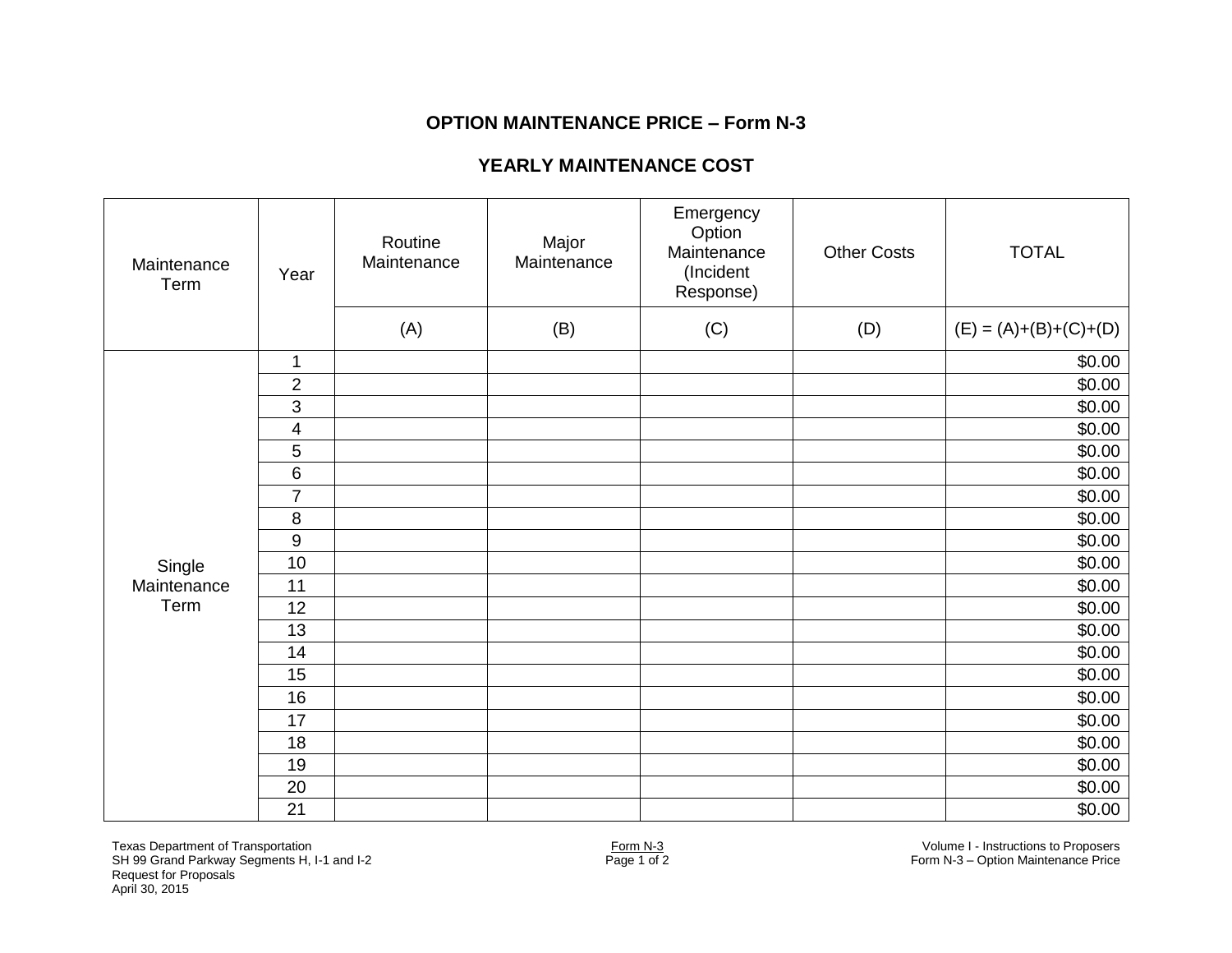|                                                    | 22 |  |  |  |  | \$0.00 |
|----------------------------------------------------|----|--|--|--|--|--------|
|                                                    | 23 |  |  |  |  | \$0.00 |
|                                                    | 24 |  |  |  |  | \$0.00 |
|                                                    | 25 |  |  |  |  | \$0.00 |
| Total Maintenance Cost for entire Maintenance Term |    |  |  |  |  | \$0.00 |

Notes:

(1) Annual expenditures are presented as of Proposal Due Date.

(2) Years in the table refers to the years during the maintenance term.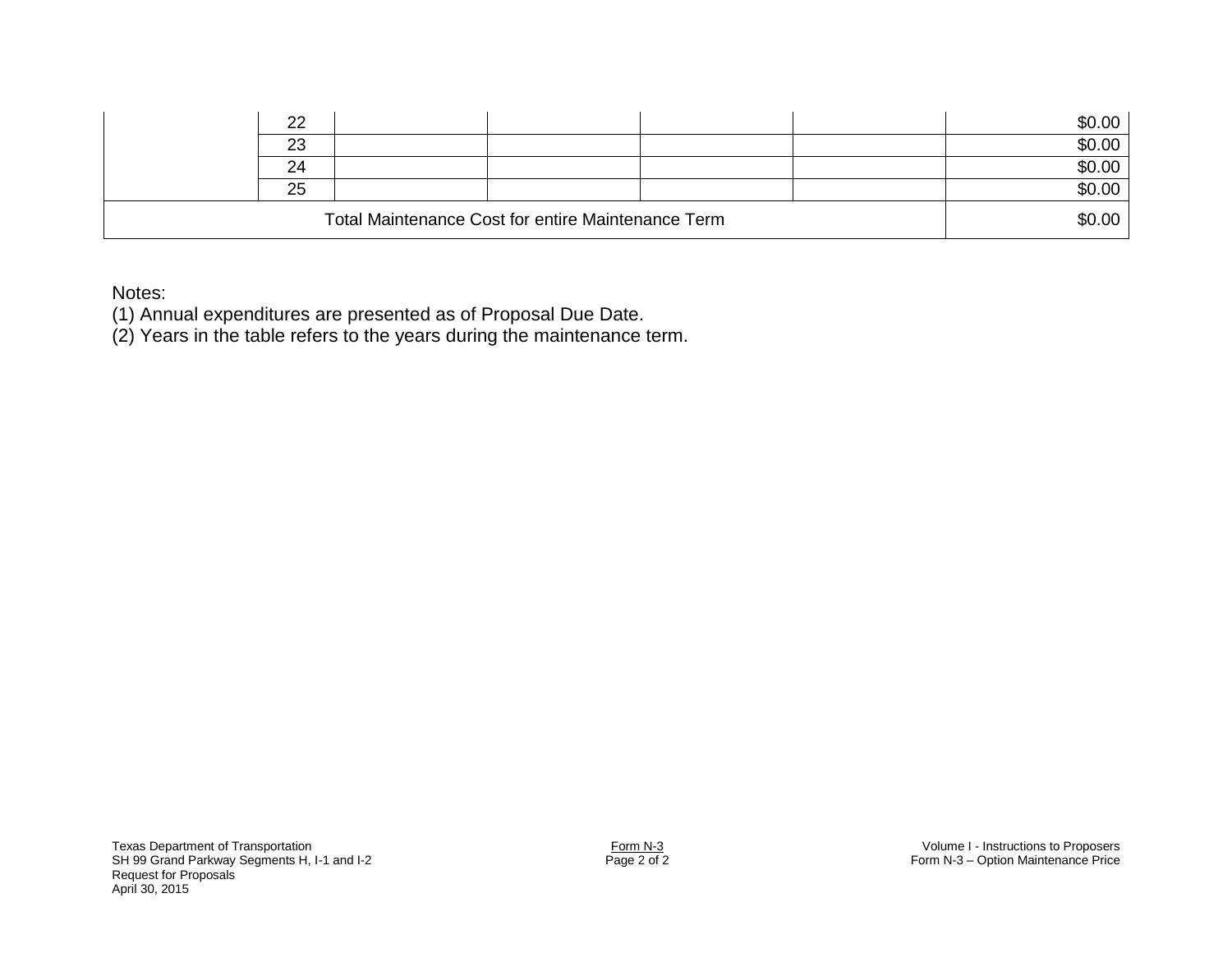# **SUBSTANTIAL COMPLETION DEADLINE(S) – Form O**

| <b>Description</b>                                                                     | <b>Substantial Completion Date</b>    |
|----------------------------------------------------------------------------------------|---------------------------------------|
| <b>TxDOT Last Allowable Date for Substantial</b><br><b>Completion for all Segments</b> | NTP1 plus 1,684 calendar days         |
| Proposal Commitment Date for Substantial<br>Completion                                 | $\sqrt{$ NTP1 plus [<br>calendar days |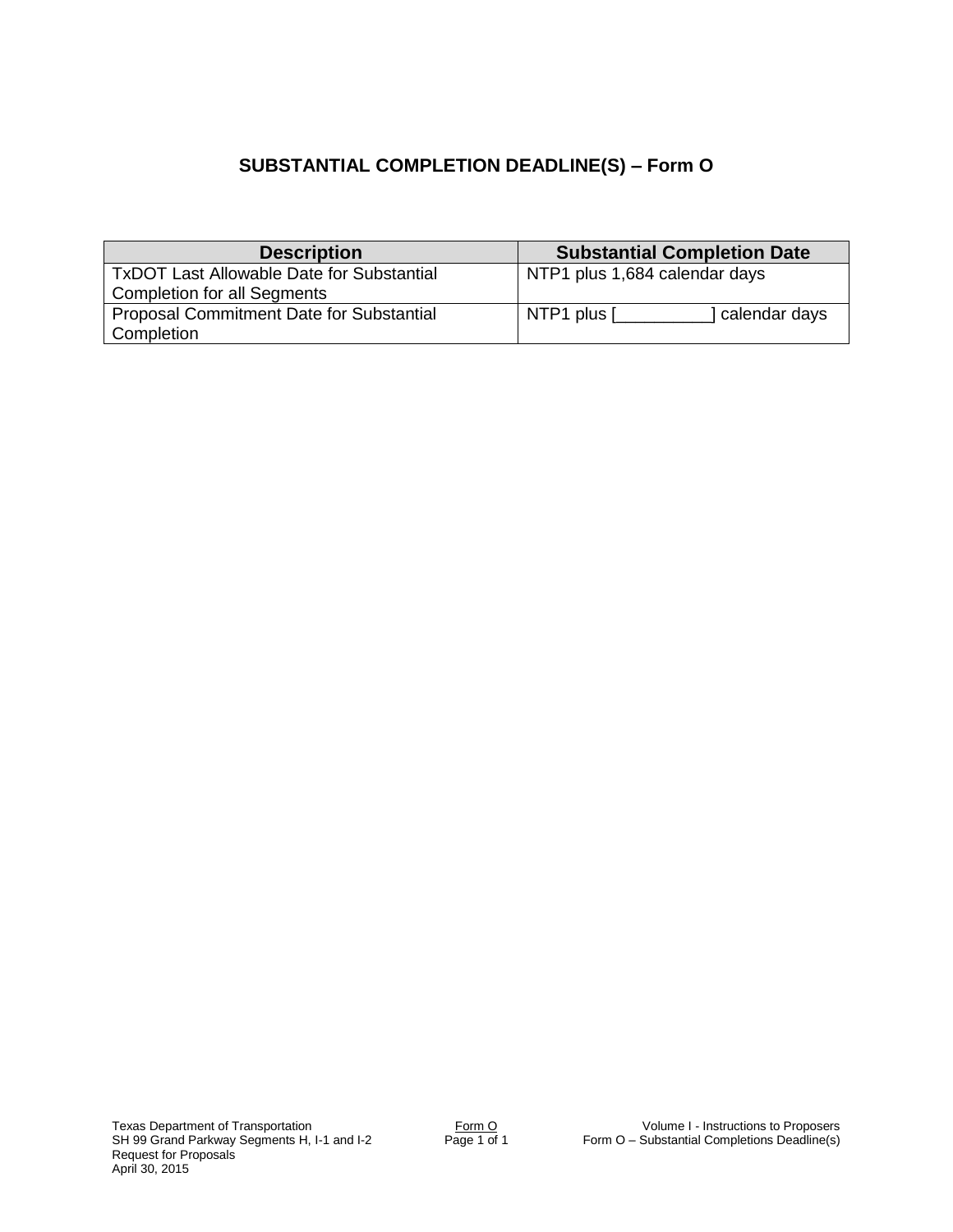# **EQUAL EMPLOYMENT OPPORTUNITY CERTIFICATION – Form P**

#### **To be executed by the Proposer, Major Participants and proposed known Subcontractors.**

The undersigned certifies on behalf of that: that: that: that:

(Name of entity making certification)

*(check one of the following boxes)*

- $\Box$ It has developed and has on file at each establishment affirmative action programs pursuant to 41 CFR Part 60-2 (Affirmative Action Programs).
- $\Box$ It is not subject to the requirements to develop an affirmative action program under 41 CFR Part 60-2 (Affirmative Action Programs).

#### *(check one of the following boxes)*

- $\Box$ It has not participated in a previous contract or subcontract subject to the equal opportunity clause described in Executive Orders 10925, 11114 or 11246.
- $\Box$ It has participated in a previous contract or subcontract subject to the equal opportunity clause described in Executive Orders 10925, 11114 or 11246 and, where required, it has filed with the Joint Reporting Committee, the Director of the Office of Federal Contract Compliance, a federal government contracting or administering agency, or the former President's Committee on Equal Employment Opportunity, all reports due under the applicable filing requirements.

| Signature:                                    |  |
|-----------------------------------------------|--|
| Title:                                        |  |
| Date:                                         |  |
| If not Proposer, relationship to<br>Proposer: |  |

Note: The above certification is required by the Equal Employment Opportunity Regulations of the Secretary of Labor (41 CFR 60-1.7(b)(1)), and must be submitted by Proposers only in connection with contracts which are subject to the equal opportunity clause. Contracts that are exempt from the equal opportunity clause are set forth in 41 CFR 60-1.5. (Generally, only contracts of \$10,000 or under are exempt.) Currently, Standard Form 100 (EEO-1) is the only report required by Executive Orders or their implementing regulations.

Proposers, Major Participants, and proposed Subcontractors who have participated in a previous contract subject to the Executive Orders and have not filed the required reports should note that 41 CFR 60-1.7(b)(1) prevents the award of contracts and subcontracts unless such contractor submits a report covering the delinquent period or such other period specified by the Federal Highway Administration or by the Director, Office of Federal Contract Compliance, U.S. Department of Labor.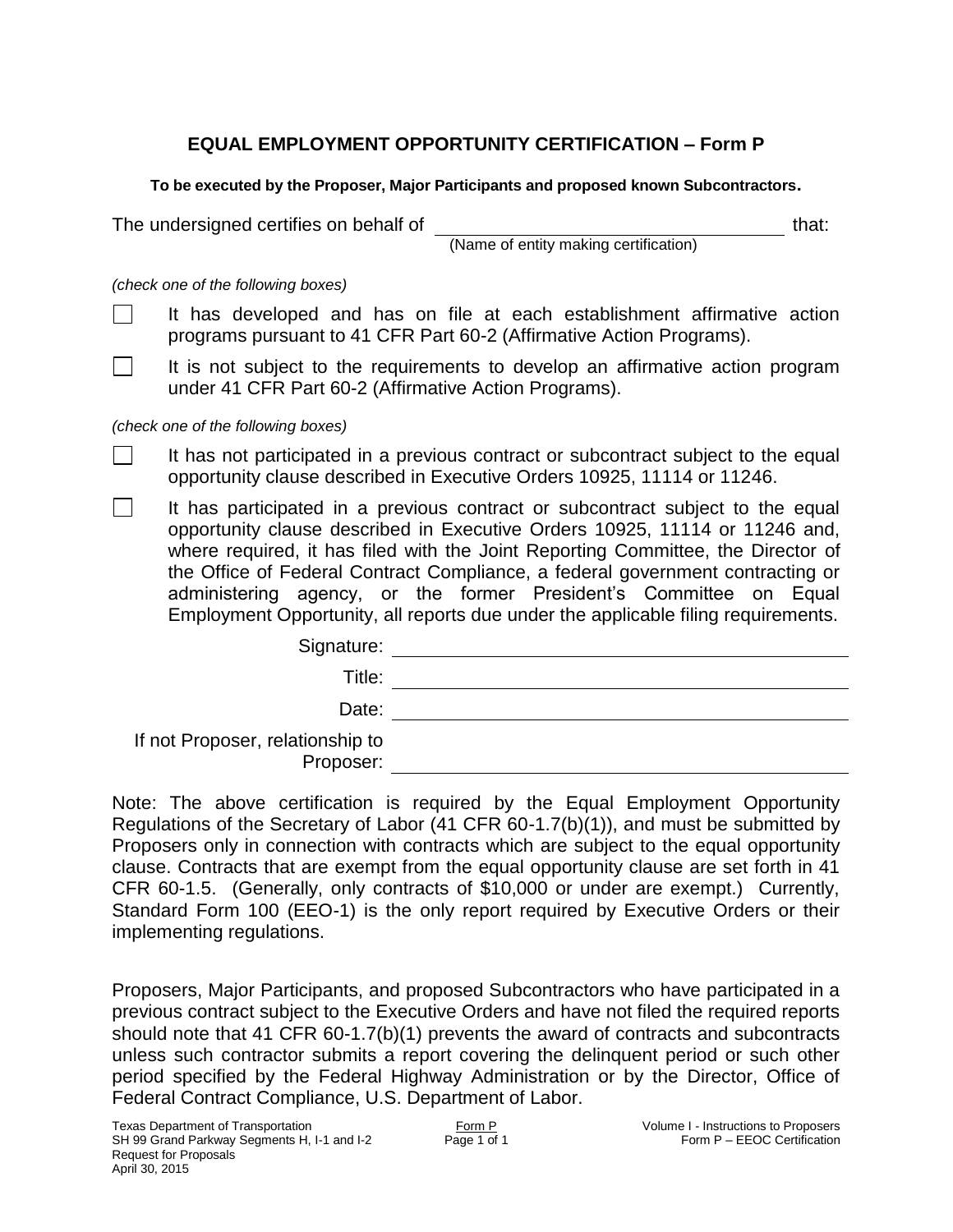# **KEY SUBCONTRACTORS – Form Q**

# **List of Key Subcontractors by discipline or role:**

- Project Management:
- Lead Design Firm:
- Quality Control Management:
- Quality Assurance Management:
- Maintenance:
- Key Task Leader Geotechnical:
- Key Task Leader Hydraulics and Hydrology:
- Key Task Leader Structural:
- Key Task Leader Environmental:
- Key Task Leader Utilities:
- Key Task Leader Right of Way: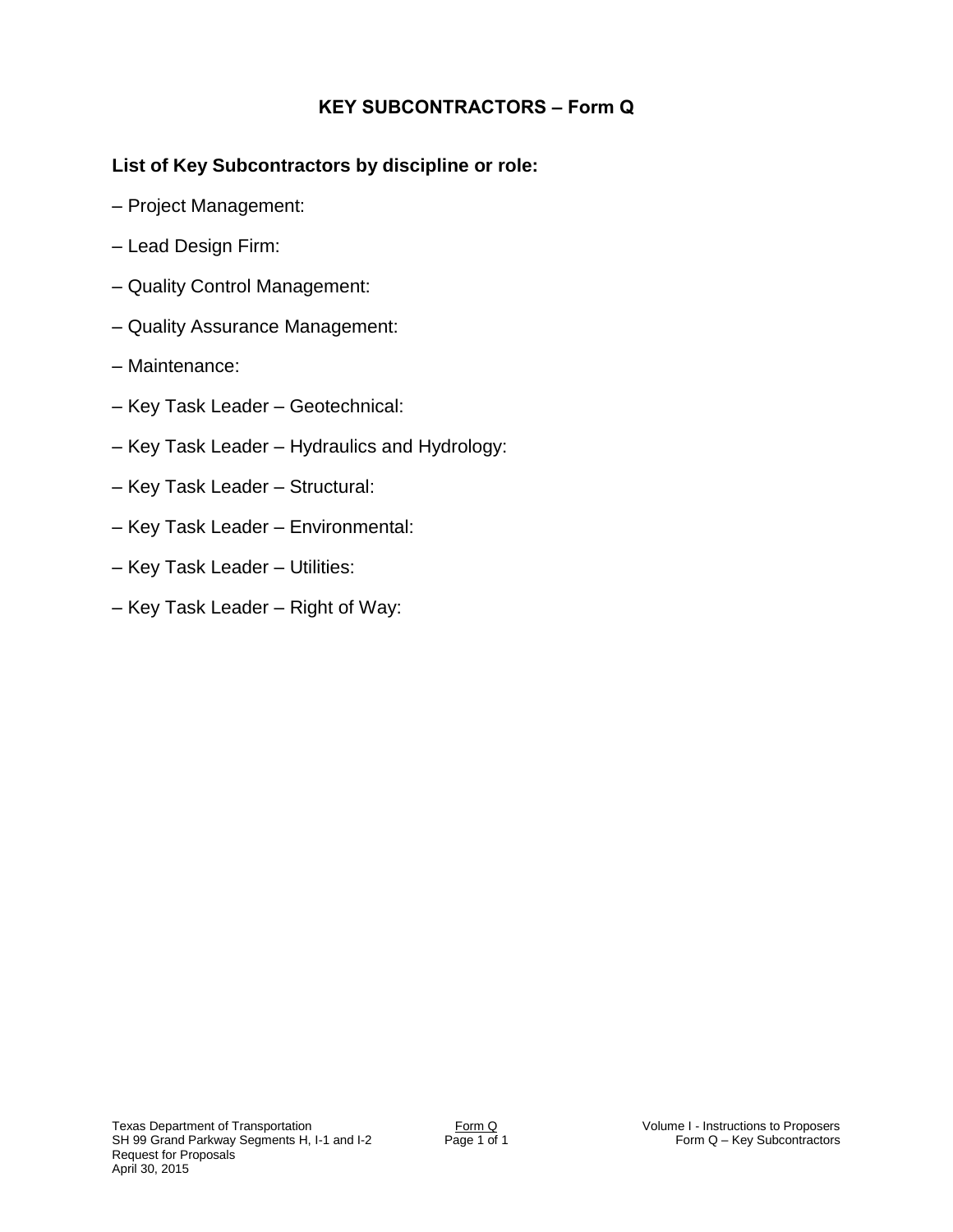#### **CERTIFICATION REGARDING USE OF CONTRACT FUNDS FOR LOBBYING − Form R**

The undersigned certifies, to the best of its knowledge and belief (after due inquiry and investigation), that:

1. No Federal appropriated funds have been paid or will be paid, by or on behalf of the undersigned, to any person for influencing or attempting to influence an officer or employee of any Federal agency, a member of Congress, an officer or employee of Congress, or an employee of a member of Congress in connection with the awarding of any Federal contract, the making of any Federal grant, the making of any Federal loan, the entering into of any cooperative agreement, and the extension, continuation, renewal, amendment, or modification of any Federal contract, grant, loan, or cooperative agreement;

2. If any funds other than Federal appropriated funds have been paid or will be paid to any person for influencing or attempting to influence an officer or employee of any Federal agency, a member of Congress, an officer or employee of Congress, or an employee of a member of Congress in connection with this Federal contract, grant, loan, or cooperative agreement, the undersigned shall complete and submit Standard Form-LLL, "**Disclosure Form to Report Lobbying**," in accordance with its instructions.

This certification is a material representation of fact upon which reliance was placed when this transaction was made or entered into. Submission of this certification is a prerequisite for making or entering into this transaction imposed by 31 U.S.C. § 1352. Any person who fails to file the required certification shall be subject to a civil penalty of not less than \$10,000 and not more than \$100,000 for each such failure.

The undersigned shall require that the language of this certification be included in all lower tier subcontracts which exceed \$100,000 and that all such recipients shall certify and disclose accordingly.

Date: \_\_\_\_\_\_\_\_\_\_\_\_\_, 2015

**Signature** 

**Title** 

[Duplicate or modify this form as necessary so that it accurately describes the entity making the Proposal and so that it is signed on behalf of Proposer, all partners, members or joint venturers of the Proposer and all other Major Participants]

\_\_\_\_\_\_\_\_\_\_\_\_\_\_\_\_\_\_\_\_\_\_\_\_\_\_\_\_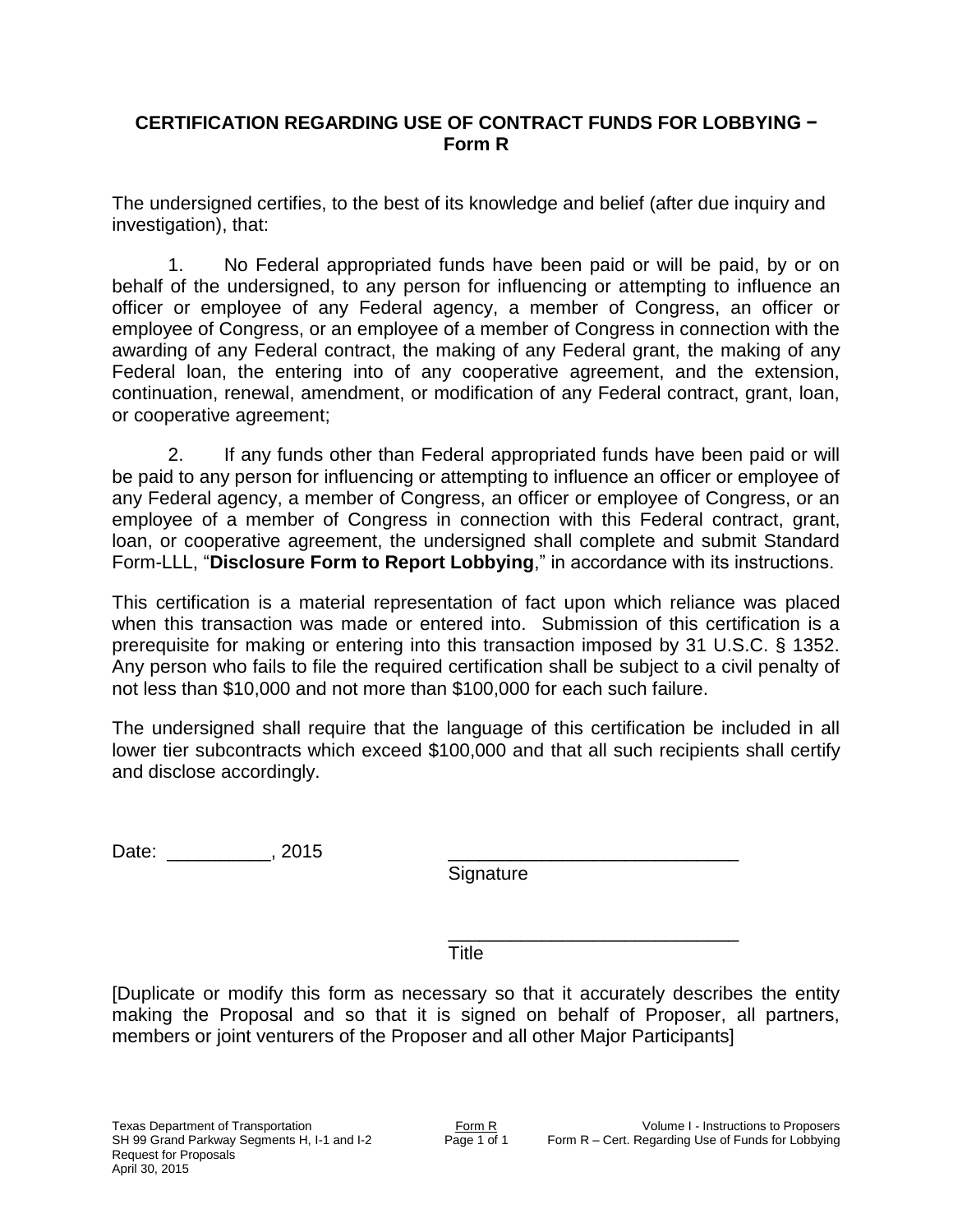#### **CERTIFICATION REGARDING INELIGIBLE CONTRACTORS − FORM S**

#### **CERTIFICATION REGARDING DEBARMENT, SUSPENSION AND OTHER INELIGIBILITY AND VOLUNTARY EXCLUSION FROM TRANSACTIONS**

#### **FINANCED IN PART BY THE U.S. GOVERNMENT**

|                                        | hereby certify that |
|----------------------------------------|---------------------|
| (Name and title of Certifying Officer) |                     |

(Name of Design-Build Contractor/Maintenance Contractor)

- 1. Are not presently debarred, suspended, proposed for debarment, declared ineligible, or voluntarily excluded from participation by any Federal department or agency or from participation in the Project;
- 2. Have not within a three-year period preceding this proposal been convicted of or had a civil judgment rendered against them for commission of fraud or a criminal offense in connection with obtaining, attempting to obtain, or performing a public (Federal, State or local) transaction or contract under a public transaction; violation of Federal or State antitrust statutes or commission of embezzlement, theft, forgery, bribery, falsification or destruction of records, making false statements, or receiving stolen property;
- 3. Are not presently indicted for or otherwise criminally or civilly charged by a governmental entity (Federal, State or local) with commission of any of the offenses enumerated in Paragraph 2 of this certification; and
- 4. Have not within a three-year period preceding this proposal had one or more public transactions (Federal, State or local) terminated for cause or default.

If any Major Participant is unable to certify to any of the statements in this certification, such prospective Major Participant shall attach an explanation to this certification.

I hereby certify and affirm the truthfulness and accuracy of the above statement, and I understand that the provisions of 31 United States Code (U.S.C.) §3801 *et seq*. (Administrative Remedies for False Claims and Statements) are applicable hereto.

Name of Design-Build Contractor/Maintenance **Contractor** 

Texas Department of Transportation Form S<br>SH 99 Grand Parkway Segments H, I-1 and I-2 Page 1 of 2 Form S - Cert. Regarding Ineligible Contractors Request for Proposals April 30, 2015 Street Address of Design-Build Contractor/Maintenance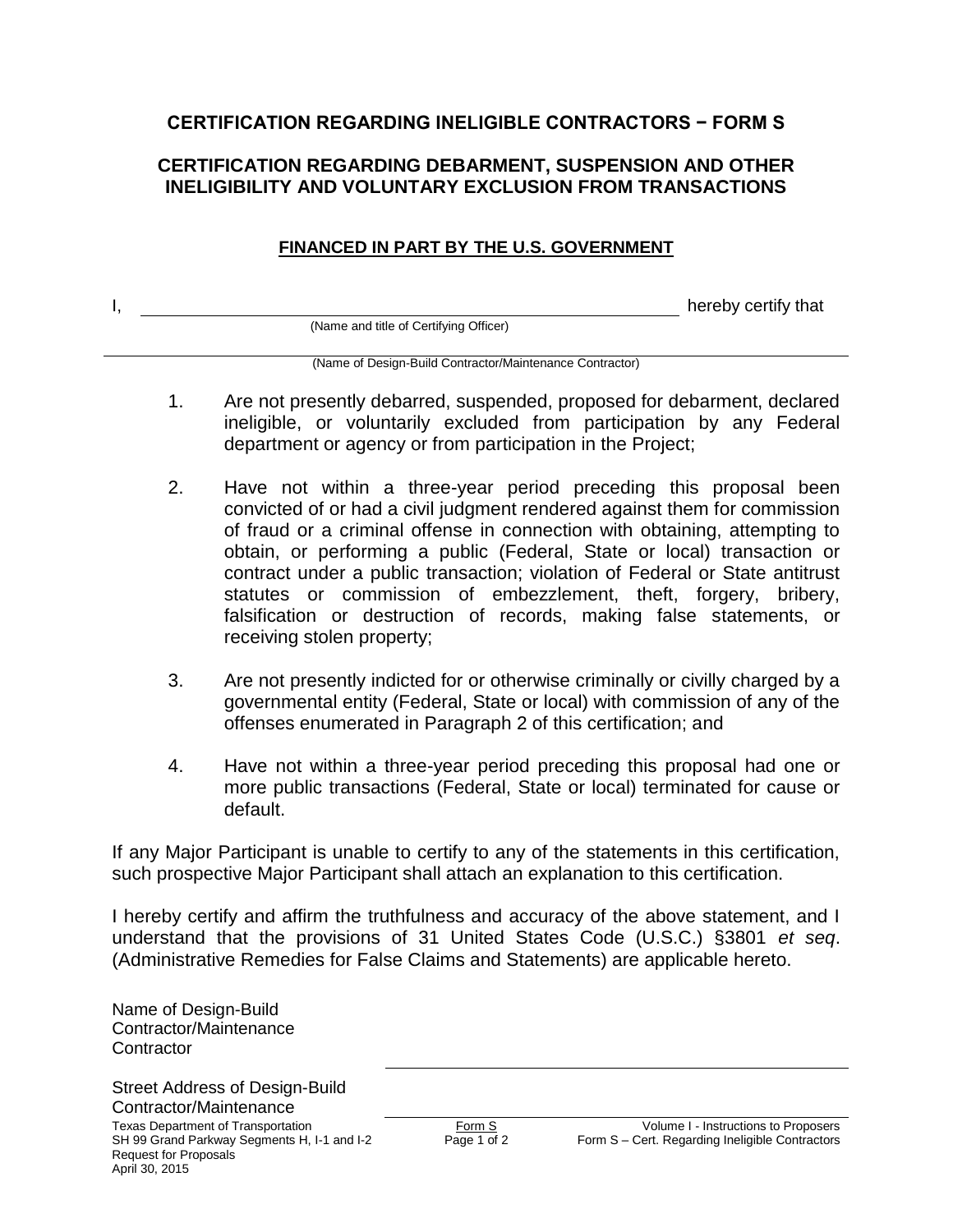| Contractor                                                                       |  |
|----------------------------------------------------------------------------------|--|
| City, State, Zip                                                                 |  |
| Telephone Number of Design-<br><b>Build Contractor/Maintenance</b><br>Contractor |  |
| Signature of Certifying Officer                                                  |  |
| Date                                                                             |  |

*Note:* The above certification merely certifies that a Proposer and its Subcontractors are not declared by the federal government or have not voluntarily declared themselves debarred, suspended, or ineligible from doing transactions with the federal government or any of its agencies.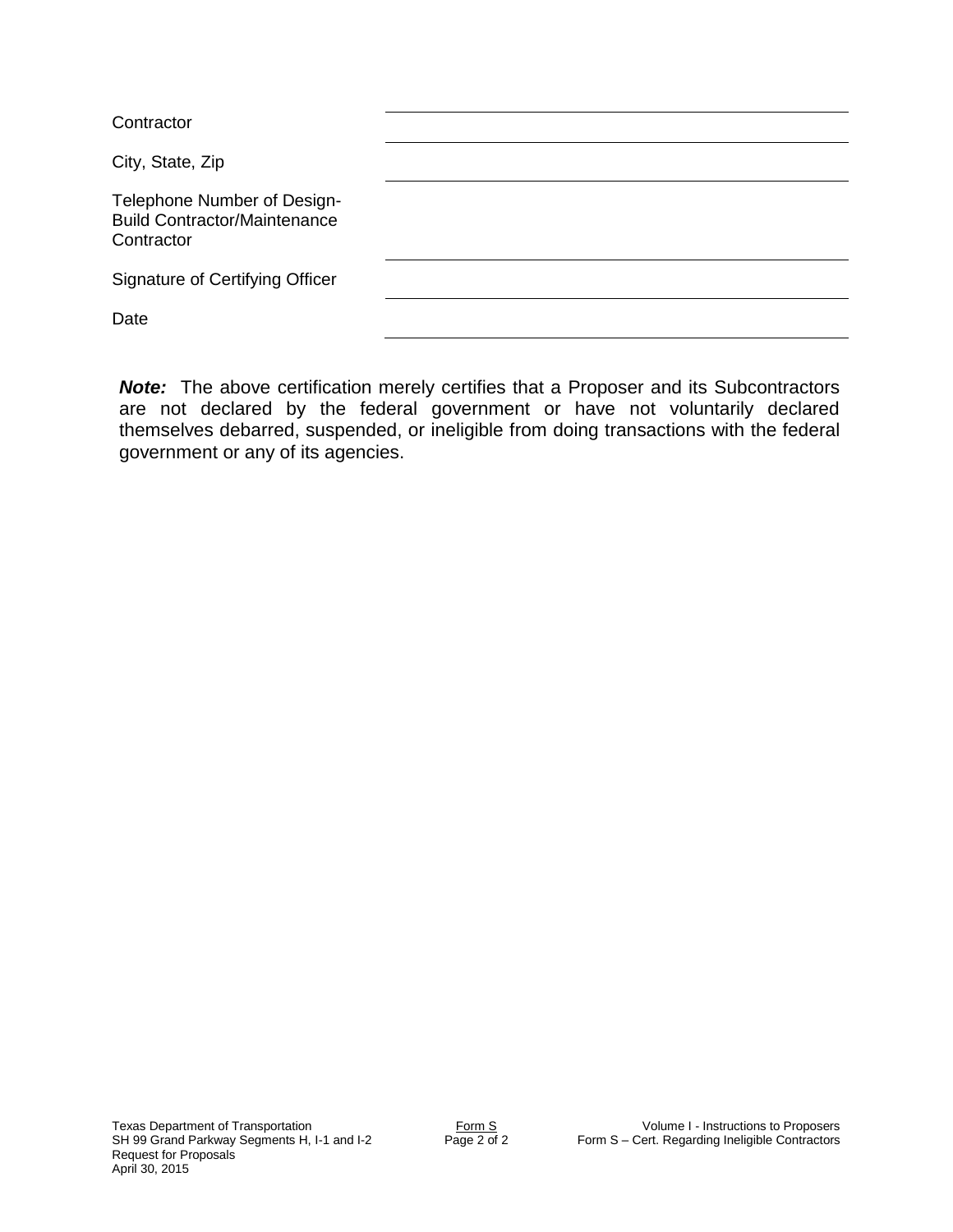#### **GUARANTOR COMMITMENT LETTER − Form T**

[DATE]

Mr. Dieter Billek, P.E. Texas Department of Transportation 7600 Chevy Chase Drive, Bldg. 2,  $4<sup>th</sup>$  Floor Austin, Texas 78752

RE: Guarantor Commitment to Provide Parent Guaranty for the SH 99 Grand Parkway Segments H, I-1 and I-2

Dear Mr. Billek:

[*Insert name of entity providing the guaranty*], hereinafter "Guarantor," is \_\_\_\_\_\_\_\_\_\_\_[*describe relationship to Proposer*]. This commitment letter is provided on behalf of \_\_\_\_\_\_\_\_[*insert name of Proposer*] in connection with its proposal for the Design-Build Agreement ("DBA") and Comprehensive Maintenance Agreement ("COMA") for SH 99 Grand Parkway Segments H, I-1 and I-2 ("Project"). Guarantor hereby irrevocably agrees to provide a guaranty, guaranteeing all the obligations of [Design-Build Contractor and/or Maintenance Contractor] with respect to the [*insert*  DBA *and/or* COMA *or both, as appropriate*] in the form of [*insert* Exhibit 13 to the DBA *and/or* Exhibit 9 of the COMA*, as applicable*]. This commitment is subject only to award of the DBA and COMA to \_\_\_\_\_\_\_\_ [*insert name of Proposer*], execution of the DBA and COMA by TxDOT and \_\_\_\_\_\_\_\_[*insert name of Proposer*] and the issuance of NTP1

Sincerely,

[Title]

\_\_\_\_\_\_\_\_\_\_\_\_\_\_\_\_\_

[*Attach evidence of authorization of the signatory to the letter, which may include a Power of Attorney signed by an authorized individual of the entity or other authority, as evidenced by the partnership agreement, joint venture agreement, corporate charter, bylaws or resolution.*]